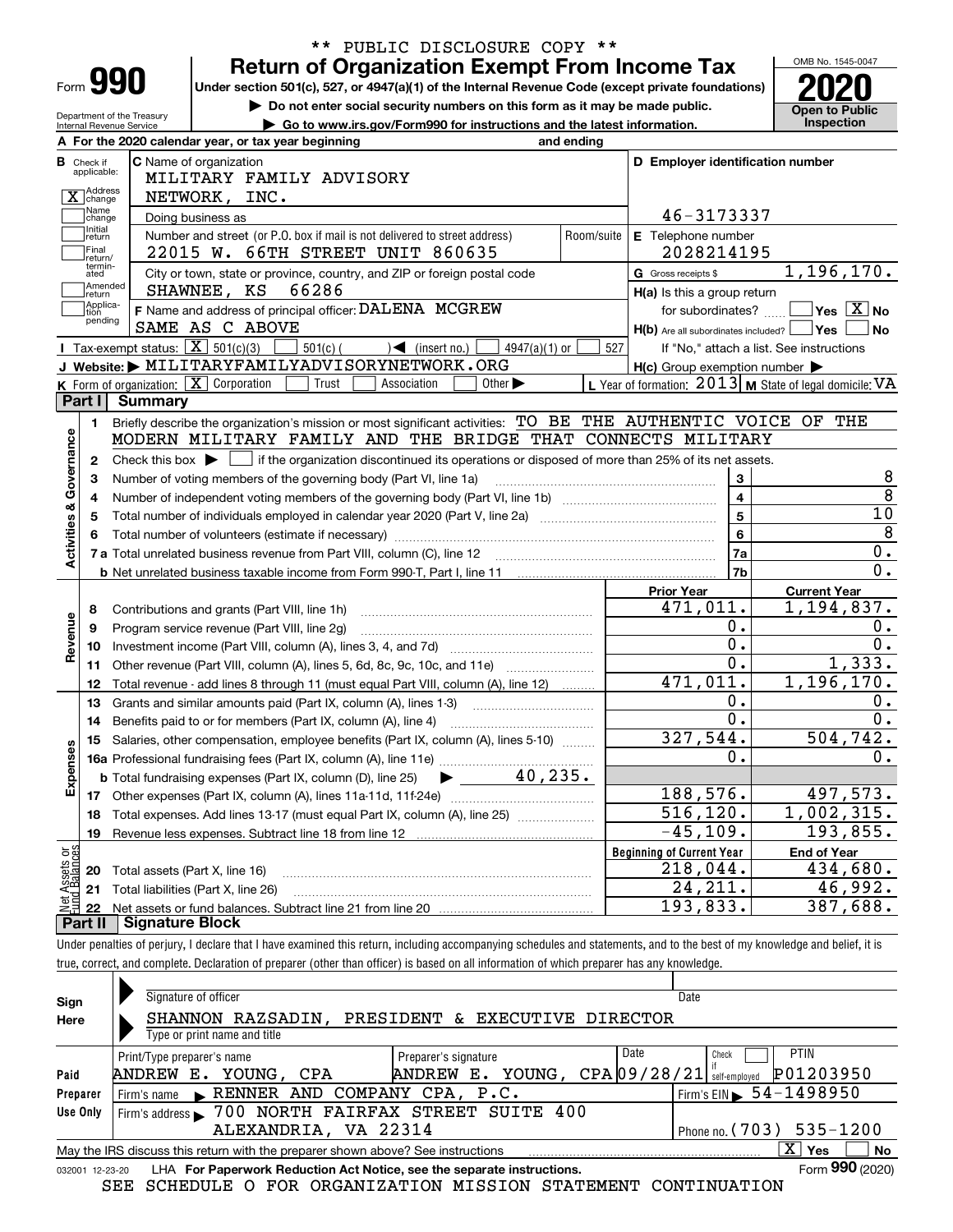|              | Part III   Statement of Program Service Accomplishments                                                                                      |
|--------------|----------------------------------------------------------------------------------------------------------------------------------------------|
|              | $\overline{\mathbf{X}}$                                                                                                                      |
| 1            | Briefly describe the organization's mission:                                                                                                 |
|              | SEE SCHEDULE O.                                                                                                                              |
|              |                                                                                                                                              |
|              |                                                                                                                                              |
|              |                                                                                                                                              |
| $\mathbf{2}$ | Did the organization undertake any significant program services during the year which were not listed on the                                 |
|              | $\boxed{\text{X}}$ Yes<br>prior Form 990 or 990-EZ?<br>No                                                                                    |
|              | If "Yes," describe these new services on Schedule O.                                                                                         |
| 3            | $ X $ Yes<br>Did the organization cease conducting, or make significant changes in how it conducts, any program services?<br>No              |
|              | If "Yes," describe these changes on Schedule O.                                                                                              |
| 4            | Describe the organization's program service accomplishments for each of its three largest program services, as measured by expenses.         |
|              | Section 501(c)(3) and 501(c)(4) organizations are required to report the amount of grants and allocations to others, the total expenses, and |
|              | revenue, if any, for each program service reported.                                                                                          |
| 4а           | 334, 163. including grants of \$<br>(Revenue \$<br>(Code:<br>) (Expenses \$                                                                  |
|              | RESEARCH AND PROGRAM EVALUATION: IN ORDER TO DEVELOP PROGRAMS THAT                                                                           |
|              | DRIVE MEANINGFUL IMPACT AND BETTER INFORM LAWMAKERS, LEADERS,                                                                                |
|              | DECISION-MAKERS AND COMMUNITIES, WE MUST FIRST UNDERSTAND MILITARY                                                                           |
|              | CURRENT NEEDS. MFAN LEVERAGES ITS INTERNAL CAPABILITY TO<br>FAMILIES'                                                                        |
|              | LISTEN TO FAMILIES' STORIES AND EXPERIENCES IN THEIR OWN WORDS THROUGH                                                                       |
|              | RIGOROUS QUALITATIVE RESEARCH. THIS EVIDENCE-BASED INFORMATION                                                                               |
|              | GATHERING SUPPLEMENTS THE QUANTITATIVE RESEARCH CONDUCTED BY THE                                                                             |
|              | DEPARTMENT OF DEFENSE AND OTHER RESEARCH ORGANIZATIONS IN A MEANINGFUL                                                                       |
|              | WAY, AS LEARNING ABOUT MILITARY FAMILIES'<br>NEEDS IN THEIR OWN WORDS HAS                                                                    |
|              | BEEN THE MOST EFFECTIVE WAY TO PROVIDE A FULLER PICTURE OF THE                                                                               |
|              | REALITIES FACED BY MILITARY FAMILIES.                                                                                                        |
|              |                                                                                                                                              |
| 4b           | $108,758$ . including grants of \$<br>(Expenses \$<br>) (Revenue \$<br>(Code:                                                                |
|              | CONNECTING MILITARY FAMILIES TO RESOURCES: MFAN DEVELOPS RESOURCES THAT                                                                      |
|              | CONNECT MILITARY FAMILIES TO IMPACT-DRIVEN THROUGH SOCIAL AND                                                                                |
|              | INTERACTIVE PROGRAMS.<br>OUR HALLMARK PROGRAMS INCLUDE MILCENTS, A                                                                           |
|              | FINANCIAL EDUCATION SOCIAL LEARNING PROGRAM; MILYOU, A WELLNESS SOCIAL                                                                       |
|              | LEARNING PROGRAM; AND MILMAP, A USER-GENERATED RESOURCE LOCATOR.                                                                             |
|              |                                                                                                                                              |
|              |                                                                                                                                              |
|              |                                                                                                                                              |
|              |                                                                                                                                              |
|              |                                                                                                                                              |
|              |                                                                                                                                              |
|              |                                                                                                                                              |
|              |                                                                                                                                              |
|              |                                                                                                                                              |
| 4c           | 40, 279. including grants of \$<br>(Code:<br>) (Expenses \$<br>) (Revenue \$                                                                 |
|              | UNDERSTANDING THE NEEDS OF MODERN MILITARY FAMILIES:<br>WE CONVENE AN                                                                        |
|              | ADVISORY BOARD, A READ-MADE FOCUS GROUP, WHICH CONSISTS<br>13 MILITARY<br>OF                                                                 |
|              | SPOUSES WHO REPRESENT THE DIVERSITY OF MODERN MILITARY FAMILIES.<br>MFAN                                                                     |
|              | IN THE SPACE AND HAS ESTABLISHED<br><b>THREE</b><br>HAS BECOME KNOWN AS<br>THE CONVENER                                                      |
|              | TO ADDRESS KEY ISSUES: THE MILITARY FAMILY FINANCIAL<br>COALITIONS                                                                           |
|              | WHICH BRINGS BOTH PUBLIC AND PRIVATE ORGANIZATION<br>READINESS COALITION,                                                                    |
|              | THE FINANCIAL WELLNESS AND STABILITY OF MILITARY FAMILIES;<br>COMMITTED<br>TO.                                                               |
|              | THE MILITARY HOUSING ROUNDTABLE BRINGS KEY STAKEHOLDERS,<br>REPRESENTING                                                                     |
|              | BOTH PUBLIC AND PRIVATE SECTORS,<br>TO ENSURE MILITARY AND VETERAN                                                                           |
|              | TO<br>FAMILIES HAVE ACCESS<br>HEALTHY,<br>SAFE, AND AFFORDABLE HOUSING OPTIONS                                                               |
|              | IN ALL COMMUNITIES;<br>THE MILITARY FAMILY FOOD INSECURITY COALITION                                                                         |
|              | CONVENES LEADING EXPERTS AND VOICES ACROSS THE MILITARY FAMILY                                                                               |
|              | 4d Other program services (Describe on Schedule O.)                                                                                          |
|              | 1,333.<br>(Expenses \$<br>(Revenue \$                                                                                                        |
|              | 372, 110. including grants of \$<br>855,310.<br>4e Total program service expenses                                                            |
|              | Form 990 (2020)                                                                                                                              |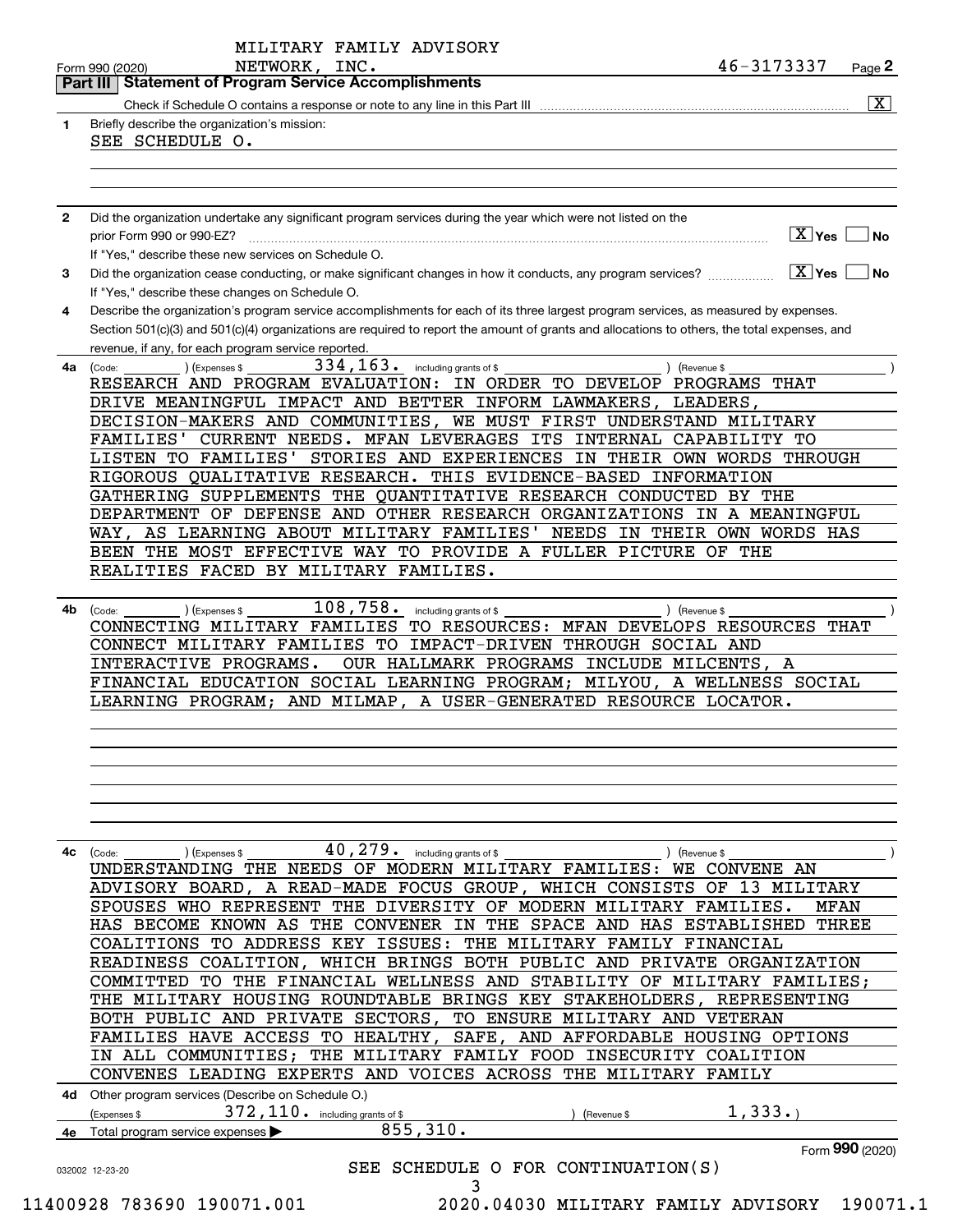| Form 990 (2020) |                                                  | NETWORK, | INC. | 46-3173337 | Page $3$ |
|-----------------|--------------------------------------------------|----------|------|------------|----------|
|                 | <b>Part IV   Checklist of Required Schedules</b> |          |      |            |          |

|     |                                                                                                                                       |                | Yes             | No                            |
|-----|---------------------------------------------------------------------------------------------------------------------------------------|----------------|-----------------|-------------------------------|
| 1.  | Is the organization described in section $501(c)(3)$ or $4947(a)(1)$ (other than a private foundation)?                               |                |                 |                               |
|     |                                                                                                                                       | 1              | X               |                               |
| 2   |                                                                                                                                       | $\overline{2}$ | X               |                               |
| 3   | Did the organization engage in direct or indirect political campaign activities on behalf of or in opposition to candidates for       |                |                 |                               |
|     |                                                                                                                                       | 3              |                 | X                             |
| 4   | Section 501(c)(3) organizations. Did the organization engage in lobbying activities, or have a section 501(h) election in effect      |                |                 |                               |
|     |                                                                                                                                       | 4              |                 | x                             |
| 5   | Is the organization a section 501(c)(4), 501(c)(5), or 501(c)(6) organization that receives membership dues, assessments, or          |                |                 |                               |
|     |                                                                                                                                       | 5              |                 | x                             |
| 6   | Did the organization maintain any donor advised funds or any similar funds or accounts for which donors have the right to             |                |                 |                               |
|     | provide advice on the distribution or investment of amounts in such funds or accounts? If "Yes," complete Schedule D, Part I          | 6              |                 | x                             |
| 7   | Did the organization receive or hold a conservation easement, including easements to preserve open space,                             |                |                 |                               |
|     |                                                                                                                                       | $\overline{7}$ |                 | x                             |
| 8   | Did the organization maintain collections of works of art, historical treasures, or other similar assets? If "Yes," complete          |                |                 |                               |
|     |                                                                                                                                       | 8              |                 | x                             |
| 9   | Did the organization report an amount in Part X, line 21, for escrow or custodial account liability, serve as a custodian for         |                |                 |                               |
|     | amounts not listed in Part X; or provide credit counseling, debt management, credit repair, or debt negotiation services?             |                |                 |                               |
|     |                                                                                                                                       | 9              |                 | x                             |
| 10  | Did the organization, directly or through a related organization, hold assets in donor-restricted endowments                          |                |                 |                               |
|     |                                                                                                                                       | 10             | X               |                               |
| 11  | If the organization's answer to any of the following questions is "Yes," then complete Schedule D, Parts VI, VIII, VIII, IX, or X     |                |                 |                               |
|     | as applicable.                                                                                                                        |                |                 |                               |
|     | a Did the organization report an amount for land, buildings, and equipment in Part X, line 10? If "Yes," complete Schedule D,         |                |                 |                               |
|     |                                                                                                                                       | 11a            | X               |                               |
|     | <b>b</b> Did the organization report an amount for investments - other securities in Part X, line 12, that is 5% or more of its total |                |                 |                               |
|     |                                                                                                                                       | 11b            |                 | x                             |
|     | c Did the organization report an amount for investments - program related in Part X, line 13, that is 5% or more of its total         |                |                 |                               |
|     |                                                                                                                                       | 11c            |                 | x                             |
|     | d Did the organization report an amount for other assets in Part X, line 15, that is 5% or more of its total assets reported in       |                |                 |                               |
|     |                                                                                                                                       | 11d            |                 | x                             |
|     |                                                                                                                                       | <b>11e</b>     |                 | $\overline{\mathbf{x}}$       |
|     | f Did the organization's separate or consolidated financial statements for the tax year include a footnote that addresses             |                |                 |                               |
|     | the organization's liability for uncertain tax positions under FIN 48 (ASC 740)? If "Yes," complete Schedule D, Part X                | 11f            | X               |                               |
|     | 12a Did the organization obtain separate, independent audited financial statements for the tax year? If "Yes," complete               |                |                 |                               |
|     |                                                                                                                                       | 12a            | X               |                               |
|     | <b>b</b> Was the organization included in consolidated, independent audited financial statements for the tax year?                    |                |                 |                               |
|     | If "Yes," and if the organization answered "No" to line 12a, then completing Schedule D, Parts XI and XII is optional                 | 12b            |                 | X.<br>$\overline{\textbf{X}}$ |
| 13  |                                                                                                                                       | 13             |                 | $\mathbf X$                   |
| 14a | Did the organization maintain an office, employees, or agents outside of the United States?                                           | 14a            |                 |                               |
| b   | Did the organization have aggregate revenues or expenses of more than \$10,000 from grantmaking, fundraising, business,               |                |                 |                               |
|     | investment, and program service activities outside the United States, or aggregate foreign investments valued at \$100,000            |                |                 | X                             |
|     |                                                                                                                                       | 14b            |                 |                               |
| 15  | Did the organization report on Part IX, column (A), line 3, more than \$5,000 of grants or other assistance to or for any             |                |                 | х                             |
|     | Did the organization report on Part IX, column (A), line 3, more than \$5,000 of aggregate grants or other assistance to              | 15             |                 |                               |
| 16  |                                                                                                                                       |                |                 | X                             |
|     |                                                                                                                                       | 16             |                 |                               |
| 17  | Did the organization report a total of more than \$15,000 of expenses for professional fundraising services on Part IX,               | 17             |                 | X                             |
| 18  | Did the organization report more than \$15,000 total of fundraising event gross income and contributions on Part VIII, lines          |                |                 |                               |
|     |                                                                                                                                       | 18             |                 | X                             |
| 19  | Did the organization report more than \$15,000 of gross income from gaming activities on Part VIII, line 9a? If "Yes."                |                |                 |                               |
|     |                                                                                                                                       | 19             |                 | x                             |
| 20a |                                                                                                                                       | 20a            |                 | $\mathbf X$                   |
| b   | If "Yes" to line 20a, did the organization attach a copy of its audited financial statements to this return?                          | 20b            |                 |                               |
| 21  | Did the organization report more than \$5,000 of grants or other assistance to any domestic organization or                           |                |                 |                               |
|     |                                                                                                                                       | 21             |                 | x                             |
|     | 032003 12-23-20                                                                                                                       |                | Form 990 (2020) |                               |

032003 12-23-20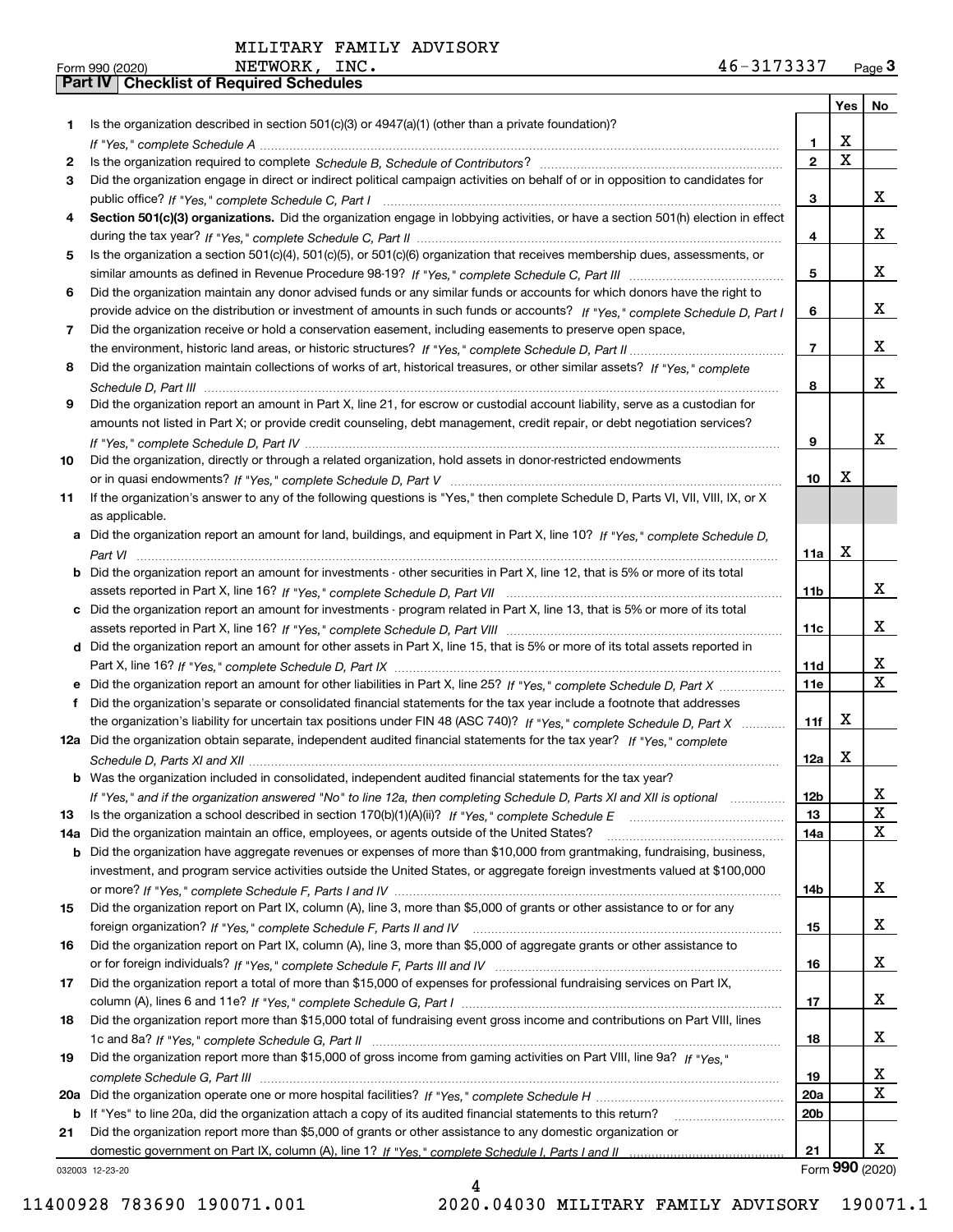|          | NETWORK, INC.<br>46-3173337<br>Form 990 (2020)                                                                                    |                 |     | Page 4          |
|----------|-----------------------------------------------------------------------------------------------------------------------------------|-----------------|-----|-----------------|
|          | <b>Part IV   Checklist of Required Schedules</b> (continued)                                                                      |                 |     |                 |
|          |                                                                                                                                   |                 | Yes | No              |
| 22       | Did the organization report more than \$5,000 of grants or other assistance to or for domestic individuals on                     |                 |     |                 |
|          |                                                                                                                                   | 22              |     | x               |
| 23       | Did the organization answer "Yes" to Part VII, Section A, line 3, 4, or 5 about compensation of the organization's current        |                 |     |                 |
|          | and former officers, directors, trustees, key employees, and highest compensated employees? If "Yes," complete                    |                 |     |                 |
|          |                                                                                                                                   | 23              |     | x               |
|          | 24a Did the organization have a tax-exempt bond issue with an outstanding principal amount of more than \$100,000 as of the       |                 |     |                 |
|          | last day of the year, that was issued after December 31, 2002? If "Yes," answer lines 24b through 24d and complete                |                 |     |                 |
|          |                                                                                                                                   | 24a             |     | x               |
|          | <b>b</b> Did the organization invest any proceeds of tax-exempt bonds beyond a temporary period exception?                        | 24b             |     |                 |
|          | c Did the organization maintain an escrow account other than a refunding escrow at any time during the year to defease            |                 |     |                 |
|          |                                                                                                                                   | 24c             |     |                 |
|          |                                                                                                                                   | 24d             |     |                 |
|          | 25a Section 501(c)(3), 501(c)(4), and 501(c)(29) organizations. Did the organization engage in an excess benefit                  |                 |     |                 |
|          |                                                                                                                                   | 25a             |     | x               |
|          | b Is the organization aware that it engaged in an excess benefit transaction with a disqualified person in a prior year, and      |                 |     |                 |
|          | that the transaction has not been reported on any of the organization's prior Forms 990 or 990-EZ? If "Yes," complete             |                 |     |                 |
|          | Schedule L, Part I                                                                                                                | 25 <sub>b</sub> |     | х               |
| 26       | Did the organization report any amount on Part X, line 5 or 22, for receivables from or payables to any current                   |                 |     |                 |
|          | or former officer, director, trustee, key employee, creator or founder, substantial contributor, or 35%                           |                 |     |                 |
|          |                                                                                                                                   | 26              |     | X               |
| 27       | Did the organization provide a grant or other assistance to any current or former officer, director, trustee, key employee,       |                 |     |                 |
|          | creator or founder, substantial contributor or employee thereof, a grant selection committee member, or to a 35% controlled       |                 |     |                 |
|          | entity (including an employee thereof) or family member of any of these persons? If "Yes," complete Schedule L, Part III          | 27              |     | х               |
| 28       | Was the organization a party to a business transaction with one of the following parties (see Schedule L, Part IV                 |                 |     |                 |
|          | instructions, for applicable filing thresholds, conditions, and exceptions):                                                      |                 |     |                 |
|          | a A current or former officer, director, trustee, key employee, creator or founder, or substantial contributor? If                |                 |     | X               |
|          |                                                                                                                                   | 28a<br>28b      |     | $\mathbf X$     |
|          | c A 35% controlled entity of one or more individuals and/or organizations described in lines 28a or 28b? If                       |                 |     |                 |
|          |                                                                                                                                   | 28c             |     | x               |
| 29       |                                                                                                                                   | 29              |     | $\mathbf X$     |
| 30       | Did the organization receive contributions of art, historical treasures, or other similar assets, or qualified conservation       |                 |     |                 |
|          |                                                                                                                                   | 30              |     | x               |
| 31       | Did the organization liquidate, terminate, or dissolve and cease operations? If "Yes," complete Schedule N, Part I                | 31              |     | $\mathbf X$     |
|          | Did the organization sell, exchange, dispose of, or transfer more than 25% of its net assets? If "Yes," complete                  |                 |     |                 |
|          |                                                                                                                                   | 32              |     | x               |
| 33       | Did the organization own 100% of an entity disregarded as separate from the organization under Regulations                        |                 |     |                 |
|          |                                                                                                                                   | 33              |     | x               |
| 34       | Was the organization related to any tax-exempt or taxable entity? If "Yes," complete Schedule R, Part II, III, or IV, and         |                 |     |                 |
|          |                                                                                                                                   | 34              |     | X               |
|          | 35a Did the organization have a controlled entity within the meaning of section 512(b)(13)?                                       | 35a             |     | $\mathbf X$     |
|          | b If "Yes" to line 35a, did the organization receive any payment from or engage in any transaction with a controlled entity       |                 |     |                 |
|          |                                                                                                                                   | 35b             |     |                 |
| 36       | Section 501(c)(3) organizations. Did the organization make any transfers to an exempt non-charitable related organization?        |                 |     |                 |
|          |                                                                                                                                   | 36              |     | x               |
| 37       | Did the organization conduct more than 5% of its activities through an entity that is not a related organization                  |                 |     |                 |
|          |                                                                                                                                   | 37              |     | x               |
| 38       | Did the organization complete Schedule O and provide explanations in Schedule O for Part VI, lines 11b and 19?                    |                 |     |                 |
| ∣ Part V | Note: All Form 990 filers are required to complete Schedule O<br><b>Statements Regarding Other IRS Filings and Tax Compliance</b> | 38              | x   |                 |
|          | Check if Schedule O contains a response or note to any line in this Part V                                                        |                 |     |                 |
|          |                                                                                                                                   |                 | Yes | No              |
|          | 20<br>1a                                                                                                                          |                 |     |                 |
| b        | 0<br>Enter the number of Forms W-2G included in line 1a. Enter -0- if not applicable<br>1b                                        |                 |     |                 |
|          | c Did the organization comply with backup withholding rules for reportable payments to vendors and reportable gaming              |                 |     |                 |
|          | (gambling) winnings to prize winners?                                                                                             | 1c              |     |                 |
|          | 032004 12-23-20                                                                                                                   |                 |     | Form 990 (2020) |
|          | 5                                                                                                                                 |                 |     |                 |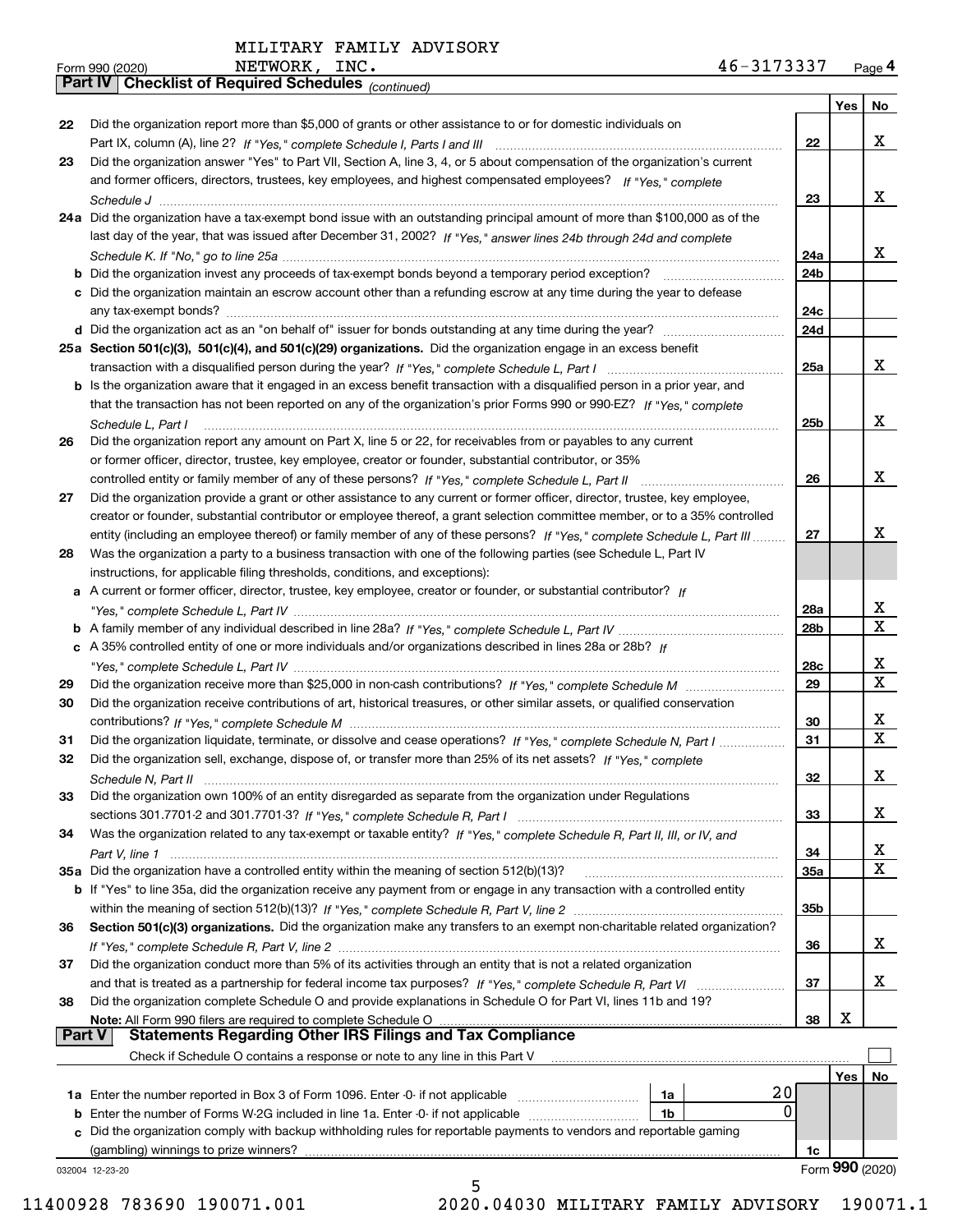|               | 46-3173337<br>NETWORK, INC.<br>Form 990 (2020)                                                                                                  |                |         | $Page$ <sup>5</sup> |  |  |  |
|---------------|-------------------------------------------------------------------------------------------------------------------------------------------------|----------------|---------|---------------------|--|--|--|
| <b>Part V</b> | Statements Regarding Other IRS Filings and Tax Compliance <sub>(continued)</sub>                                                                |                |         |                     |  |  |  |
|               |                                                                                                                                                 |                | Yes $ $ | No                  |  |  |  |
|               | 2a Enter the number of employees reported on Form W-3, Transmittal of Wage and Tax Statements,                                                  |                |         |                     |  |  |  |
|               | 10<br>filed for the calendar year ending with or within the year covered by this return <i>manumumumum</i><br>2a                                |                |         |                     |  |  |  |
|               |                                                                                                                                                 | 2 <sub>b</sub> | Х       |                     |  |  |  |
|               |                                                                                                                                                 |                |         |                     |  |  |  |
| За            | Did the organization have unrelated business gross income of \$1,000 or more during the year?                                                   | 3a             |         | х                   |  |  |  |
|               |                                                                                                                                                 | 3b             |         |                     |  |  |  |
|               | 4a At any time during the calendar year, did the organization have an interest in, or a signature or other authority over, a                    |                |         |                     |  |  |  |
|               | financial account in a foreign country (such as a bank account, securities account, or other financial account)?                                | 4a             |         | x                   |  |  |  |
|               | <b>b</b> If "Yes," enter the name of the foreign country $\blacktriangleright$                                                                  |                |         |                     |  |  |  |
|               | See instructions for filing requirements for FinCEN Form 114, Report of Foreign Bank and Financial Accounts (FBAR).                             |                |         |                     |  |  |  |
|               |                                                                                                                                                 | 5a             |         | х                   |  |  |  |
|               |                                                                                                                                                 | 5b             |         | х                   |  |  |  |
|               |                                                                                                                                                 | 5c             |         |                     |  |  |  |
|               | 6a Does the organization have annual gross receipts that are normally greater than \$100,000, and did the organization solicit                  |                |         |                     |  |  |  |
|               |                                                                                                                                                 | 6a             |         | х                   |  |  |  |
|               | <b>b</b> If "Yes," did the organization include with every solicitation an express statement that such contributions or gifts                   |                |         |                     |  |  |  |
|               |                                                                                                                                                 |                |         |                     |  |  |  |
|               |                                                                                                                                                 | 6b             |         |                     |  |  |  |
| 7             | Organizations that may receive deductible contributions under section 170(c).                                                                   |                |         |                     |  |  |  |
| а             | Did the organization receive a payment in excess of \$75 made partly as a contribution and partly for goods and services provided to the payor? | 7a             |         |                     |  |  |  |
|               | <b>b</b> If "Yes," did the organization notify the donor of the value of the goods or services provided?                                        | 7b             |         |                     |  |  |  |
|               | c Did the organization sell, exchange, or otherwise dispose of tangible personal property for which it was required                             |                |         |                     |  |  |  |
|               |                                                                                                                                                 | 7c             |         |                     |  |  |  |
|               | 7d                                                                                                                                              |                |         |                     |  |  |  |
| е             | Did the organization receive any funds, directly or indirectly, to pay premiums on a personal benefit contract?                                 | 7e             |         | x<br>X              |  |  |  |
| f             | Did the organization, during the year, pay premiums, directly or indirectly, on a personal benefit contract?                                    | 7f             |         |                     |  |  |  |
| g             | If the organization received a contribution of qualified intellectual property, did the organization file Form 8899 as required?                | 7g             |         |                     |  |  |  |
| h.            | If the organization received a contribution of cars, boats, airplanes, or other vehicles, did the organization file a Form 1098-C?              | 7h             |         |                     |  |  |  |
| 8             | Sponsoring organizations maintaining donor advised funds. Did a donor advised fund maintained by the                                            |                |         |                     |  |  |  |
|               | sponsoring organization have excess business holdings at any time during the year?                                                              | 8              |         |                     |  |  |  |
| 9             | Sponsoring organizations maintaining donor advised funds.                                                                                       |                |         |                     |  |  |  |
| а             | Did the sponsoring organization make any taxable distributions under section 4966?                                                              | 9а             |         |                     |  |  |  |
|               | <b>b</b> Did the sponsoring organization make a distribution to a donor, donor advisor, or related person?                                      | 9b             |         |                     |  |  |  |
| 10            | Section 501(c)(7) organizations. Enter:                                                                                                         |                |         |                     |  |  |  |
|               | 10a                                                                                                                                             |                |         |                     |  |  |  |
|               | 10 <sub>b</sub><br>Gross receipts, included on Form 990, Part VIII, line 12, for public use of club facilities                                  |                |         |                     |  |  |  |
| 11            | Section 501(c)(12) organizations. Enter:                                                                                                        |                |         |                     |  |  |  |
|               | 11a                                                                                                                                             |                |         |                     |  |  |  |
|               | b Gross income from other sources (Do not net amounts due or paid to other sources against                                                      |                |         |                     |  |  |  |
|               | 11b                                                                                                                                             |                |         |                     |  |  |  |
|               | 12a Section 4947(a)(1) non-exempt charitable trusts. Is the organization filing Form 990 in lieu of Form 1041?                                  | 12a            |         |                     |  |  |  |
|               | 12b<br><b>b</b> If "Yes," enter the amount of tax-exempt interest received or accrued during the year <i>manument</i>                           |                |         |                     |  |  |  |
| 13            | Section 501(c)(29) qualified nonprofit health insurance issuers.                                                                                |                |         |                     |  |  |  |
|               | a Is the organization licensed to issue qualified health plans in more than one state?                                                          | 13а            |         |                     |  |  |  |
|               | Note: See the instructions for additional information the organization must report on Schedule O.                                               |                |         |                     |  |  |  |
|               | <b>b</b> Enter the amount of reserves the organization is required to maintain by the states in which the                                       |                |         |                     |  |  |  |
|               | 13b                                                                                                                                             |                |         |                     |  |  |  |
|               | 13с                                                                                                                                             |                |         |                     |  |  |  |
| 14a           | Did the organization receive any payments for indoor tanning services during the tax year?                                                      | 14a            |         | х                   |  |  |  |
|               | <b>b</b> If "Yes," has it filed a Form 720 to report these payments? If "No," provide an explanation on Schedule O                              | 14b            |         |                     |  |  |  |
| 15            | Is the organization subject to the section 4960 tax on payment(s) of more than \$1,000,000 in remuneration or                                   |                |         |                     |  |  |  |
|               |                                                                                                                                                 | 15             |         | X                   |  |  |  |
|               | If "Yes," see instructions and file Form 4720, Schedule N.                                                                                      |                |         |                     |  |  |  |
| 16            | Is the organization an educational institution subject to the section 4968 excise tax on net investment income?                                 | 16             |         | X                   |  |  |  |
|               | If "Yes," complete Form 4720, Schedule O.                                                                                                       |                |         |                     |  |  |  |

Form (2020) **990**

032005 12-23-20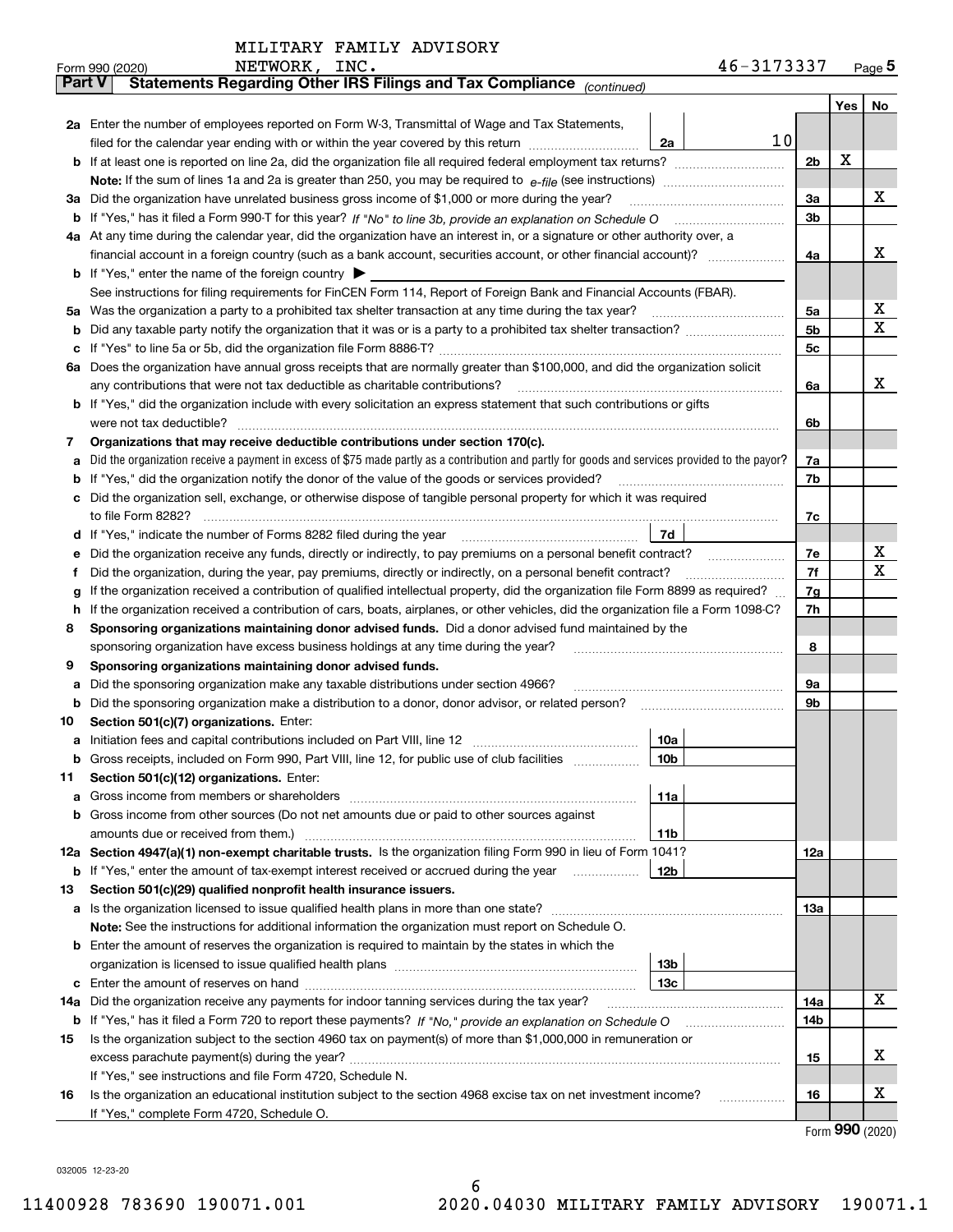|  | rm 990 (2020) |  |
|--|---------------|--|
|  |               |  |

*For each "Yes" response to lines 2 through 7b below, and for a "No" response to line 8a, 8b, or 10b below, describe the circumstances, processes, or changes on Schedule O. See instructions.* Form 990 (2020) **Page 6**<br>**Part VI** | Governance, Management, and Disclosure *For each* "Yes" response to lines 2 through 7b below, and for a "No" response

|    |                                                                                                                                                                            |    |   |                 | Yes             | No                      |
|----|----------------------------------------------------------------------------------------------------------------------------------------------------------------------------|----|---|-----------------|-----------------|-------------------------|
|    | <b>1a</b> Enter the number of voting members of the governing body at the end of the tax year <i>manumum</i>                                                               | 1a | 8 |                 |                 |                         |
|    | If there are material differences in voting rights among members of the governing body, or if the governing                                                                |    |   |                 |                 |                         |
|    | body delegated broad authority to an executive committee or similar committee, explain on Schedule O.                                                                      |    |   |                 |                 |                         |
|    |                                                                                                                                                                            | 1b | 8 |                 |                 |                         |
| 2  | Did any officer, director, trustee, or key employee have a family relationship or a business relationship with any other                                                   |    |   |                 |                 |                         |
|    | officer, director, trustee, or key employee?                                                                                                                               |    |   | $\mathbf{2}$    |                 | X                       |
| 3  | Did the organization delegate control over management duties customarily performed by or under the direct supervision                                                      |    |   |                 |                 |                         |
|    |                                                                                                                                                                            |    |   | 3               |                 | X                       |
| 4  | Did the organization make any significant changes to its governing documents since the prior Form 990 was filed?                                                           |    |   | 4               |                 | $\overline{\mathbf{x}}$ |
| 5  |                                                                                                                                                                            |    |   | 5               |                 | $\mathbf X$             |
| 6  | Did the organization have members or stockholders?                                                                                                                         |    |   | 6               |                 | $\mathbf X$             |
|    | 7a Did the organization have members, stockholders, or other persons who had the power to elect or appoint one or                                                          |    |   |                 |                 |                         |
|    |                                                                                                                                                                            |    |   | 7a              |                 | X                       |
|    | <b>b</b> Are any governance decisions of the organization reserved to (or subject to approval by) members, stockholders, or                                                |    |   |                 |                 |                         |
|    | persons other than the governing body?                                                                                                                                     |    |   | 7b              |                 | X                       |
| 8  | Did the organization contemporaneously document the meetings held or written actions undertaken during the vear by the following:                                          |    |   |                 |                 |                         |
| a  |                                                                                                                                                                            |    |   | 8a              | X               |                         |
|    |                                                                                                                                                                            |    |   | 8b              |                 | $\mathbf{X}$            |
| 9  | Is there any officer, director, trustee, or key employee listed in Part VII, Section A, who cannot be reached at the                                                       |    |   |                 |                 |                         |
|    |                                                                                                                                                                            |    |   | 9               |                 | X                       |
|    | Section B. Policies (This Section B requests information about policies not required by the Internal Revenue Code.)                                                        |    |   |                 |                 |                         |
|    |                                                                                                                                                                            |    |   |                 | Yes∣            | No                      |
|    |                                                                                                                                                                            |    |   | 10a             |                 | X                       |
|    | <b>b</b> If "Yes," did the organization have written policies and procedures governing the activities of such chapters, affiliates,                                        |    |   |                 |                 |                         |
|    |                                                                                                                                                                            |    |   | 10 <sub>b</sub> |                 |                         |
|    | 11a Has the organization provided a complete copy of this Form 990 to all members of its governing body before filing the form?                                            |    |   | 11a             | X               |                         |
|    | <b>b</b> Describe in Schedule O the process, if any, used by the organization to review this Form 990.                                                                     |    |   |                 |                 |                         |
|    |                                                                                                                                                                            |    |   | 12a             | X               |                         |
| b  |                                                                                                                                                                            |    |   | 12b             | X               |                         |
|    | c Did the organization regularly and consistently monitor and enforce compliance with the policy? If "Yes," describe                                                       |    |   |                 |                 |                         |
|    |                                                                                                                                                                            |    |   | 12c             | X               |                         |
|    | in Schedule O how this was done measured and contained a state of the state of the state of the state of the s                                                             |    |   | 13              | X               |                         |
| 13 | Did the organization have a written document retention and destruction policy? manufactured and the organization have a written document retention and destruction policy? |    |   | 14              |                 | $\mathbf X$             |
| 14 |                                                                                                                                                                            |    |   |                 |                 |                         |
| 15 | Did the process for determining compensation of the following persons include a review and approval by independent                                                         |    |   |                 |                 |                         |
|    | persons, comparability data, and contemporaneous substantiation of the deliberation and decision?                                                                          |    |   |                 | X               |                         |
|    |                                                                                                                                                                            |    |   | 15a             | $\mathbf X$     |                         |
|    | <b>b</b> Other officers or key employees of the organization                                                                                                               |    |   | 15b             |                 |                         |
|    | If "Yes" to line 15a or 15b, describe the process in Schedule O (see instructions).                                                                                        |    |   |                 |                 |                         |
|    | 16a Did the organization invest in, contribute assets to, or participate in a joint venture or similar arrangement with a                                                  |    |   |                 |                 |                         |
|    | taxable entity during the year?                                                                                                                                            |    |   | 16a             |                 | X                       |
|    | b If "Yes," did the organization follow a written policy or procedure requiring the organization to evaluate its participation                                             |    |   |                 |                 |                         |
|    | in joint venture arrangements under applicable federal tax law, and take steps to safeguard the organization's                                                             |    |   |                 |                 |                         |
|    | exempt status with respect to such arrangements?                                                                                                                           |    |   | 16b             |                 |                         |
|    | <b>Section C. Disclosure</b>                                                                                                                                               |    |   |                 |                 |                         |
| 17 | List the states with which a copy of this Form 990 is required to be filed $\blacktriangleright$ AL, AK, AZ, AR, CA, CO, CT, DE, DC, FL, GA, ID                            |    |   |                 |                 |                         |
| 18 | Section 6104 requires an organization to make its Forms 1023 (1024 or 1024-A, if applicable), 990, and 990-T (Section 501(c)(3)s only) available                           |    |   |                 |                 |                         |
|    | for public inspection. Indicate how you made these available. Check all that apply.                                                                                        |    |   |                 |                 |                         |
|    | $X$ Upon request<br>$ X $ Own website<br>Another's website<br>Other (explain on Schedule O)                                                                                |    |   |                 |                 |                         |
| 19 | Describe on Schedule O whether (and if so, how) the organization made its governing documents, conflict of interest policy, and financial                                  |    |   |                 |                 |                         |
|    | statements available to the public during the tax year.                                                                                                                    |    |   |                 |                 |                         |
| 20 | State the name, address, and telephone number of the person who possesses the organization's books and records                                                             |    |   |                 |                 |                         |
|    | DALENA MCGREW - 2028214195                                                                                                                                                 |    |   |                 |                 |                         |
|    | 66286<br>22015 W. 66TH STREET UNIT 860635, SHAWNEE,<br>ΚS                                                                                                                  |    |   |                 |                 |                         |
|    | SEE SCHEDULE O FOR FULL LIST OF STATES<br>032006 12-23-20                                                                                                                  |    |   |                 | Form 990 (2020) |                         |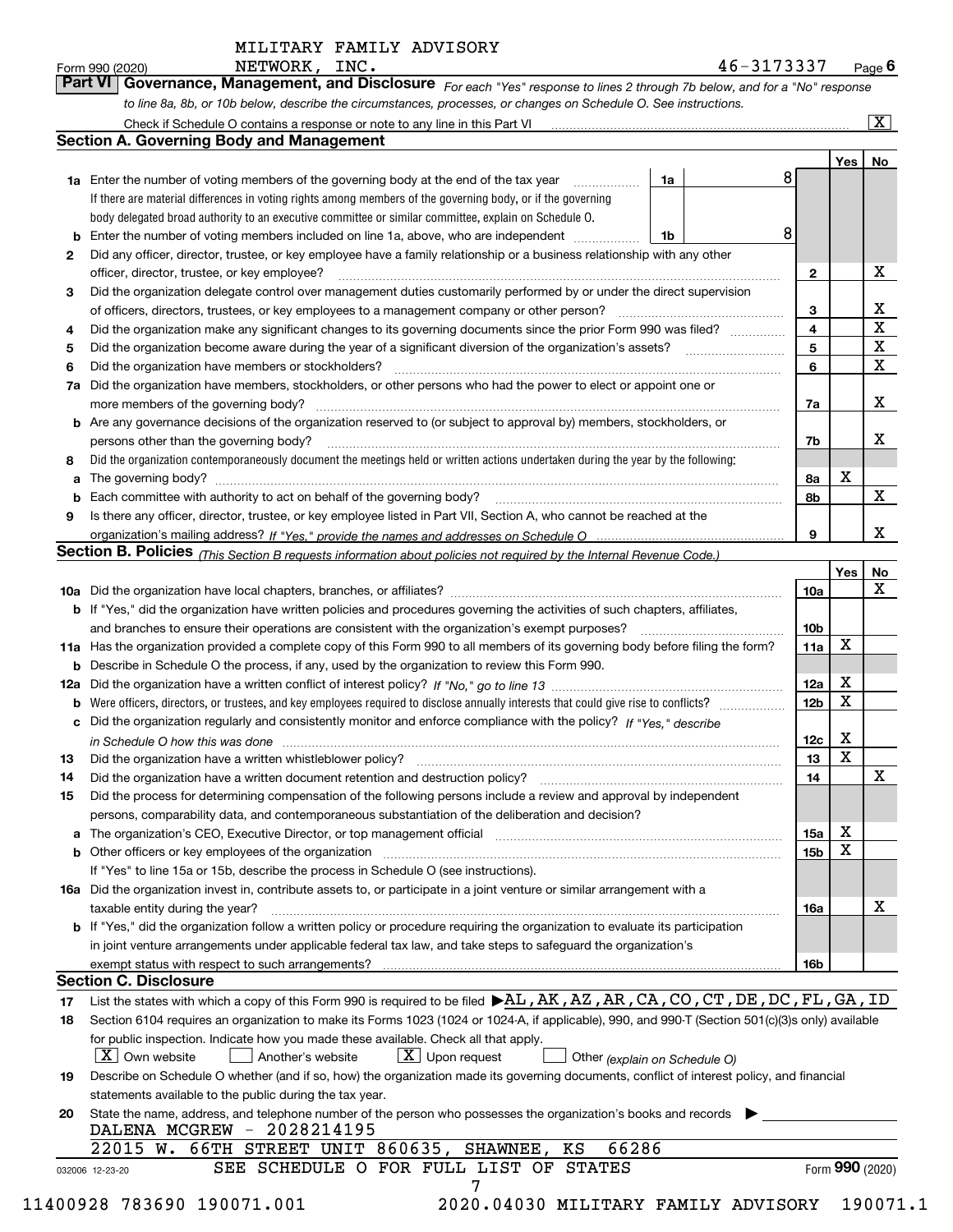| MILITARY FAMILY ADVISORY |  |  |
|--------------------------|--|--|
|                          |  |  |

 $\mathcal{L}^{\text{max}}$ 

### **7Part VII Compensation of Officers, Directors, Trustees, Key Employees, Highest Compensated Employees, and Independent Contractors**

Check if Schedule O contains a response or note to any line in this Part VII

**Section A. Officers, Directors, Trustees, Key Employees, and Highest Compensated Employees**

**1a**  Complete this table for all persons required to be listed. Report compensation for the calendar year ending with or within the organization's tax year. **•** List all of the organization's current officers, directors, trustees (whether individuals or organizations), regardless of amount of compensation.

Enter -0- in columns (D), (E), and (F) if no compensation was paid.

 $\bullet$  List all of the organization's  $\,$ current key employees, if any. See instructions for definition of "key employee."

**•** List the organization's five current highest compensated employees (other than an officer, director, trustee, or key employee) who received reportable compensation (Box 5 of Form W-2 and/or Box 7 of Form 1099-MISC) of more than \$100,000 from the organization and any related organizations.

**•** List all of the organization's former officers, key employees, and highest compensated employees who received more than \$100,000 of reportable compensation from the organization and any related organizations.

**former directors or trustees**  ¥ List all of the organization's that received, in the capacity as a former director or trustee of the organization, more than \$10,000 of reportable compensation from the organization and any related organizations.

See instructions for the order in which to list the persons above.

Check this box if neither the organization nor any related organization compensated any current officer, director, or trustee.  $\mathcal{L}^{\text{max}}$ 

| (A)                                  | (B)                      |                                         | (C)                                                              |             | (D)          | (E)                              | (F)       |                 |                 |                             |
|--------------------------------------|--------------------------|-----------------------------------------|------------------------------------------------------------------|-------------|--------------|----------------------------------|-----------|-----------------|-----------------|-----------------------------|
| Name and title                       | Average                  | Position<br>(do not check more than one |                                                                  | Reportable  | Reportable   | Estimated                        |           |                 |                 |                             |
|                                      | hours per                |                                         | box, unless person is both an<br>officer and a director/trustee) |             | compensation | compensation                     | amount of |                 |                 |                             |
|                                      | week                     |                                         |                                                                  |             |              |                                  |           | from            | from related    | other                       |
|                                      | (list any                |                                         |                                                                  |             |              |                                  |           | the             | organizations   | compensation                |
|                                      | hours for                |                                         |                                                                  |             |              |                                  |           | organization    | (W-2/1099-MISC) | from the                    |
|                                      | related<br>organizations |                                         |                                                                  |             |              |                                  |           | (W-2/1099-MISC) |                 | organization<br>and related |
|                                      | below                    |                                         |                                                                  |             |              |                                  |           |                 |                 | organizations               |
|                                      | line)                    | ndividual trustee or director           | nstitutional trustee                                             | Officer     | Key employee | Highest compensated<br> employee | Former    |                 |                 |                             |
| ROSEMARY WILLIAMS<br>(1)             | 4.00                     |                                         |                                                                  |             |              |                                  |           |                 |                 |                             |
| <b>BOARD CHAIR</b>                   |                          | $\mathbf X$                             |                                                                  | X           |              |                                  |           | 0.              | 0.              | $0_{.}$                     |
| ERIN WARD<br>(2)                     | 1.00                     |                                         |                                                                  |             |              |                                  |           |                 |                 |                             |
| <b>TREASURER</b>                     |                          | $\mathbf X$                             |                                                                  | $\mathbf X$ |              |                                  |           | 0.              | 0.              | $\mathbf 0$ .               |
| CHARLENE AUSTIN<br>(3)               | 1.00                     |                                         |                                                                  |             |              |                                  |           |                 |                 |                             |
| <b>DIRECTOR</b>                      |                          | $\mathbf X$                             |                                                                  |             |              |                                  |           | 0.              | 0.              | $\mathbf 0$ .               |
| (4)<br><b>JACK BENSON</b>            | 1.00                     |                                         |                                                                  |             |              |                                  |           |                 |                 |                             |
| <b>DIRECTOR</b>                      |                          | $\mathbf X$                             |                                                                  |             |              |                                  |           | 0.              | 0.              | 0.                          |
| DENNY DARNELL III<br>(5)             | 1.00                     |                                         |                                                                  |             |              |                                  |           |                 |                 |                             |
| <b>DIRECTOR</b>                      |                          | $\mathbf X$                             |                                                                  |             |              |                                  |           | $\mathbf 0$ .   | 0.              | $\mathbf 0$ .               |
| (6)<br><b>JOSEPH KOPSER</b>          | 1.00                     |                                         |                                                                  |             |              |                                  |           |                 |                 |                             |
| <b>DIRECTOR</b>                      |                          | $\mathbf X$                             |                                                                  |             |              |                                  |           | $\mathbf 0$ .   | 0.              | 0.                          |
| KEVIN MILLER<br>(7)                  | 1.00                     |                                         |                                                                  |             |              |                                  |           |                 |                 |                             |
| <b>DIRECTOR</b>                      |                          | $\mathbf X$                             |                                                                  |             |              |                                  |           | 0.              | 0.              | $\mathbf 0$ .               |
| <b>TAMMY MOORE</b><br>(8)            | 1.00                     |                                         |                                                                  |             |              |                                  |           |                 |                 |                             |
| <b>DIRECTOR</b>                      |                          | $\mathbf X$                             |                                                                  |             |              |                                  |           | $\mathbf 0$ .   | 0.              | $\mathbf 0$ .               |
| SHANNON RAZSADIN<br>(9)              | 40.00                    |                                         |                                                                  |             |              |                                  |           |                 |                 |                             |
| PRESIDENT AND EXECUTIVE DIRECTOR     |                          |                                         |                                                                  | $\mathbf X$ |              |                                  |           | 105,788.        | 0.              | $\mathbf 0$ .               |
| (10) DALENA MCGREW                   | 40.00                    |                                         |                                                                  |             |              |                                  |           |                 |                 |                             |
| SENIOR DIRECTOR OF FINANCE & OPERATI |                          |                                         |                                                                  | X           |              |                                  |           | 83,051.         | $0$ .           | $\mathbf 0$ .               |
|                                      |                          |                                         |                                                                  |             |              |                                  |           |                 |                 |                             |
|                                      |                          |                                         |                                                                  |             |              |                                  |           |                 |                 |                             |
|                                      |                          |                                         |                                                                  |             |              |                                  |           |                 |                 |                             |
|                                      |                          |                                         |                                                                  |             |              |                                  |           |                 |                 |                             |
|                                      |                          |                                         |                                                                  |             |              |                                  |           |                 |                 |                             |
|                                      |                          |                                         |                                                                  |             |              |                                  |           |                 |                 |                             |
|                                      |                          |                                         |                                                                  |             |              |                                  |           |                 |                 |                             |
|                                      |                          |                                         |                                                                  |             |              |                                  |           |                 |                 |                             |
|                                      |                          |                                         |                                                                  |             |              |                                  |           |                 |                 |                             |
|                                      |                          |                                         |                                                                  |             |              |                                  |           |                 |                 |                             |
|                                      |                          |                                         |                                                                  |             |              |                                  |           |                 |                 |                             |
|                                      |                          |                                         |                                                                  |             |              |                                  |           |                 |                 |                             |

8

032007 12-23-20

Form (2020) **990**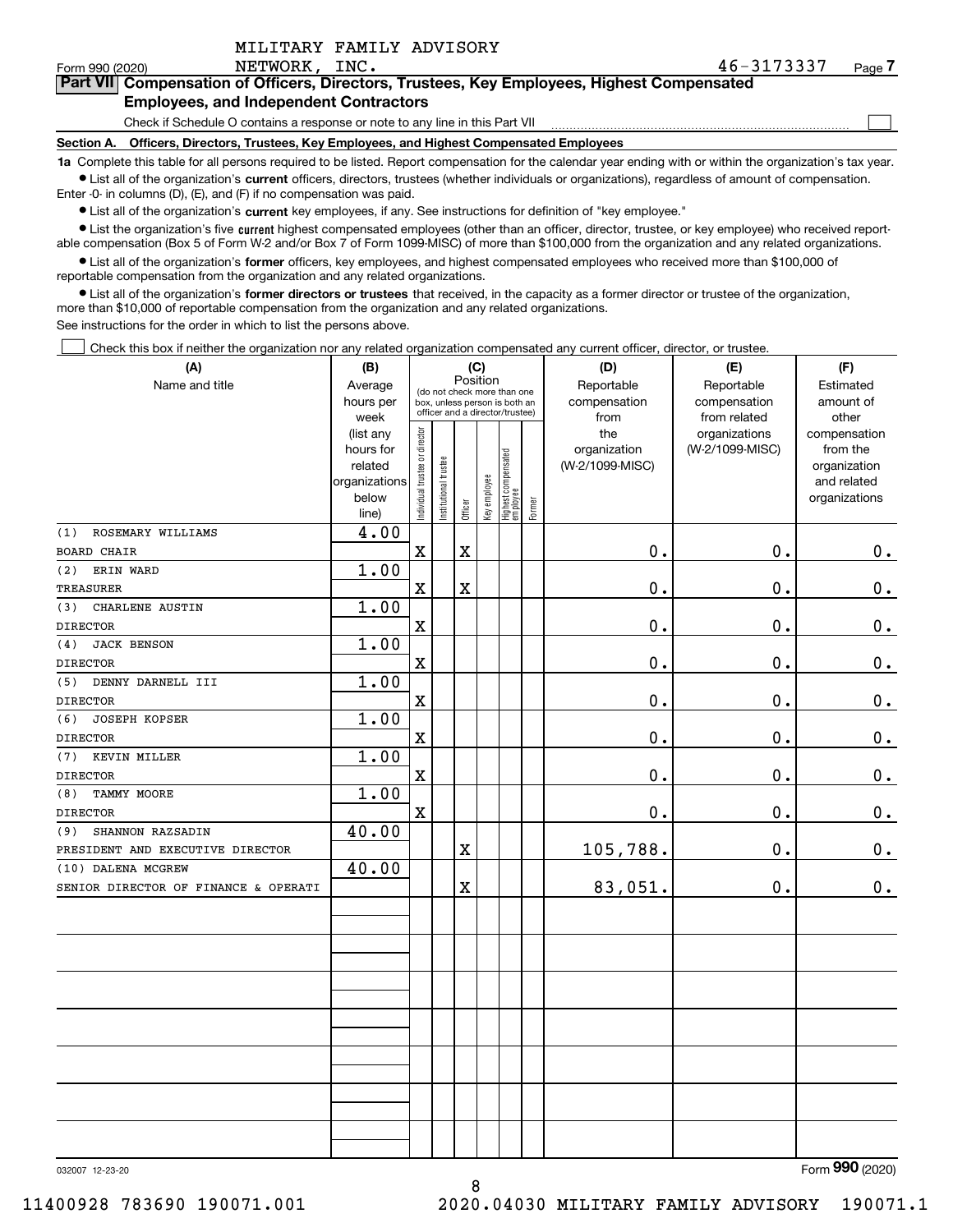|                                                                                                                                                                                                                                                                           | MILITARY FAMILY ADVISORY                                             |                                |                       |          |              |                                                                                                 |        |                                           |                                                   |                        |                     |                                                                          |                        |  |
|---------------------------------------------------------------------------------------------------------------------------------------------------------------------------------------------------------------------------------------------------------------------------|----------------------------------------------------------------------|--------------------------------|-----------------------|----------|--------------|-------------------------------------------------------------------------------------------------|--------|-------------------------------------------|---------------------------------------------------|------------------------|---------------------|--------------------------------------------------------------------------|------------------------|--|
| NETWORK, INC.<br>Form 990 (2020)<br><b>Part VII</b>                                                                                                                                                                                                                       |                                                                      |                                |                       |          |              |                                                                                                 |        |                                           | 46-3173337                                        |                        |                     |                                                                          | Page 8                 |  |
| Section A. Officers, Directors, Trustees, Key Employees, and Highest Compensated Employees (continued)<br>(A)<br>Name and title                                                                                                                                           | (B)<br>Average<br>hours per<br>week                                  |                                |                       | Position | (C)          | (do not check more than one<br>box, unless person is both an<br>officer and a director/trustee) |        | (D)<br>Reportable<br>compensation<br>from | (E)<br>Reportable<br>compensation<br>from related |                        |                     | (F)<br>Estimated<br>amount of<br>other                                   |                        |  |
|                                                                                                                                                                                                                                                                           | (list any<br>hours for<br>related<br>organizations<br>below<br>line) | Individual trustee or director | Institutional trustee | Officer  | Key employee | Highest compensated<br>employee                                                                 | Former | the<br>organization<br>(W-2/1099-MISC)    | organizations<br>(W-2/1099-MISC)                  |                        |                     | compensation<br>from the<br>organization<br>and related<br>organizations |                        |  |
|                                                                                                                                                                                                                                                                           |                                                                      |                                |                       |          |              |                                                                                                 |        |                                           |                                                   |                        |                     |                                                                          |                        |  |
|                                                                                                                                                                                                                                                                           |                                                                      |                                |                       |          |              |                                                                                                 |        |                                           |                                                   |                        |                     |                                                                          |                        |  |
|                                                                                                                                                                                                                                                                           |                                                                      |                                |                       |          |              |                                                                                                 |        |                                           |                                                   |                        |                     |                                                                          |                        |  |
|                                                                                                                                                                                                                                                                           |                                                                      |                                |                       |          |              |                                                                                                 |        |                                           |                                                   |                        |                     |                                                                          |                        |  |
|                                                                                                                                                                                                                                                                           |                                                                      |                                |                       |          |              |                                                                                                 |        |                                           |                                                   |                        |                     |                                                                          |                        |  |
| 1b Subtotal                                                                                                                                                                                                                                                               |                                                                      |                                |                       |          |              |                                                                                                 |        | 188,839.<br>$\mathbf 0$ .                 |                                                   | 0.<br>$\overline{0}$ . |                     |                                                                          | 0.<br>$\overline{0}$ . |  |
| Total number of individuals (including but not limited to those listed above) who received more than \$100,000 of reportable<br>2<br>compensation from the organization $\blacktriangleright$                                                                             |                                                                      |                                |                       |          |              |                                                                                                 |        | 188,839.                                  |                                                   | $\overline{0}$ .       |                     |                                                                          | $\overline{0}$ .<br>1  |  |
|                                                                                                                                                                                                                                                                           |                                                                      |                                |                       |          |              |                                                                                                 |        |                                           |                                                   |                        |                     | <b>Yes</b>                                                               | <b>No</b>              |  |
| Did the organization list any former officer, director, trustee, key employee, or highest compensated employee on<br>з<br>line 1a? If "Yes," complete Schedule J for such individual manufactured contained and the 1a? If "Yes," complete Schedule J for such individual |                                                                      |                                |                       |          |              |                                                                                                 |        |                                           |                                                   |                        | з                   |                                                                          | X                      |  |
| For any individual listed on line 1a, is the sum of reportable compensation and other compensation from the organization<br>4                                                                                                                                             |                                                                      |                                |                       |          |              |                                                                                                 |        |                                           |                                                   |                        | 4                   |                                                                          | х                      |  |
| Did any person listed on line 1a receive or accrue compensation from any unrelated organization or individual for services<br>5                                                                                                                                           |                                                                      |                                |                       |          |              |                                                                                                 |        |                                           |                                                   |                        | 5                   |                                                                          | X                      |  |
| <b>Section B. Independent Contractors</b>                                                                                                                                                                                                                                 |                                                                      |                                |                       |          |              |                                                                                                 |        |                                           |                                                   |                        |                     |                                                                          |                        |  |
| Complete this table for your five highest compensated independent contractors that received more than \$100,000 of compensation from<br>1<br>the organization. Report compensation for the calendar year ending with or within the organization's tax year.               |                                                                      |                                |                       |          |              |                                                                                                 |        |                                           |                                                   |                        |                     |                                                                          |                        |  |
| (A)<br>Name and business address                                                                                                                                                                                                                                          |                                                                      |                                | <b>NONE</b>           |          |              |                                                                                                 |        | (B)<br>Description of services            |                                                   |                        | (C)<br>Compensation |                                                                          |                        |  |
|                                                                                                                                                                                                                                                                           |                                                                      |                                |                       |          |              |                                                                                                 |        |                                           |                                                   |                        |                     |                                                                          |                        |  |
|                                                                                                                                                                                                                                                                           |                                                                      |                                |                       |          |              |                                                                                                 |        |                                           |                                                   |                        |                     |                                                                          |                        |  |
|                                                                                                                                                                                                                                                                           |                                                                      |                                |                       |          |              |                                                                                                 |        |                                           |                                                   |                        |                     |                                                                          |                        |  |
|                                                                                                                                                                                                                                                                           |                                                                      |                                |                       |          |              |                                                                                                 |        |                                           |                                                   |                        |                     |                                                                          |                        |  |
| Total number of independent contractors (including but not limited to those listed above) who received more than<br>2                                                                                                                                                     |                                                                      |                                |                       |          |              |                                                                                                 |        |                                           |                                                   |                        |                     |                                                                          |                        |  |
| \$100,000 of compensation from the organization                                                                                                                                                                                                                           |                                                                      |                                |                       |          | O            |                                                                                                 |        |                                           |                                                   |                        |                     |                                                                          |                        |  |

Form (2020) **990**

032008 12-23-20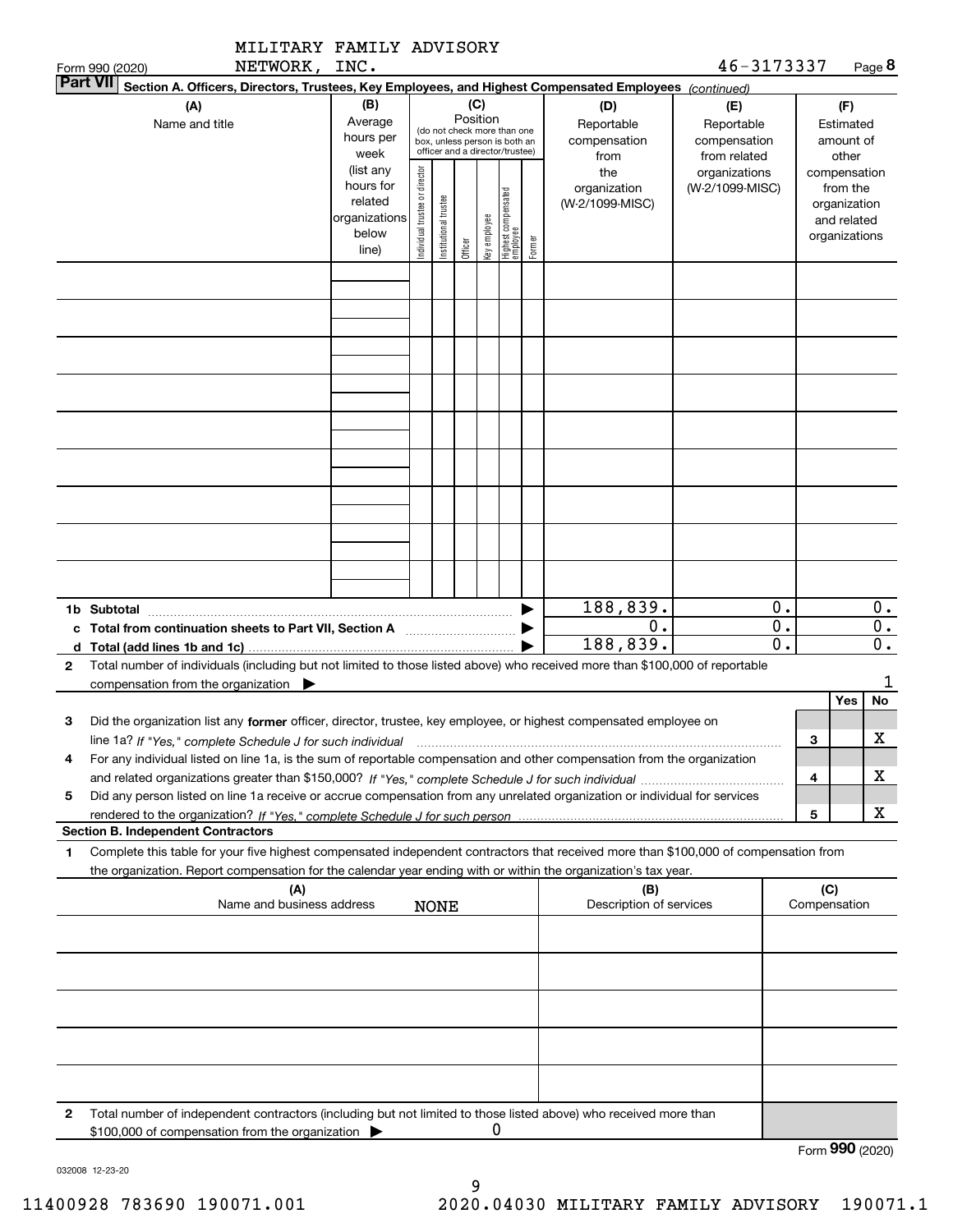| Form 990 (2020) | NETWORK<br>INC. | -<br>46<br>Page<br><u>JJJ</u><br>. . |  |
|-----------------|-----------------|--------------------------------------|--|
|-----------------|-----------------|--------------------------------------|--|

|                                                           |    |    | NETWORK, INC.<br>Form 990 (2020)                                                                      |                       |                      |                                       | 46-3173337                                        | Page 9                                                          |
|-----------------------------------------------------------|----|----|-------------------------------------------------------------------------------------------------------|-----------------------|----------------------|---------------------------------------|---------------------------------------------------|-----------------------------------------------------------------|
| <b>Part VIII</b>                                          |    |    | <b>Statement of Revenue</b>                                                                           |                       |                      |                                       |                                                   |                                                                 |
|                                                           |    |    | Check if Schedule O contains a response or note to any line in this Part VIII                         |                       |                      | (B)                                   |                                                   |                                                                 |
|                                                           |    |    |                                                                                                       |                       | (A)<br>Total revenue | Related or exempt<br>function revenue | $\overline{(C)}$<br>Unrelated<br>business revenue | (D)<br>Revenue excluded<br>from tax under<br>sections 512 - 514 |
|                                                           |    |    | 1a<br>1 a Federated campaigns                                                                         |                       |                      |                                       |                                                   |                                                                 |
| Contributions, Gifts, Grants<br>and Other Similar Amounts |    |    | 1 <sub>b</sub><br><b>b</b> Membership dues<br>$\ldots \ldots \ldots \ldots \ldots$                    |                       |                      |                                       |                                                   |                                                                 |
|                                                           |    |    | 1 <sub>c</sub><br>c Fundraising events                                                                |                       |                      |                                       |                                                   |                                                                 |
|                                                           |    |    | 1 <sub>d</sub><br>d Related organizations                                                             |                       |                      |                                       |                                                   |                                                                 |
|                                                           |    |    | e Government grants (contributions)<br>1e                                                             |                       |                      |                                       |                                                   |                                                                 |
|                                                           |    |    | f All other contributions, gifts, grants, and                                                         |                       |                      |                                       |                                                   |                                                                 |
|                                                           |    |    | similar amounts not included above<br>1f                                                              | 1,194,837.            |                      |                                       |                                                   |                                                                 |
|                                                           |    |    | 1g <br>Noncash contributions included in lines 1a-1f                                                  | 23,895.               |                      |                                       |                                                   |                                                                 |
|                                                           |    |    |                                                                                                       |                       | 1,194,837.           |                                       |                                                   |                                                                 |
|                                                           |    |    |                                                                                                       | <b>Business Code</b>  |                      |                                       |                                                   |                                                                 |
|                                                           |    | 2a |                                                                                                       |                       |                      |                                       |                                                   |                                                                 |
|                                                           |    | b  |                                                                                                       |                       |                      |                                       |                                                   |                                                                 |
|                                                           |    | c  |                                                                                                       |                       |                      |                                       |                                                   |                                                                 |
|                                                           |    | d  | <u> 1989 - Johann Barbara, martxa alemaniar amerikan a</u>                                            |                       |                      |                                       |                                                   |                                                                 |
| Program Service<br>Revenue                                |    | е  |                                                                                                       |                       |                      |                                       |                                                   |                                                                 |
|                                                           |    |    |                                                                                                       |                       |                      |                                       |                                                   |                                                                 |
|                                                           |    |    |                                                                                                       |                       |                      |                                       |                                                   |                                                                 |
|                                                           | 3  |    | Investment income (including dividends, interest, and                                                 |                       |                      |                                       |                                                   |                                                                 |
|                                                           |    |    |                                                                                                       | ▶                     |                      |                                       |                                                   |                                                                 |
|                                                           | 4  |    | Income from investment of tax-exempt bond proceeds                                                    |                       |                      |                                       |                                                   |                                                                 |
|                                                           | 5  |    | (i) Real                                                                                              | (ii) Personal         |                      |                                       |                                                   |                                                                 |
|                                                           |    |    |                                                                                                       |                       |                      |                                       |                                                   |                                                                 |
|                                                           |    | 6а | Gross rents<br>6a<br>.                                                                                |                       |                      |                                       |                                                   |                                                                 |
|                                                           |    |    | 6b<br>Less: rental expenses<br>6c<br>Rental income or (loss)                                          |                       |                      |                                       |                                                   |                                                                 |
|                                                           |    |    | d Net rental income or (loss)                                                                         |                       |                      |                                       |                                                   |                                                                 |
|                                                           |    |    | (i) Securities<br><b>7 a</b> Gross amount from sales of                                               | (ii) Other            |                      |                                       |                                                   |                                                                 |
|                                                           |    |    | assets other than inventory<br>7a                                                                     |                       |                      |                                       |                                                   |                                                                 |
|                                                           |    |    | <b>b</b> Less: cost or other basis                                                                    |                       |                      |                                       |                                                   |                                                                 |
|                                                           |    |    | and sales expenses<br>7b                                                                              |                       |                      |                                       |                                                   |                                                                 |
| evenue                                                    |    |    | 7c<br>c Gain or (loss)                                                                                |                       |                      |                                       |                                                   |                                                                 |
| č                                                         |    |    |                                                                                                       |                       |                      |                                       |                                                   |                                                                 |
| Other                                                     |    |    | 8 a Gross income from fundraising events (not<br>including \$<br><u>and the state of</u> the state of |                       |                      |                                       |                                                   |                                                                 |
|                                                           |    |    | contributions reported on line 1c). See                                                               |                       |                      |                                       |                                                   |                                                                 |
|                                                           |    |    | 8а                                                                                                    |                       |                      |                                       |                                                   |                                                                 |
|                                                           |    |    | 8b                                                                                                    |                       |                      |                                       |                                                   |                                                                 |
|                                                           |    |    | c Net income or (loss) from fundraising events                                                        |                       |                      |                                       |                                                   |                                                                 |
|                                                           |    |    | 9 a Gross income from gaming activities. See                                                          |                       |                      |                                       |                                                   |                                                                 |
|                                                           |    |    | <b>9a</b>                                                                                             |                       |                      |                                       |                                                   |                                                                 |
|                                                           |    |    | 9 <sub>b</sub>                                                                                        |                       |                      |                                       |                                                   |                                                                 |
|                                                           |    |    | c Net income or (loss) from gaming activities                                                         |                       |                      |                                       |                                                   |                                                                 |
|                                                           |    |    | 10 a Gross sales of inventory, less returns                                                           |                       |                      |                                       |                                                   |                                                                 |
|                                                           |    |    | 10a                                                                                                   |                       |                      |                                       |                                                   |                                                                 |
|                                                           |    |    | 10b<br><b>b</b> Less: cost of goods sold                                                              |                       |                      |                                       |                                                   |                                                                 |
|                                                           |    |    | c Net income or (loss) from sales of inventory.                                                       |                       |                      |                                       |                                                   |                                                                 |
|                                                           |    |    |                                                                                                       | <b>Business Code</b>  |                      |                                       |                                                   |                                                                 |
|                                                           |    |    | 11 a OTHER INCOME                                                                                     | 900099                | 1,333.               | 1,333.                                |                                                   |                                                                 |
| Miscellaneous<br>Revenue                                  |    | b  |                                                                                                       |                       |                      |                                       |                                                   |                                                                 |
|                                                           |    | c  |                                                                                                       |                       |                      |                                       |                                                   |                                                                 |
|                                                           |    |    |                                                                                                       | $\blacktriangleright$ | 1,333.               |                                       |                                                   |                                                                 |
|                                                           | 12 |    | Total revenue. See instructions [1001] [101] Total revenue. See instructions                          |                       | 1,196,170.           | 1,333.                                | 0.                                                | 0.                                                              |
| 032009 12-23-20                                           |    |    |                                                                                                       |                       |                      |                                       |                                                   | Form 990 (2020)                                                 |

10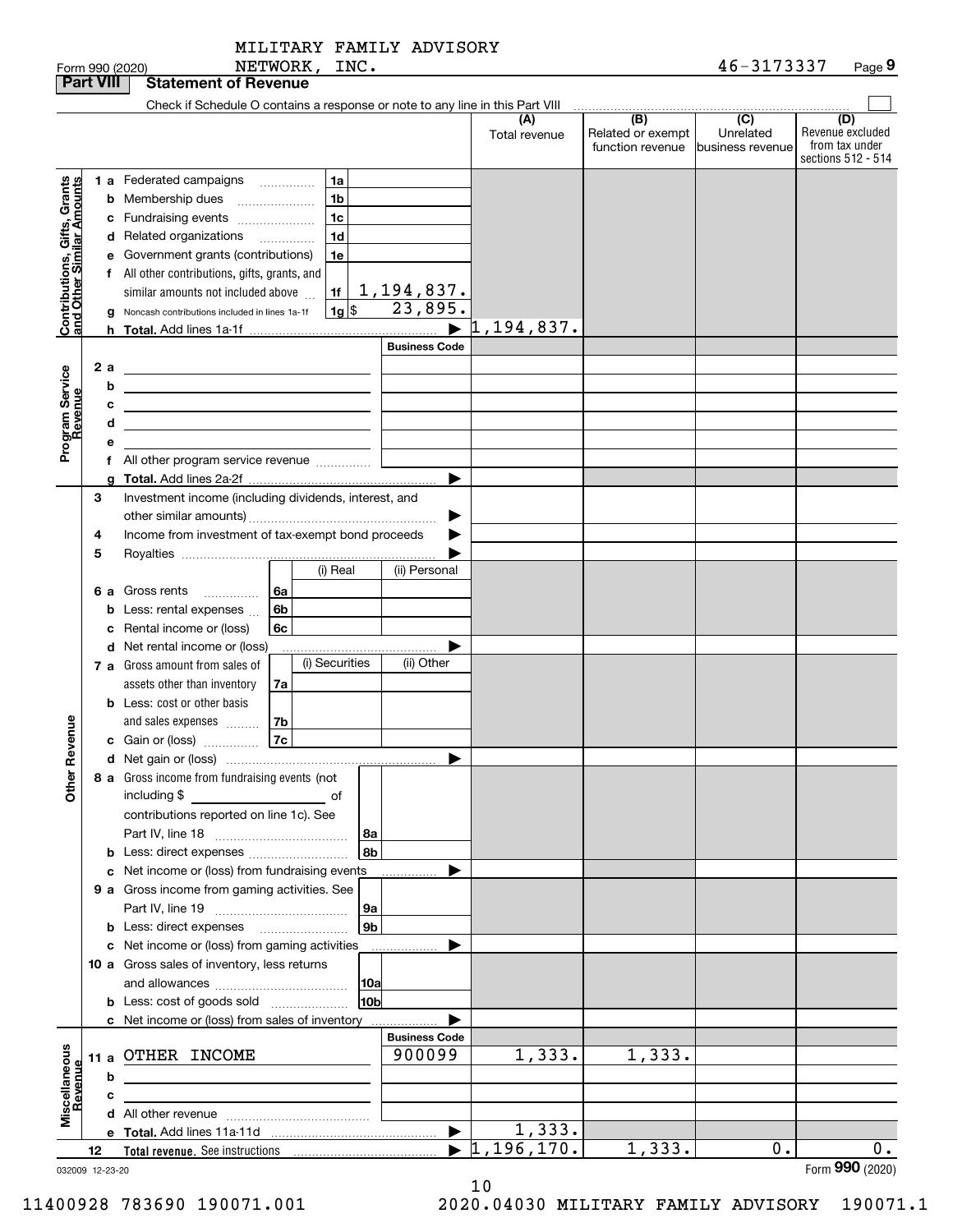|              | Form 990 (2020)<br>NETWORK,<br>TMC.<br><b>Part IX   Statement of Functional Expenses</b>                                   |                        |                                    |                                           | $40 - 31 / 333 /$<br>Page 10 |
|--------------|----------------------------------------------------------------------------------------------------------------------------|------------------------|------------------------------------|-------------------------------------------|------------------------------|
|              | Section 501(c)(3) and 501(c)(4) organizations must complete all columns. All other organizations must complete column (A). |                        |                                    |                                           |                              |
|              | Check if Schedule O contains a response or note to any line in this Part IX                                                |                        |                                    |                                           | $\overline{\mathbf{x}}$      |
|              | Do not include amounts reported on lines 6b,<br>7b, 8b, 9b, and 10b of Part VIII.                                          | (A)<br>Total expenses  | (B)<br>Program service<br>expenses | (C)<br>Management and<br>general expenses | Fundraising                  |
| 1.           | Grants and other assistance to domestic organizations                                                                      |                        |                                    |                                           | expenses                     |
|              | and domestic governments. See Part IV, line 21                                                                             |                        |                                    |                                           |                              |
| $\mathbf{2}$ | Grants and other assistance to domestic                                                                                    |                        |                                    |                                           |                              |
|              | individuals. See Part IV, line 22                                                                                          |                        |                                    |                                           |                              |
| 3            | Grants and other assistance to foreign                                                                                     |                        |                                    |                                           |                              |
|              | organizations, foreign governments, and foreign                                                                            |                        |                                    |                                           |                              |
|              | individuals. See Part IV, lines 15 and 16                                                                                  |                        |                                    |                                           |                              |
| 4            | Benefits paid to or for members                                                                                            |                        |                                    |                                           |                              |
| 5            | Compensation of current officers, directors,                                                                               |                        |                                    |                                           |                              |
|              |                                                                                                                            | 188,839.               | 160,388.                           | 19,886.                                   | 8,565.                       |
| 6            | Compensation not included above to disqualified                                                                            |                        |                                    |                                           |                              |
|              | persons (as defined under section 4958(f)(1)) and                                                                          |                        |                                    |                                           |                              |
|              | persons described in section 4958(c)(3)(B)                                                                                 |                        |                                    |                                           |                              |
| 7            |                                                                                                                            | 269,242.               | 228,678.                           | 28,352.                                   | 12,212.                      |
| 8            | Pension plan accruals and contributions (include                                                                           |                        |                                    |                                           |                              |
|              | section 401(k) and 403(b) employer contributions)                                                                          | 13,070.                | 4,879.                             | 8,191.                                    |                              |
| 9            |                                                                                                                            | 33,591.                | 30,552.                            | $\overline{1}$ , 298.                     | 1,741.                       |
| 10           | Fees for services (nonemployees):                                                                                          |                        |                                    |                                           |                              |
| 11<br>a      |                                                                                                                            |                        |                                    |                                           |                              |
| b            |                                                                                                                            |                        |                                    |                                           |                              |
| c            |                                                                                                                            | 20, 563.               |                                    | 20, 563.                                  |                              |
| d            |                                                                                                                            |                        |                                    |                                           |                              |
| е            | Professional fundraising services. See Part IV, line 17                                                                    |                        |                                    |                                           |                              |
| f            | Investment management fees                                                                                                 |                        |                                    |                                           |                              |
| g            | Other. (If line 11g amount exceeds 10% of line 25,                                                                         |                        |                                    |                                           |                              |
|              | column (A) amount, list line 11g expenses on Sch O.)                                                                       | 326,951.               | 318, 361.                          | 4,015.                                    | 4,575.                       |
| 12           |                                                                                                                            | 16,736.                | 15,523.                            | $\overline{1}$ , 213.                     |                              |
| 13           |                                                                                                                            | 3,308.                 | 326.                               | 2,982.                                    |                              |
| 14           |                                                                                                                            | $\overline{53}$ , 554. | 43,466.                            | 9,942.                                    | 146.                         |
| 15           |                                                                                                                            |                        |                                    |                                           |                              |
| 16           | Occupancy                                                                                                                  |                        |                                    |                                           |                              |
| 17           | Travel                                                                                                                     | 19,562.                | 17,069.                            | 503.                                      | 1,990.                       |
| 18           | Payments of travel or entertainment expenses                                                                               |                        |                                    |                                           |                              |
| 19           | for any federal, state, or local public officials<br>Conferences, conventions, and meetings                                | $\overline{9,788}$ .   | 9,198.                             | 590.                                      |                              |
| 20           | Interest                                                                                                                   |                        |                                    |                                           |                              |
| 21           |                                                                                                                            |                        |                                    |                                           |                              |
| 22           | Depreciation, depletion, and amortization                                                                                  | 854.                   |                                    | 854.                                      |                              |
| 23           | Insurance                                                                                                                  | 3,269.                 |                                    | 2,894.                                    | $\overline{375}$ .           |
| 24           | Other expenses. Itemize expenses not covered                                                                               |                        |                                    |                                           |                              |
|              | above (List miscellaneous expenses on line 24e. If<br>line 24e amount exceeds 10% of line 25, column (A)                   |                        |                                    |                                           |                              |
|              | amount, list line 24e expenses on Schedule O.)                                                                             |                        |                                    |                                           |                              |
| a            | DONATED GOODS                                                                                                              | 23,895.                | 23,895.                            |                                           |                              |
| b            | PROFESSIONAL FEES                                                                                                          | 9,452.                 |                                    | 2,636.                                    | 6,816.                       |
| c            | GENERAL OFFICE EXPENSES                                                                                                    | 3,422.                 |                                    | $\overline{25}$ .                         | 3,397.                       |
| d            | SPECIAL EVENT EXPENSE                                                                                                      | 3,026.                 | 2,013.                             | 735.                                      | $\overline{278}$ .           |
|              | e All other expenses                                                                                                       | 3,193.<br>1,002,315.   | 962.<br>855,310.                   | 2,091.<br>106, 770.                       | 140.                         |
| 25           | Total functional expenses. Add lines 1 through 24e                                                                         |                        |                                    |                                           | 40, 235.                     |
| 26           | Joint costs. Complete this line only if the organization<br>reported in column (B) joint costs from a combined             |                        |                                    |                                           |                              |
|              | educational campaign and fundraising solicitation.                                                                         |                        |                                    |                                           |                              |
|              |                                                                                                                            |                        |                                    |                                           |                              |

11

032010 12-23-20

 $Check here$ 

Check here  $\bullet$  if following SOP 98-2 (ASC 958-720)

Form (2020) **990**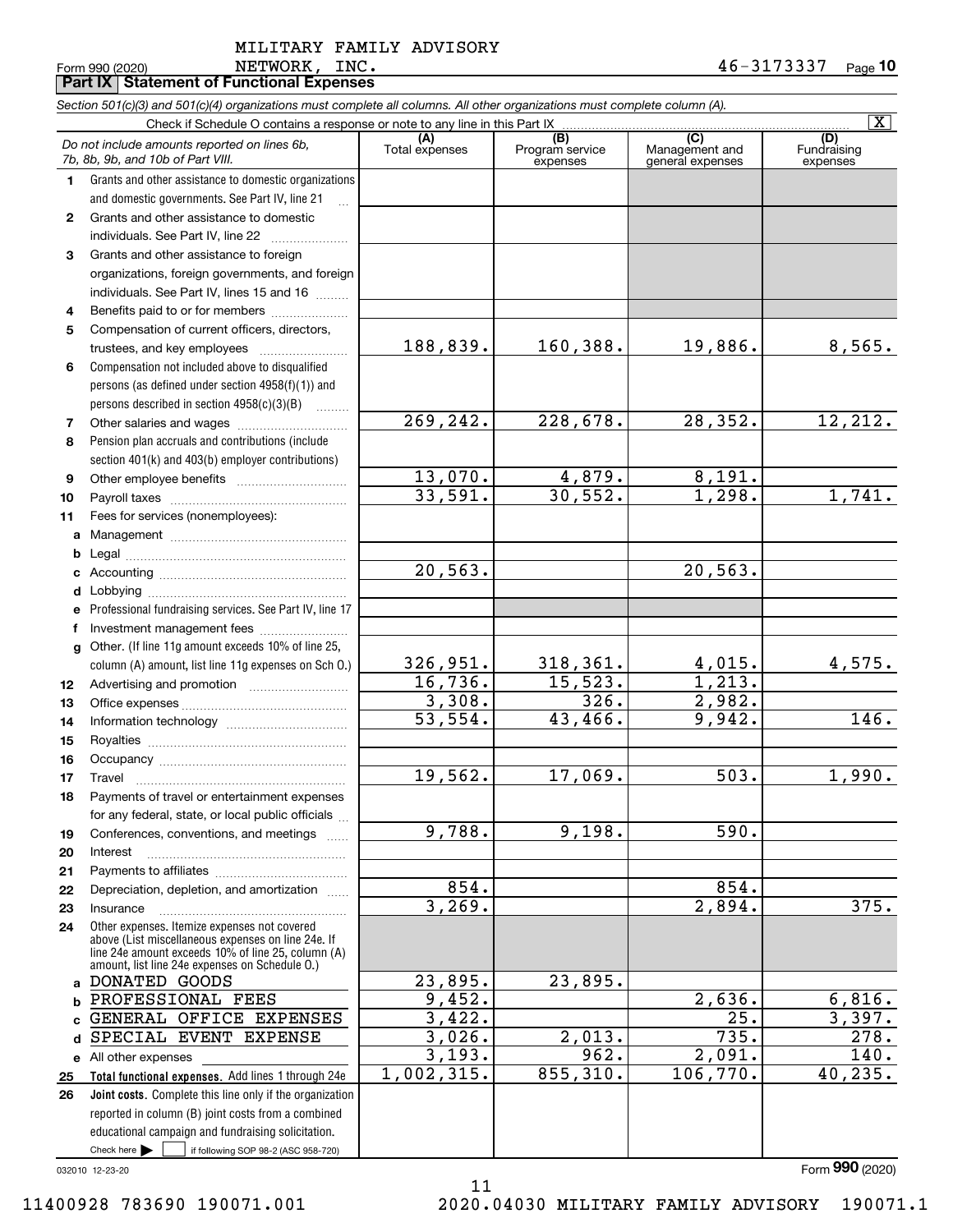| . . | ı |
|-----|---|
|     |   |
|     |   |
|     |   |

**Part X Balance Sheet**

|                        | 2  |                                                                                                                                                                                                                                |                     |               |                | $\mathbf{2}$            |                 |
|------------------------|----|--------------------------------------------------------------------------------------------------------------------------------------------------------------------------------------------------------------------------------|---------------------|---------------|----------------|-------------------------|-----------------|
|                        | з  |                                                                                                                                                                                                                                |                     |               |                | 3                       |                 |
|                        | 4  |                                                                                                                                                                                                                                |                     |               | 36,000.        | $\overline{\mathbf{4}}$ | 115, 126.       |
|                        | 5  | Loans and other receivables from any current or former officer, director,                                                                                                                                                      |                     |               |                |                         |                 |
|                        |    | trustee, key employee, creator or founder, substantial contributor, or 35%                                                                                                                                                     |                     |               |                |                         |                 |
|                        |    | controlled entity or family member of any of these persons                                                                                                                                                                     |                     |               |                | 5                       |                 |
|                        | 6  | Loans and other receivables from other disqualified persons (as defined                                                                                                                                                        |                     |               |                |                         |                 |
|                        |    | under section $4958(f)(1)$ , and persons described in section $4958(c)(3)(B)$                                                                                                                                                  |                     | 6             |                |                         |                 |
|                        | 7  |                                                                                                                                                                                                                                | $\ldots$            |               | $\overline{7}$ |                         |                 |
| Assets                 | 8  |                                                                                                                                                                                                                                |                     |               | 8              |                         |                 |
|                        | 9  | Prepaid expenses and deferred charges                                                                                                                                                                                          |                     |               | 22, 175.       | $\boldsymbol{9}$        | 43,679.         |
|                        |    | <b>10a</b> Land, buildings, and equipment: cost or other                                                                                                                                                                       |                     |               |                |                         |                 |
|                        |    | basis. Complete Part VI of Schedule D  10a                                                                                                                                                                                     |                     | <u>5,233.</u> |                |                         |                 |
|                        |    | <b>b</b> Less: accumulated depreciation                                                                                                                                                                                        | 10 <sub>b</sub>     | 854.          | $0$ .          | 10 <sub>c</sub>         | 4,379.          |
|                        | 11 |                                                                                                                                                                                                                                |                     |               | 11             |                         |                 |
|                        | 12 |                                                                                                                                                                                                                                |                     |               | 12             |                         |                 |
|                        | 13 |                                                                                                                                                                                                                                |                     |               | 13             |                         |                 |
|                        | 14 |                                                                                                                                                                                                                                |                     |               |                | 14                      |                 |
|                        | 15 |                                                                                                                                                                                                                                |                     |               | 15             |                         |                 |
|                        | 16 |                                                                                                                                                                                                                                |                     | 218,044.      | 16             | 434,680.                |                 |
|                        | 17 |                                                                                                                                                                                                                                |                     |               | 24, 211.       | 17                      | 46,992.         |
|                        | 18 |                                                                                                                                                                                                                                |                     |               |                | 18                      |                 |
|                        | 19 | Deferred revenue manual contracts and contracts are all the contracts and contracts are contracted and contracts are contracted and contract are contracted and contract are contracted and contract are contracted and contra |                     |               |                | 19                      |                 |
|                        | 20 |                                                                                                                                                                                                                                |                     |               |                | 20                      |                 |
|                        | 21 | Escrow or custodial account liability. Complete Part IV of Schedule D                                                                                                                                                          | 1.1.1.1.1.1.1.1.1.1 |               | 21             |                         |                 |
|                        | 22 | Loans and other payables to any current or former officer, director,                                                                                                                                                           |                     |               |                |                         |                 |
| Liabilities            |    | trustee, key employee, creator or founder, substantial contributor, or 35%                                                                                                                                                     |                     |               |                |                         |                 |
|                        |    | controlled entity or family member of any of these persons                                                                                                                                                                     |                     |               |                | 22                      |                 |
|                        | 23 |                                                                                                                                                                                                                                |                     |               |                | 23                      |                 |
|                        | 24 | Unsecured notes and loans payable to unrelated third parties                                                                                                                                                                   |                     |               |                | 24                      |                 |
|                        | 25 | Other liabilities (including federal income tax, payables to related third                                                                                                                                                     |                     |               |                |                         |                 |
|                        |    | parties, and other liabilities not included on lines 17-24). Complete Part X                                                                                                                                                   |                     |               |                |                         |                 |
|                        |    | of Schedule D                                                                                                                                                                                                                  |                     |               |                | 25                      |                 |
|                        | 26 |                                                                                                                                                                                                                                |                     |               | 24, 211.       | 26                      | 46,992.         |
|                        |    | Organizations that follow FASB ASC 958, check here $\blacktriangleright \lfloor X \rfloor$                                                                                                                                     |                     |               |                |                         |                 |
| ances                  |    | and complete lines 27, 28, 32, and 33.                                                                                                                                                                                         |                     |               |                |                         |                 |
|                        | 27 |                                                                                                                                                                                                                                |                     |               | 123,833.       | 27                      | 362,688.        |
|                        | 28 |                                                                                                                                                                                                                                |                     |               | 70,000.        | 28                      | 25,000.         |
|                        |    | Organizations that do not follow FASB ASC 958, check here ▶ │                                                                                                                                                                  |                     |               |                |                         |                 |
|                        |    | and complete lines 29 through 33.                                                                                                                                                                                              |                     |               |                |                         |                 |
|                        | 29 |                                                                                                                                                                                                                                |                     |               | 29             |                         |                 |
|                        | 30 | Paid-in or capital surplus, or land, building, or equipment fund                                                                                                                                                               |                     |               |                | 30                      |                 |
| Net Assets or Fund Bal | 31 | Retained earnings, endowment, accumulated income, or other funds                                                                                                                                                               |                     |               |                | 31                      |                 |
|                        | 32 |                                                                                                                                                                                                                                |                     |               | 193,833.       | 32                      | <u>387,688.</u> |
|                        | 33 |                                                                                                                                                                                                                                |                     |               | 218,044.       | 33                      | 434,680.        |
|                        |    |                                                                                                                                                                                                                                |                     |               |                |                         | Form 990 (2020) |

**1**Cash - non-interest-bearing ~~~~~~~~~~~~~~~~~~~~~~~~~

Check if Schedule O contains a response or note to any line in this Part X

Form 990 (2020) NETWORK, INC. 4 6-3173337 <sub>Page</sub> 11

 $159,869.$  1  $271,496.$ 

 $\mathcal{L}^{\text{max}}$ 

**(A) (B)**

Beginning of year | | End of year

**1**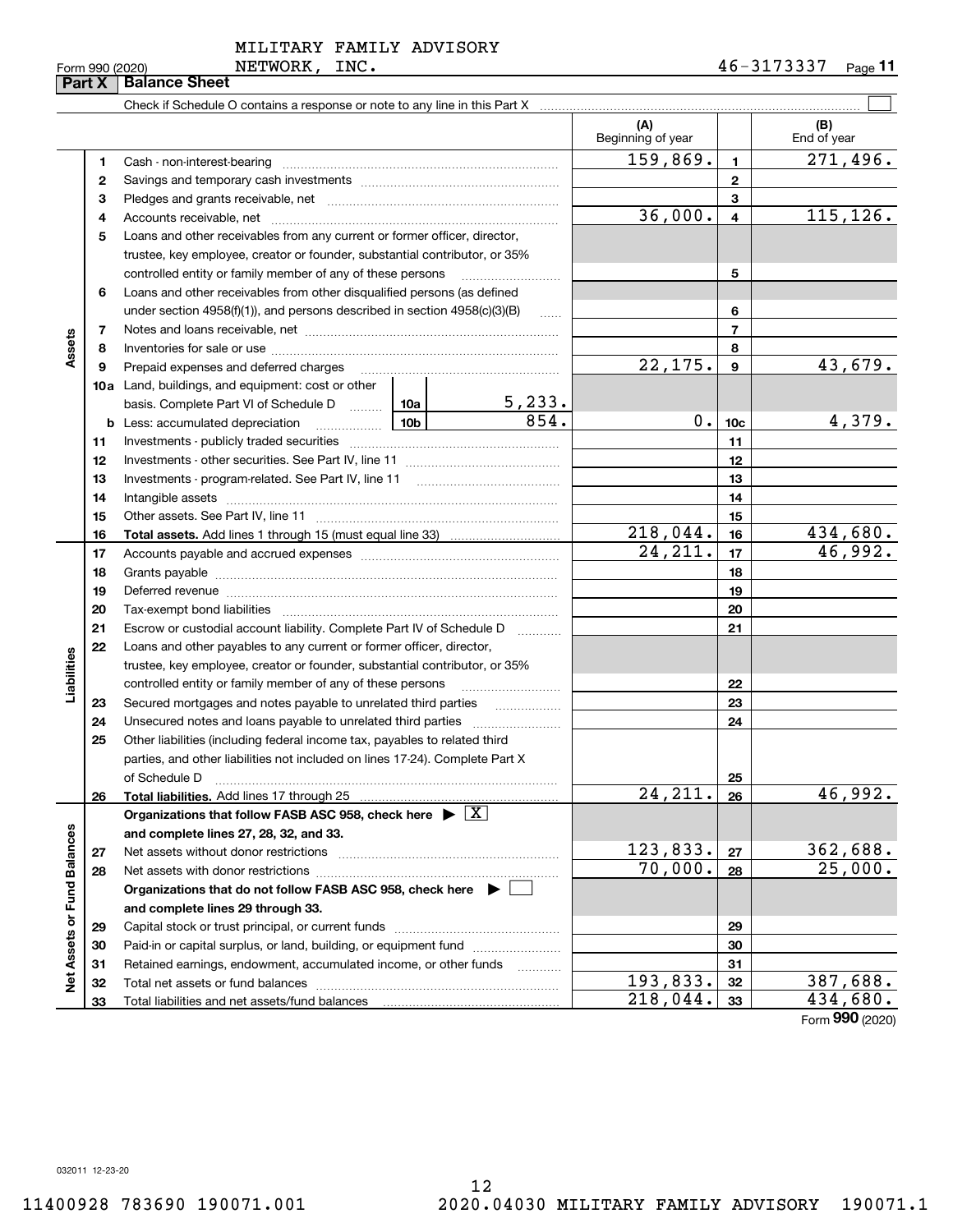| 46-3173337<br>NETWORK, INC.<br>Form 990 (2020)<br><b>Reconciliation of Net Assets</b><br>Part XI I<br>1,196,170.<br>$\mathbf{1}$<br>1                                                                                                    |                     |
|------------------------------------------------------------------------------------------------------------------------------------------------------------------------------------------------------------------------------------------|---------------------|
|                                                                                                                                                                                                                                          | $_{\text{Page}}$ 12 |
|                                                                                                                                                                                                                                          |                     |
|                                                                                                                                                                                                                                          |                     |
|                                                                                                                                                                                                                                          |                     |
|                                                                                                                                                                                                                                          |                     |
| 1,002,315.<br>$\overline{2}$<br>Total expenses (must equal Part IX, column (A), line 25)<br>2                                                                                                                                            |                     |
| 193,855.<br>3<br>Revenue less expenses. Subtract line 2 from line 1<br>3                                                                                                                                                                 |                     |
| 193,833.<br>$\overline{\mathbf{4}}$<br>4                                                                                                                                                                                                 |                     |
| 5<br>5<br>Net unrealized gains (losses) on investments [11] [12] non-manufactured manufactured manufactured manufactured manufactured manufactured manufactured manufactured manufactured manufactured manufactured manufactured manufac |                     |
| 6<br>Donated services and use of facilities manufactured and an intervention of the services and use of facilities<br>6                                                                                                                  |                     |
| $\overline{7}$<br>7<br>Investment expenses www.communication.com/www.communication.com/www.communication.com/www.com/www.com/www.com/                                                                                                    |                     |
| 8<br>8<br>Prior period adjustments                                                                                                                                                                                                       |                     |
| Other changes in net assets or fund balances (explain on Schedule O)<br>9<br>9                                                                                                                                                           | 0.                  |
| Net assets or fund balances at end of year. Combine lines 3 through 9 (must equal Part X, line 32,<br>10                                                                                                                                 |                     |
| 387,688.<br>10<br>column (B))                                                                                                                                                                                                            |                     |
| Part XII Financial Statements and Reporting                                                                                                                                                                                              |                     |
|                                                                                                                                                                                                                                          | Ιx.                 |
| Yes                                                                                                                                                                                                                                      | <b>No</b>           |
| $\boxed{\text{X}}$ Accrual<br>Accounting method used to prepare the Form 990: <u>II</u> Cash<br>Other<br>1                                                                                                                               |                     |
| If the organization changed its method of accounting from a prior year or checked "Other," explain in Schedule O.                                                                                                                        |                     |
| 2a Were the organization's financial statements compiled or reviewed by an independent accountant?<br>2a<br><u> 1986 - Jan Barbarat, martin a</u>                                                                                        | X                   |
| If "Yes," check a box below to indicate whether the financial statements for the year were compiled or reviewed on a                                                                                                                     |                     |
| separate basis, consolidated basis, or both:                                                                                                                                                                                             |                     |
| Separate basis<br>Consolidated basis<br>Both consolidated and separate basis                                                                                                                                                             |                     |
| $\mathbf X$<br><b>b</b> Were the organization's financial statements audited by an independent accountant?<br>2 <sub>b</sub>                                                                                                             |                     |
| If "Yes," check a box below to indicate whether the financial statements for the year were audited on a separate basis,                                                                                                                  |                     |
| consolidated basis, or both:                                                                                                                                                                                                             |                     |
| $X$ Separate basis<br>Consolidated basis<br>Both consolidated and separate basis                                                                                                                                                         |                     |
| c If "Yes" to line 2a or 2b, does the organization have a committee that assumes responsibility for oversight of the audit,                                                                                                              |                     |
| х<br>2c                                                                                                                                                                                                                                  |                     |
| If the organization changed either its oversight process or selection process during the tax year, explain on Schedule O.                                                                                                                |                     |
| 3a As a result of a federal award, was the organization required to undergo an audit or audits as set forth in the Single Audit                                                                                                          |                     |
| Act and OMB Circular A-133?<br>За                                                                                                                                                                                                        | x                   |
| <b>b</b> If "Yes," did the organization undergo the required audit or audits? If the organization did not undergo the required audit                                                                                                     |                     |
| 3b<br>$F_{\rm c,}$ 990 (2020)                                                                                                                                                                                                            |                     |

Form (2020) **990**

032012 12-23-20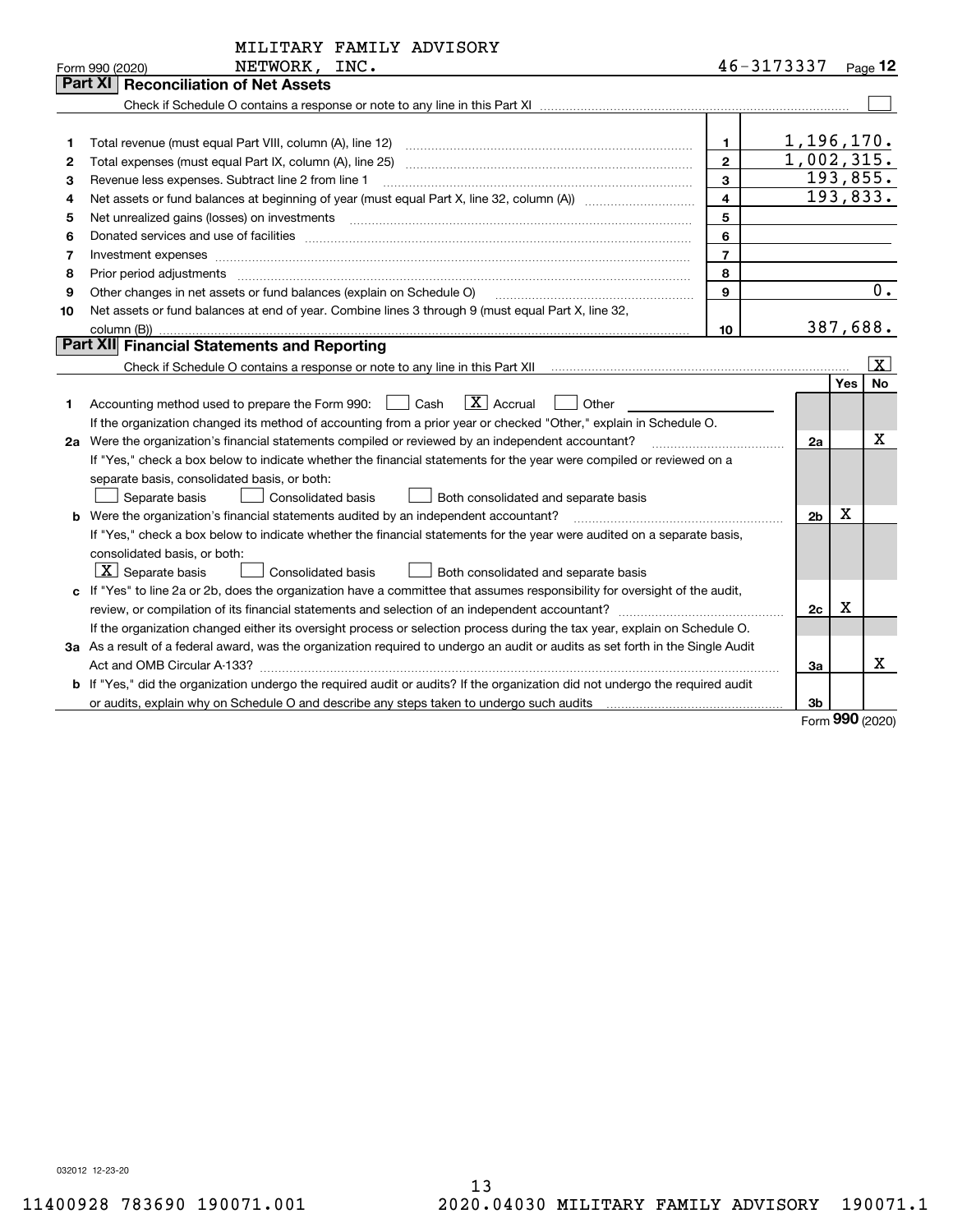| <b>SCHEDULE A</b>                                      |                                                                                                                                                                                                                                                    |                                                                                                                                  |                                 |    |                                                      |  | OMB No. 1545-0047                                  |  |  |  |  |
|--------------------------------------------------------|----------------------------------------------------------------------------------------------------------------------------------------------------------------------------------------------------------------------------------------------------|----------------------------------------------------------------------------------------------------------------------------------|---------------------------------|----|------------------------------------------------------|--|----------------------------------------------------|--|--|--|--|
| (Form 990 or 990-EZ)                                   |                                                                                                                                                                                                                                                    | <b>Public Charity Status and Public Support</b><br>Complete if the organization is a section 501(c)(3) organization or a section |                                 |    |                                                      |  |                                                    |  |  |  |  |
|                                                        |                                                                                                                                                                                                                                                    | 4947(a)(1) nonexempt charitable trust.                                                                                           |                                 |    |                                                      |  |                                                    |  |  |  |  |
| Department of the Treasury<br>Internal Revenue Service |                                                                                                                                                                                                                                                    | Attach to Form 990 or Form 990-EZ.                                                                                               |                                 |    |                                                      |  | <b>Open to Public</b><br>Inspection                |  |  |  |  |
| Name of the organization                               | MILITARY FAMILY ADVISORY                                                                                                                                                                                                                           | Go to www.irs.gov/Form990 for instructions and the latest information.                                                           |                                 |    |                                                      |  | <b>Employer identification number</b>              |  |  |  |  |
|                                                        | NETWORK, INC.                                                                                                                                                                                                                                      |                                                                                                                                  |                                 |    |                                                      |  | 46-3173337                                         |  |  |  |  |
| Part I                                                 | Reason for Public Charity Status. (All organizations must complete this part.) See instructions.                                                                                                                                                   |                                                                                                                                  |                                 |    |                                                      |  |                                                    |  |  |  |  |
|                                                        | The organization is not a private foundation because it is: (For lines 1 through 12, check only one box.)                                                                                                                                          |                                                                                                                                  |                                 |    |                                                      |  |                                                    |  |  |  |  |
| 1                                                      | A church, convention of churches, or association of churches described in section 170(b)(1)(A)(i).                                                                                                                                                 |                                                                                                                                  |                                 |    |                                                      |  |                                                    |  |  |  |  |
| 2                                                      | A school described in section 170(b)(1)(A)(ii). (Attach Schedule E (Form 990 or 990-EZ).)                                                                                                                                                          |                                                                                                                                  |                                 |    |                                                      |  |                                                    |  |  |  |  |
| з                                                      | A hospital or a cooperative hospital service organization described in section 170(b)(1)(A)(iii).                                                                                                                                                  |                                                                                                                                  |                                 |    |                                                      |  |                                                    |  |  |  |  |
| 4                                                      | A medical research organization operated in conjunction with a hospital described in section 170(b)(1)(A)(iii). Enter the hospital's name,                                                                                                         |                                                                                                                                  |                                 |    |                                                      |  |                                                    |  |  |  |  |
| city, and state:                                       |                                                                                                                                                                                                                                                    |                                                                                                                                  |                                 |    |                                                      |  |                                                    |  |  |  |  |
| 5                                                      | An organization operated for the benefit of a college or university owned or operated by a governmental unit described in                                                                                                                          |                                                                                                                                  |                                 |    |                                                      |  |                                                    |  |  |  |  |
|                                                        | section 170(b)(1)(A)(iv). (Complete Part II.)                                                                                                                                                                                                      |                                                                                                                                  |                                 |    |                                                      |  |                                                    |  |  |  |  |
| 6                                                      | A federal, state, or local government or governmental unit described in section 170(b)(1)(A)(v).                                                                                                                                                   |                                                                                                                                  |                                 |    |                                                      |  |                                                    |  |  |  |  |
| $\lfloor x \rfloor$<br>7                               | An organization that normally receives a substantial part of its support from a governmental unit or from the general public described in<br>section 170(b)(1)(A)(vi). (Complete Part II.)                                                         |                                                                                                                                  |                                 |    |                                                      |  |                                                    |  |  |  |  |
| 8                                                      | A community trust described in section 170(b)(1)(A)(vi). (Complete Part II.)                                                                                                                                                                       |                                                                                                                                  |                                 |    |                                                      |  |                                                    |  |  |  |  |
| 9                                                      | An agricultural research organization described in section 170(b)(1)(A)(ix) operated in conjunction with a land-grant college                                                                                                                      |                                                                                                                                  |                                 |    |                                                      |  |                                                    |  |  |  |  |
|                                                        | or university or a non-land-grant college of agriculture (see instructions). Enter the name, city, and state of the college or                                                                                                                     |                                                                                                                                  |                                 |    |                                                      |  |                                                    |  |  |  |  |
| university:                                            |                                                                                                                                                                                                                                                    |                                                                                                                                  |                                 |    |                                                      |  |                                                    |  |  |  |  |
| 10                                                     | An organization that normally receives (1) more than 33 1/3% of its support from contributions, membership fees, and gross receipts from                                                                                                           |                                                                                                                                  |                                 |    |                                                      |  |                                                    |  |  |  |  |
|                                                        | activities related to its exempt functions, subject to certain exceptions; and (2) no more than 33 1/3% of its support from gross investment                                                                                                       |                                                                                                                                  |                                 |    |                                                      |  |                                                    |  |  |  |  |
|                                                        | income and unrelated business taxable income (less section 511 tax) from businesses acquired by the organization after June 30, 1975.                                                                                                              |                                                                                                                                  |                                 |    |                                                      |  |                                                    |  |  |  |  |
|                                                        | See section 509(a)(2). (Complete Part III.)                                                                                                                                                                                                        |                                                                                                                                  |                                 |    |                                                      |  |                                                    |  |  |  |  |
| 11                                                     | An organization organized and operated exclusively to test for public safety. See section 509(a)(4).<br>An organization organized and operated exclusively for the benefit of, to perform the functions of, or to carry out the purposes of one or |                                                                                                                                  |                                 |    |                                                      |  |                                                    |  |  |  |  |
| 12 <sub>2</sub>                                        | more publicly supported organizations described in section 509(a)(1) or section 509(a)(2). See section 509(a)(3). Check the box in                                                                                                                 |                                                                                                                                  |                                 |    |                                                      |  |                                                    |  |  |  |  |
|                                                        | lines 12a through 12d that describes the type of supporting organization and complete lines 12e, 12f, and 12g.                                                                                                                                     |                                                                                                                                  |                                 |    |                                                      |  |                                                    |  |  |  |  |
| a                                                      | Type I. A supporting organization operated, supervised, or controlled by its supported organization(s), typically by giving                                                                                                                        |                                                                                                                                  |                                 |    |                                                      |  |                                                    |  |  |  |  |
|                                                        | the supported organization(s) the power to regularly appoint or elect a majority of the directors or trustees of the supporting                                                                                                                    |                                                                                                                                  |                                 |    |                                                      |  |                                                    |  |  |  |  |
|                                                        | organization. You must complete Part IV, Sections A and B.                                                                                                                                                                                         |                                                                                                                                  |                                 |    |                                                      |  |                                                    |  |  |  |  |
| b                                                      | Type II. A supporting organization supervised or controlled in connection with its supported organization(s), by having                                                                                                                            |                                                                                                                                  |                                 |    |                                                      |  |                                                    |  |  |  |  |
|                                                        | control or management of the supporting organization vested in the same persons that control or manage the supported                                                                                                                               |                                                                                                                                  |                                 |    |                                                      |  |                                                    |  |  |  |  |
|                                                        | organization(s). You must complete Part IV, Sections A and C.                                                                                                                                                                                      |                                                                                                                                  |                                 |    |                                                      |  |                                                    |  |  |  |  |
| c                                                      | Type III functionally integrated. A supporting organization operated in connection with, and functionally integrated with,                                                                                                                         |                                                                                                                                  |                                 |    |                                                      |  |                                                    |  |  |  |  |
| d                                                      | its supported organization(s) (see instructions). You must complete Part IV, Sections A, D, and E.<br>Type III non-functionally integrated. A supporting organization operated in connection with its supported organization(s)                    |                                                                                                                                  |                                 |    |                                                      |  |                                                    |  |  |  |  |
|                                                        | that is not functionally integrated. The organization generally must satisfy a distribution requirement and an attentiveness                                                                                                                       |                                                                                                                                  |                                 |    |                                                      |  |                                                    |  |  |  |  |
|                                                        | requirement (see instructions). You must complete Part IV, Sections A and D, and Part V.                                                                                                                                                           |                                                                                                                                  |                                 |    |                                                      |  |                                                    |  |  |  |  |
| е                                                      | Check this box if the organization received a written determination from the IRS that it is a Type I, Type II, Type III                                                                                                                            |                                                                                                                                  |                                 |    |                                                      |  |                                                    |  |  |  |  |
|                                                        | functionally integrated, or Type III non-functionally integrated supporting organization.                                                                                                                                                          |                                                                                                                                  |                                 |    |                                                      |  |                                                    |  |  |  |  |
|                                                        | f Enter the number of supported organizations                                                                                                                                                                                                      |                                                                                                                                  |                                 |    |                                                      |  |                                                    |  |  |  |  |
|                                                        | Provide the following information about the supported organization(s).                                                                                                                                                                             |                                                                                                                                  | (iv) Is the organization listed |    |                                                      |  |                                                    |  |  |  |  |
| (i) Name of supported<br>organization                  | (ii) EIN                                                                                                                                                                                                                                           | (iii) Type of organization<br>(described on lines 1-10                                                                           | in your governing document?     |    | (v) Amount of monetary<br>support (see instructions) |  | (vi) Amount of other<br>support (see instructions) |  |  |  |  |
|                                                        |                                                                                                                                                                                                                                                    | above (see instructions))                                                                                                        | Yes                             | No |                                                      |  |                                                    |  |  |  |  |
|                                                        |                                                                                                                                                                                                                                                    |                                                                                                                                  |                                 |    |                                                      |  |                                                    |  |  |  |  |
|                                                        |                                                                                                                                                                                                                                                    |                                                                                                                                  |                                 |    |                                                      |  |                                                    |  |  |  |  |
|                                                        |                                                                                                                                                                                                                                                    |                                                                                                                                  |                                 |    |                                                      |  |                                                    |  |  |  |  |
|                                                        |                                                                                                                                                                                                                                                    |                                                                                                                                  |                                 |    |                                                      |  |                                                    |  |  |  |  |
|                                                        |                                                                                                                                                                                                                                                    |                                                                                                                                  |                                 |    |                                                      |  |                                                    |  |  |  |  |
|                                                        |                                                                                                                                                                                                                                                    |                                                                                                                                  |                                 |    |                                                      |  |                                                    |  |  |  |  |
|                                                        |                                                                                                                                                                                                                                                    |                                                                                                                                  |                                 |    |                                                      |  |                                                    |  |  |  |  |
|                                                        |                                                                                                                                                                                                                                                    |                                                                                                                                  |                                 |    |                                                      |  |                                                    |  |  |  |  |
|                                                        |                                                                                                                                                                                                                                                    |                                                                                                                                  |                                 |    |                                                      |  |                                                    |  |  |  |  |
| Total                                                  | LHA For Paperwork Reduction Act Notice, see the Instructions for Form 990 or 990-EZ. 032021 01-25-21                                                                                                                                               |                                                                                                                                  |                                 |    |                                                      |  | Schedule A (Form 990 or 990-EZ) 2020               |  |  |  |  |

<sup>14</sup> 11400928 783690 190071.001 2020.04030 MILITARY FAMILY ADVISORY 190071.1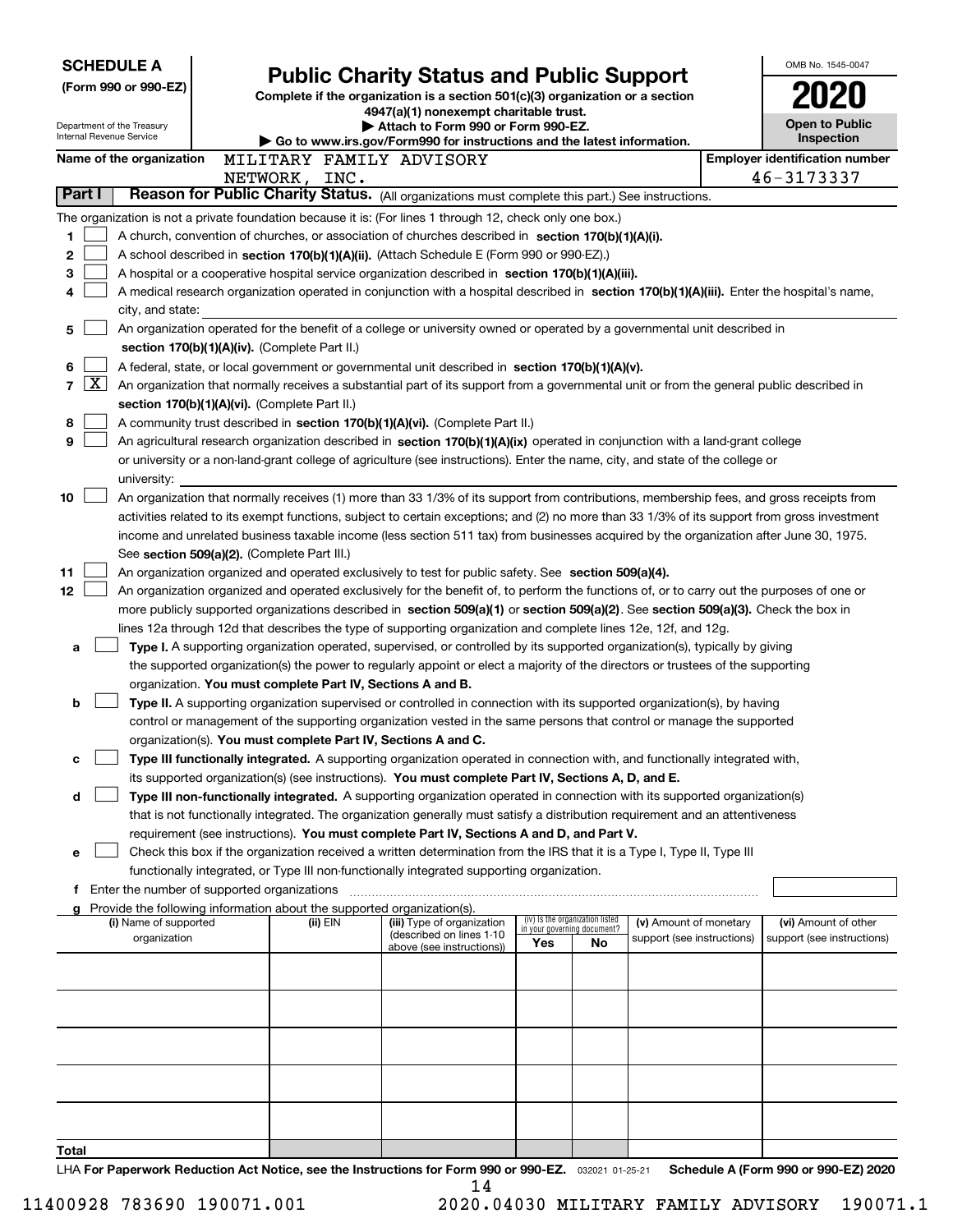## Schedule A (Form 990 or 990-EZ) 2020 NETWORK, INC.

**2**NETWORK, INC. 46-3173337

(Complete only if you checked the box on line 5, 7, or 8 of Part I or if the organization failed to qualify under Part III. If the organization fails to qualify under the tests listed below, please complete Part III.) **Part II Support Schedule for Organizations Described in Sections 170(b)(1)(A)(iv) and 170(b)(1)(A)(vi)**

| <b>Section A. Public Support</b>                                                                                                                                                                                                                       |          |                        |                        |                         |                                      |                                          |  |  |  |
|--------------------------------------------------------------------------------------------------------------------------------------------------------------------------------------------------------------------------------------------------------|----------|------------------------|------------------------|-------------------------|--------------------------------------|------------------------------------------|--|--|--|
| Calendar year (or fiscal year beginning in) $\blacktriangleright$                                                                                                                                                                                      | (a) 2016 | (b) 2017               | $(c)$ 2018             | $(d)$ 2019              | (e) 2020                             | (f) Total                                |  |  |  |
| <b>1</b> Gifts, grants, contributions, and                                                                                                                                                                                                             |          |                        |                        |                         |                                      |                                          |  |  |  |
| membership fees received. (Do not                                                                                                                                                                                                                      |          |                        |                        |                         |                                      |                                          |  |  |  |
| include any "unusual grants.")                                                                                                                                                                                                                         | 92,500.  | 220,000.               | 267,029.               | 471,011.                | 1194837.                             | 2245377.                                 |  |  |  |
| 2 Tax revenues levied for the organ-                                                                                                                                                                                                                   |          |                        |                        |                         |                                      |                                          |  |  |  |
| ization's benefit and either paid to                                                                                                                                                                                                                   |          |                        |                        |                         |                                      |                                          |  |  |  |
| or expended on its behalf                                                                                                                                                                                                                              |          |                        |                        |                         |                                      |                                          |  |  |  |
| 3 The value of services or facilities                                                                                                                                                                                                                  |          |                        |                        |                         |                                      |                                          |  |  |  |
| furnished by a governmental unit to                                                                                                                                                                                                                    |          |                        |                        |                         |                                      |                                          |  |  |  |
| the organization without charge                                                                                                                                                                                                                        |          |                        |                        |                         |                                      |                                          |  |  |  |
| 4 Total. Add lines 1 through 3                                                                                                                                                                                                                         | 92,500.  | 220,000.               | 267,029.               | 471,011.                | 1194837.                             | 2245377.                                 |  |  |  |
| 5 The portion of total contributions                                                                                                                                                                                                                   |          |                        |                        |                         |                                      |                                          |  |  |  |
| by each person (other than a                                                                                                                                                                                                                           |          |                        |                        |                         |                                      |                                          |  |  |  |
| governmental unit or publicly                                                                                                                                                                                                                          |          |                        |                        |                         |                                      |                                          |  |  |  |
| supported organization) included                                                                                                                                                                                                                       |          |                        |                        |                         |                                      |                                          |  |  |  |
| on line 1 that exceeds 2% of the                                                                                                                                                                                                                       |          |                        |                        |                         |                                      |                                          |  |  |  |
| amount shown on line 11,                                                                                                                                                                                                                               |          |                        |                        |                         |                                      |                                          |  |  |  |
| column (f)                                                                                                                                                                                                                                             |          |                        |                        |                         |                                      | 550,528.                                 |  |  |  |
| 6 Public support. Subtract line 5 from line 4.                                                                                                                                                                                                         |          |                        |                        |                         |                                      | 1694849.                                 |  |  |  |
| <b>Section B. Total Support</b>                                                                                                                                                                                                                        |          |                        |                        |                         |                                      |                                          |  |  |  |
| Calendar year (or fiscal year beginning in)                                                                                                                                                                                                            | (a) 2016 | (b) 2017               | $(c)$ 2018             | $(d)$ 2019              | (e) 2020                             | (f) Total                                |  |  |  |
| <b>7</b> Amounts from line 4                                                                                                                                                                                                                           | 92,500.  | $\overline{220,000}$ . | $\overline{267,029}$ . | $\overline{471}$ , 011. | 1194837.                             | 2245377.                                 |  |  |  |
| 8 Gross income from interest,                                                                                                                                                                                                                          |          |                        |                        |                         |                                      |                                          |  |  |  |
| dividends, payments received on                                                                                                                                                                                                                        |          |                        |                        |                         |                                      |                                          |  |  |  |
| securities loans, rents, royalties,                                                                                                                                                                                                                    |          |                        |                        |                         |                                      |                                          |  |  |  |
| and income from similar sources                                                                                                                                                                                                                        |          |                        |                        |                         |                                      |                                          |  |  |  |
| 9 Net income from unrelated business                                                                                                                                                                                                                   |          |                        |                        |                         |                                      |                                          |  |  |  |
| activities, whether or not the                                                                                                                                                                                                                         |          |                        |                        |                         |                                      |                                          |  |  |  |
| business is regularly carried on                                                                                                                                                                                                                       |          |                        |                        |                         |                                      |                                          |  |  |  |
| <b>10</b> Other income. Do not include gain                                                                                                                                                                                                            |          |                        |                        |                         |                                      |                                          |  |  |  |
| or loss from the sale of capital                                                                                                                                                                                                                       |          |                        |                        |                         |                                      |                                          |  |  |  |
| assets (Explain in Part VI.)                                                                                                                                                                                                                           |          |                        |                        |                         | 1,333.                               | 1,333.                                   |  |  |  |
| 11 Total support. Add lines 7 through 10                                                                                                                                                                                                               |          |                        |                        |                         |                                      | 2246710.                                 |  |  |  |
| <b>12</b> Gross receipts from related activities, etc. (see instructions)                                                                                                                                                                              |          |                        |                        |                         | 12                                   |                                          |  |  |  |
| 13 First 5 years. If the Form 990 is for the organization's first, second, third, fourth, or fifth tax year as a section 501(c)(3)                                                                                                                     |          |                        |                        |                         |                                      |                                          |  |  |  |
| organization, check this box and <b>stop here</b> www.communicalisation.communications are constructed and <b>stop here</b>                                                                                                                            |          |                        |                        |                         |                                      |                                          |  |  |  |
| <b>Section C. Computation of Public Support Percentage</b>                                                                                                                                                                                             |          |                        |                        |                         |                                      |                                          |  |  |  |
| 14 Public support percentage for 2020 (line 6, column (f), divided by line 11, column (f) <i>mummumumum</i>                                                                                                                                            |          |                        |                        |                         | 14                                   | 75.44<br>%                               |  |  |  |
|                                                                                                                                                                                                                                                        |          |                        |                        |                         | 15                                   | %                                        |  |  |  |
| 16a 33 1/3% support test - 2020. If the organization did not check the box on line 13, and line 14 is 33 1/3% or more, check this box and                                                                                                              |          |                        |                        |                         |                                      |                                          |  |  |  |
| stop here. The organization qualifies as a publicly supported organization                                                                                                                                                                             |          |                        |                        |                         |                                      | $\blacktriangleright$ $\boxed{\text{X}}$ |  |  |  |
| b 33 1/3% support test - 2019. If the organization did not check a box on line 13 or 16a, and line 15 is 33 1/3% or more, check this box                                                                                                               |          |                        |                        |                         |                                      |                                          |  |  |  |
| and stop here. The organization qualifies as a publicly supported organization                                                                                                                                                                         |          |                        |                        |                         |                                      |                                          |  |  |  |
| 17a 10% -facts-and-circumstances test - 2020. If the organization did not check a box on line 13, 16a, or 16b, and line 14 is 10% or more,                                                                                                             |          |                        |                        |                         |                                      |                                          |  |  |  |
| and if the organization meets the facts-and-circumstances test, check this box and stop here. Explain in Part VI how the organization                                                                                                                  |          |                        |                        |                         |                                      |                                          |  |  |  |
| meets the facts-and-circumstances test. The organization qualifies as a publicly supported organization                                                                                                                                                |          |                        |                        |                         |                                      |                                          |  |  |  |
| <b>b 10% -facts-and-circumstances test - 2019.</b> If the organization did not check a box on line 13, 16a, 16b, or 17a, and line 15 is 10% or                                                                                                         |          |                        |                        |                         |                                      |                                          |  |  |  |
|                                                                                                                                                                                                                                                        |          |                        |                        |                         |                                      |                                          |  |  |  |
| more, and if the organization meets the facts-and-circumstances test, check this box and stop here. Explain in Part VI how the<br>organization meets the facts-and-circumstances test. The organization qualifies as a publicly supported organization |          |                        |                        |                         |                                      |                                          |  |  |  |
|                                                                                                                                                                                                                                                        |          |                        |                        |                         |                                      |                                          |  |  |  |
| 18 Private foundation. If the organization did not check a box on line 13, 16a, 16b, 17a, or 17b, check this box and see instructions                                                                                                                  |          |                        |                        |                         | Schodule A (Form 000 or 000 EZ) 2020 |                                          |  |  |  |

**Schedule A (Form 990 or 990-EZ) 2020**

032022 01-25-21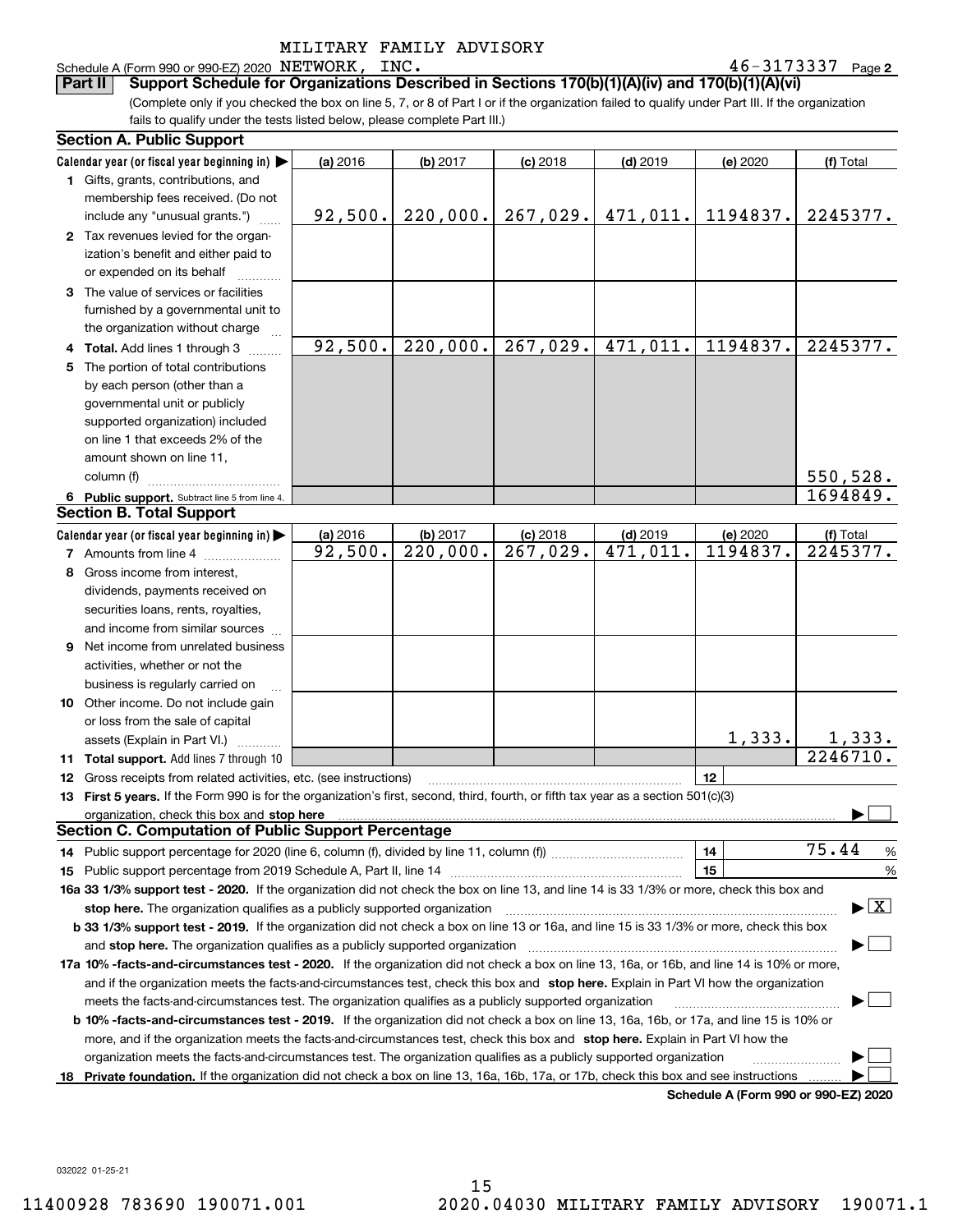Schedule A (Form 990 or 990-EZ) 2020 NETWORK, INC.

### **Part III Support Schedule for Organizations Described in Section 509(a)(2)**

(Complete only if you checked the box on line 10 of Part I or if the organization failed to qualify under Part II. If the organization fails to qualify under the tests listed below, please complete Part II.)

| <b>Section A. Public Support</b>                                                                                                                                                                                                                               |          |          |            |            |          |                                      |
|----------------------------------------------------------------------------------------------------------------------------------------------------------------------------------------------------------------------------------------------------------------|----------|----------|------------|------------|----------|--------------------------------------|
| Calendar year (or fiscal year beginning in) $\blacktriangleright$                                                                                                                                                                                              | (a) 2016 | (b) 2017 | $(c)$ 2018 | $(d)$ 2019 | (e) 2020 | (f) Total                            |
| 1 Gifts, grants, contributions, and                                                                                                                                                                                                                            |          |          |            |            |          |                                      |
| membership fees received. (Do not                                                                                                                                                                                                                              |          |          |            |            |          |                                      |
| include any "unusual grants.")                                                                                                                                                                                                                                 |          |          |            |            |          |                                      |
| 2 Gross receipts from admissions,<br>merchandise sold or services per-<br>formed, or facilities furnished in<br>any activity that is related to the<br>organization's tax-exempt purpose                                                                       |          |          |            |            |          |                                      |
| 3 Gross receipts from activities that<br>are not an unrelated trade or bus-                                                                                                                                                                                    |          |          |            |            |          |                                      |
| iness under section 513                                                                                                                                                                                                                                        |          |          |            |            |          |                                      |
| 4 Tax revenues levied for the organ-<br>ization's benefit and either paid to<br>or expended on its behalf<br>.                                                                                                                                                 |          |          |            |            |          |                                      |
| 5 The value of services or facilities<br>furnished by a governmental unit to<br>the organization without charge                                                                                                                                                |          |          |            |            |          |                                      |
| <b>6 Total.</b> Add lines 1 through 5                                                                                                                                                                                                                          |          |          |            |            |          |                                      |
| 7a Amounts included on lines 1, 2, and<br>3 received from disqualified persons                                                                                                                                                                                 |          |          |            |            |          |                                      |
| <b>b</b> Amounts included on lines 2 and 3 received<br>from other than disqualified persons that<br>exceed the greater of \$5,000 or 1% of the<br>amount on line 13 for the year                                                                               |          |          |            |            |          |                                      |
| c Add lines 7a and 7b                                                                                                                                                                                                                                          |          |          |            |            |          |                                      |
| 8 Public support. (Subtract line 7c from line 6.)<br><b>Section B. Total Support</b>                                                                                                                                                                           |          |          |            |            |          |                                      |
| Calendar year (or fiscal year beginning in) $\blacktriangleright$                                                                                                                                                                                              | (a) 2016 | (b) 2017 | $(c)$ 2018 | $(d)$ 2019 | (e) 2020 | (f) Total                            |
| 9 Amounts from line 6                                                                                                                                                                                                                                          |          |          |            |            |          |                                      |
| 10a Gross income from interest,<br>dividends, payments received on<br>securities loans, rents, royalties,<br>and income from similar sources                                                                                                                   |          |          |            |            |          |                                      |
| <b>b</b> Unrelated business taxable income<br>(less section 511 taxes) from businesses<br>acquired after June 30, 1975<br>1.1.1.1.1.1.1.1.1.1                                                                                                                  |          |          |            |            |          |                                      |
| c Add lines 10a and 10b                                                                                                                                                                                                                                        |          |          |            |            |          |                                      |
| <b>11</b> Net income from unrelated business<br>activities not included in line 10b.<br>whether or not the business is<br>regularly carried on                                                                                                                 |          |          |            |            |          |                                      |
| <b>12</b> Other income. Do not include gain<br>or loss from the sale of capital<br>assets (Explain in Part VI.)                                                                                                                                                |          |          |            |            |          |                                      |
| <b>13</b> Total support. (Add lines 9, 10c, 11, and 12.)                                                                                                                                                                                                       |          |          |            |            |          |                                      |
| 14 First 5 years. If the Form 990 is for the organization's first, second, third, fourth, or fifth tax year as a section 501(c)(3) organization,                                                                                                               |          |          |            |            |          |                                      |
| check this box and stop here <b>contractly contractly and structure and structure of the structure of the structure of the structure of the structure of the structure of the structure of the structure of the structure of the</b>                           |          |          |            |            |          |                                      |
| <b>Section C. Computation of Public Support Percentage</b>                                                                                                                                                                                                     |          |          |            |            |          |                                      |
|                                                                                                                                                                                                                                                                |          |          |            |            | 15       | %                                    |
| 16 Public support percentage from 2019 Schedule A, Part III, line 15                                                                                                                                                                                           |          |          |            |            | 16       | %                                    |
| <b>Section D. Computation of Investment Income Percentage</b>                                                                                                                                                                                                  |          |          |            |            |          |                                      |
| 17 Investment income percentage for 2020 (line 10c, column (f), divided by line 13, column (f))                                                                                                                                                                |          |          |            |            | 17       | %                                    |
| 18 Investment income percentage from 2019 Schedule A, Part III, line 17                                                                                                                                                                                        |          |          |            |            | 18       | %                                    |
| 19a 33 1/3% support tests - 2020. If the organization did not check the box on line 14, and line 15 is more than 33 1/3%, and line 17 is not                                                                                                                   |          |          |            |            |          |                                      |
| more than 33 1/3%, check this box and stop here. The organization qualifies as a publicly supported organization                                                                                                                                               |          |          |            |            |          |                                      |
| b 33 1/3% support tests - 2019. If the organization did not check a box on line 14 or line 19a, and line 16 is more than 33 1/3%, and                                                                                                                          |          |          |            |            |          |                                      |
| line 18 is not more than 33 1/3%, check this box and stop here. The organization qualifies as a publicly supported organization<br>20 Private foundation. If the organization did not check a box on line 14, 19a, or 19b, check this box and see instructions |          |          |            |            |          |                                      |
| 032023 01-25-21                                                                                                                                                                                                                                                |          |          |            |            |          | Schedule A (Form 990 or 990-EZ) 2020 |
|                                                                                                                                                                                                                                                                |          | 16       |            |            |          |                                      |

 <sup>11400928 783690 190071.001 2020.04030</sup> MILITARY FAMILY ADVISORY 190071.1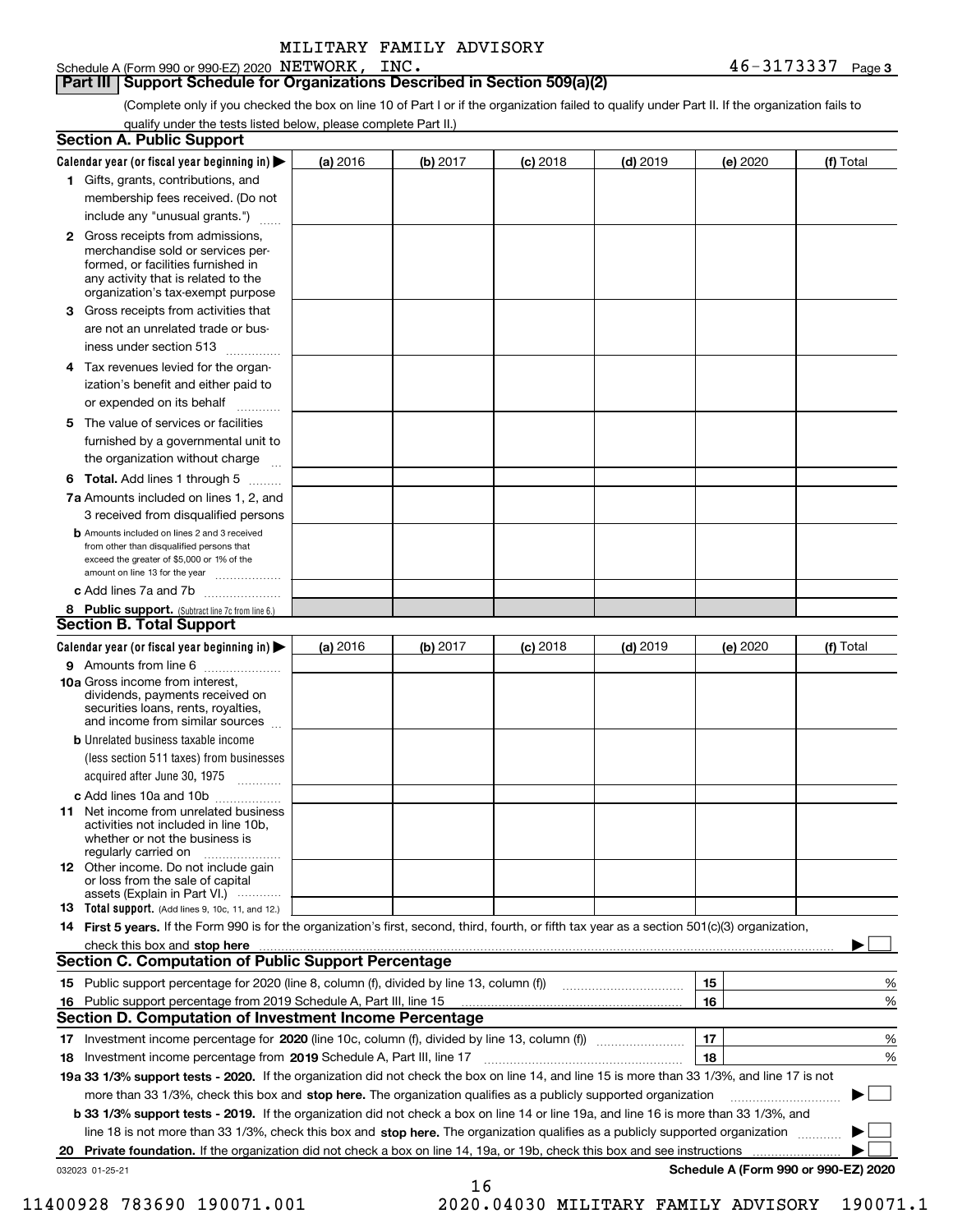# Schedule A (Form 990 or 990-EZ) 2020 NETWORK, INC.

**Part IV Supporting Organizations**

(Complete only if you checked a box in line 12 on Part I. If you checked box 12a, Part I, complete Sections A and B. If you checked box 12b, Part I, complete Sections A and C. If you checked box 12c, Part I, complete Sections A, D, and E. If you checked box 12d, Part I, complete Sections A and D, and complete Part V.)

## **Section A. All Supporting Organizations**

- **1** Are all of the organization's supported organizations listed by name in the organization's governing documents? If "No," describe in **Part VI** how the supported organizations are designated. If designated by *class or purpose, describe the designation. If historic and continuing relationship, explain.*
- **2** Did the organization have any supported organization that does not have an IRS determination of status under section 509(a)(1) or (2)? If "Yes," explain in Part VI how the organization determined that the supported *organization was described in section 509(a)(1) or (2).*
- **3a** Did the organization have a supported organization described in section 501(c)(4), (5), or (6)? If "Yes," answer *lines 3b and 3c below.*
- **b** Did the organization confirm that each supported organization qualified under section 501(c)(4), (5), or (6) and satisfied the public support tests under section 509(a)(2)? If "Yes," describe in **Part VI** when and how the *organization made the determination.*
- **c**Did the organization ensure that all support to such organizations was used exclusively for section 170(c)(2)(B) purposes? If "Yes," explain in **Part VI** what controls the organization put in place to ensure such use.
- **4a***If* Was any supported organization not organized in the United States ("foreign supported organization")? *"Yes," and if you checked box 12a or 12b in Part I, answer lines 4b and 4c below.*
- **b** Did the organization have ultimate control and discretion in deciding whether to make grants to the foreign supported organization? If "Yes," describe in **Part VI** how the organization had such control and discretion *despite being controlled or supervised by or in connection with its supported organizations.*
- **c** Did the organization support any foreign supported organization that does not have an IRS determination under sections 501(c)(3) and 509(a)(1) or (2)? If "Yes," explain in **Part VI** what controls the organization used *to ensure that all support to the foreign supported organization was used exclusively for section 170(c)(2)(B) purposes.*
- **5a** Did the organization add, substitute, or remove any supported organizations during the tax year? If "Yes," answer lines 5b and 5c below (if applicable). Also, provide detail in **Part VI,** including (i) the names and EIN *numbers of the supported organizations added, substituted, or removed; (ii) the reasons for each such action; (iii) the authority under the organization's organizing document authorizing such action; and (iv) how the action was accomplished (such as by amendment to the organizing document).*
- **b** Type I or Type II only. Was any added or substituted supported organization part of a class already designated in the organization's organizing document?
- **cSubstitutions only.**  Was the substitution the result of an event beyond the organization's control?
- **6** Did the organization provide support (whether in the form of grants or the provision of services or facilities) to **Part VI.** *If "Yes," provide detail in* support or benefit one or more of the filing organization's supported organizations? anyone other than (i) its supported organizations, (ii) individuals that are part of the charitable class benefited by one or more of its supported organizations, or (iii) other supporting organizations that also
- **7**Did the organization provide a grant, loan, compensation, or other similar payment to a substantial contributor *If "Yes," complete Part I of Schedule L (Form 990 or 990-EZ).* regard to a substantial contributor? (as defined in section 4958(c)(3)(C)), a family member of a substantial contributor, or a 35% controlled entity with
- **8** Did the organization make a loan to a disqualified person (as defined in section 4958) not described in line 7? *If "Yes," complete Part I of Schedule L (Form 990 or 990-EZ).*
- **9a** Was the organization controlled directly or indirectly at any time during the tax year by one or more in section 509(a)(1) or (2))? If "Yes," *provide detail in* <code>Part VI.</code> disqualified persons, as defined in section 4946 (other than foundation managers and organizations described
- **b**the supporting organization had an interest? If "Yes," provide detail in P**art VI**. Did one or more disqualified persons (as defined in line 9a) hold a controlling interest in any entity in which
- **c**Did a disqualified person (as defined in line 9a) have an ownership interest in, or derive any personal benefit from, assets in which the supporting organization also had an interest? If "Yes," provide detail in P**art VI.**
- **10a** Was the organization subject to the excess business holdings rules of section 4943 because of section supporting organizations)? If "Yes," answer line 10b below. 4943(f) (regarding certain Type II supporting organizations, and all Type III non-functionally integrated
- **b** Did the organization have any excess business holdings in the tax year? (Use Schedule C, Form 4720, to *determine whether the organization had excess business holdings.)*

17

032024 01-25-21

**10bSchedule A (Form 990 or 990-EZ) 2020**

**10a**

**1**

**2**

**3a**

**3b**

**3c**

**4a**

**4b**

**4c**

**5a**

**5b5c**

**6**

**7**

**8**

**9a**

**9b**

**9c**

**YesNo**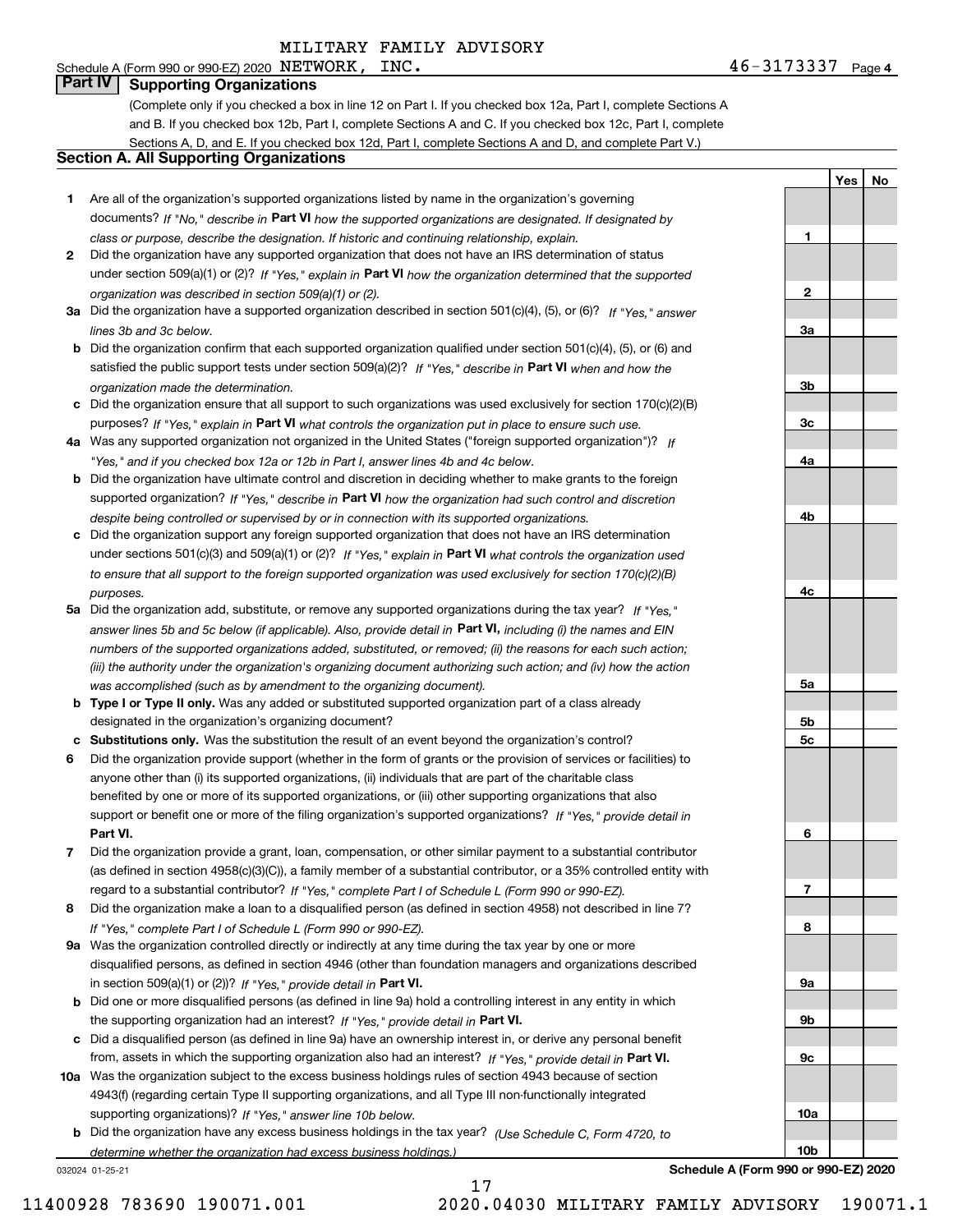**Part IV Supporting Organizations** *(continued)*

**5** Schedule A (Form 990 or 990-EZ) 2020  $N$  Bill W $O$ RK ,  $N$  LNC . The contract of the contract of the contract of the contract of the contract of the contract of the contract of the contract of the contract of the contract  $N\texttt{ETWORK}$ ,  $\texttt{INC.}$   $\texttt{46-3173337}$ 

|              |                                                                                                                                                                                                                                                           |              | Yes   No |    |
|--------------|-----------------------------------------------------------------------------------------------------------------------------------------------------------------------------------------------------------------------------------------------------------|--------------|----------|----|
| 11           | Has the organization accepted a gift or contribution from any of the following persons?                                                                                                                                                                   |              |          |    |
|              | a A person who directly or indirectly controls, either alone or together with persons described in lines 11b and                                                                                                                                          |              |          |    |
|              | 11c below, the governing body of a supported organization?                                                                                                                                                                                                | 11a          |          |    |
|              | <b>b</b> A family member of a person described in line 11a above?                                                                                                                                                                                         | 11b          |          |    |
|              | c A 35% controlled entity of a person described in line 11a or 11b above? If "Yes" to line 11a, 11b, or 11c, provide                                                                                                                                      |              |          |    |
|              | detail in Part VI.                                                                                                                                                                                                                                        | 11c          |          |    |
|              | <b>Section B. Type I Supporting Organizations</b>                                                                                                                                                                                                         |              |          |    |
|              |                                                                                                                                                                                                                                                           |              | Yes      | No |
| 1.           | Did the governing body, members of the governing body, officers acting in their official capacity, or membership of one or                                                                                                                                |              |          |    |
|              | more supported organizations have the power to regularly appoint or elect at least a majority of the organization's officers,                                                                                                                             |              |          |    |
|              | directors, or trustees at all times during the tax year? If "No," describe in Part VI how the supported organization(s)<br>effectively operated, supervised, or controlled the organization's activities. If the organization had more than one supported |              |          |    |
|              | organization, describe how the powers to appoint and/or remove officers, directors, or trustees were allocated among the                                                                                                                                  |              |          |    |
|              | supported organizations and what conditions or restrictions, if any, applied to such powers during the tax year.                                                                                                                                          | 1            |          |    |
| $\mathbf{2}$ | Did the organization operate for the benefit of any supported organization other than the supported                                                                                                                                                       |              |          |    |
|              | organization(s) that operated, supervised, or controlled the supporting organization? If "Yes," explain in                                                                                                                                                |              |          |    |
|              | Part VI how providing such benefit carried out the purposes of the supported organization(s) that operated,                                                                                                                                               |              |          |    |
|              | supervised, or controlled the supporting organization.                                                                                                                                                                                                    | $\mathbf{2}$ |          |    |
|              | <b>Section C. Type II Supporting Organizations</b>                                                                                                                                                                                                        |              |          |    |
|              |                                                                                                                                                                                                                                                           |              | Yes      | No |
| 1.           | Were a majority of the organization's directors or trustees during the tax year also a majority of the directors                                                                                                                                          |              |          |    |
|              | or trustees of each of the organization's supported organization(s)? If "No." describe in Part VI how control                                                                                                                                             |              |          |    |
|              | or management of the supporting organization was vested in the same persons that controlled or managed                                                                                                                                                    |              |          |    |
|              | the supported organization(s).                                                                                                                                                                                                                            | 1            |          |    |
|              | <b>Section D. All Type III Supporting Organizations</b>                                                                                                                                                                                                   |              |          |    |
|              |                                                                                                                                                                                                                                                           |              | Yes      | No |
| 1            | Did the organization provide to each of its supported organizations, by the last day of the fifth month of the                                                                                                                                            |              |          |    |
|              | organization's tax year, (i) a written notice describing the type and amount of support provided during the prior tax                                                                                                                                     |              |          |    |
|              | year, (ii) a copy of the Form 990 that was most recently filed as of the date of notification, and (iii) copies of the                                                                                                                                    |              |          |    |
|              | organization's governing documents in effect on the date of notification, to the extent not previously provided?                                                                                                                                          | 1            |          |    |
| 2            | Were any of the organization's officers, directors, or trustees either (i) appointed or elected by the supported                                                                                                                                          |              |          |    |
|              | organization(s) or (ii) serving on the governing body of a supported organization? If "No," explain in Part VI how                                                                                                                                        |              |          |    |
|              | the organization maintained a close and continuous working relationship with the supported organization(s).                                                                                                                                               | $\mathbf{2}$ |          |    |
| 3            | By reason of the relationship described in line 2, above, did the organization's supported organizations have a                                                                                                                                           |              |          |    |
|              | significant voice in the organization's investment policies and in directing the use of the organization's                                                                                                                                                |              |          |    |
|              | income or assets at all times during the tax year? If "Yes," describe in Part VI the role the organization's                                                                                                                                              |              |          |    |
|              | supported organizations played in this regard.<br>Section E. Type III Functionally Integrated Supporting Organizations                                                                                                                                    | з            |          |    |
|              |                                                                                                                                                                                                                                                           |              |          |    |
| 1            | Check the box next to the method that the organization used to satisfy the Integral Part Test during the year (see instructions).                                                                                                                         |              |          |    |
| a            | The organization satisfied the Activities Test. Complete line 2 below.                                                                                                                                                                                    |              |          |    |
| b            | The organization is the parent of each of its supported organizations. Complete line 3 below.                                                                                                                                                             |              |          |    |
| c            | The organization supported a governmental entity. Describe in Part VI how you supported a governmental entity (see instructions)<br>Activities Test. Answer lines 2a and 2b below.                                                                        |              |          |    |
| 2            |                                                                                                                                                                                                                                                           |              | Yes      | No |
| a            | Did substantially all of the organization's activities during the tax year directly further the exempt purposes of                                                                                                                                        |              |          |    |
|              | the supported organization(s) to which the organization was responsive? If "Yes," then in Part VI identify                                                                                                                                                |              |          |    |
|              | those supported organizations and explain how these activities directly furthered their exempt purposes,                                                                                                                                                  |              |          |    |
|              | how the organization was responsive to those supported organizations, and how the organization determined                                                                                                                                                 | 2a           |          |    |
|              | that these activities constituted substantially all of its activities.                                                                                                                                                                                    |              |          |    |
|              | <b>b</b> Did the activities described in line 2a, above, constitute activities that, but for the organization's involvement,<br>one or more of the organization's supported organization(s) would have been engaged in? If "Yes," explain in              |              |          |    |
|              |                                                                                                                                                                                                                                                           |              |          |    |
|              | Part VI the reasons for the organization's position that its supported organization(s) would have engaged in                                                                                                                                              | 2b           |          |    |
| з            | these activities but for the organization's involvement.<br>Parent of Supported Organizations. Answer lines 3a and 3b below.                                                                                                                              |              |          |    |
|              | a Did the organization have the power to regularly appoint or elect a majority of the officers, directors, or                                                                                                                                             |              |          |    |
|              | trustees of each of the supported organizations? If "Yes" or "No" provide details in Part VI.                                                                                                                                                             | За           |          |    |
|              | <b>b</b> Did the organization exercise a substantial degree of direction over the policies, programs, and activities of each                                                                                                                              |              |          |    |
|              | of its supported organizations? If "Yes." describe in Part VI the role played by the organization in this regard.                                                                                                                                         | 3b           |          |    |
|              | Schedule A (Form 990 or 990-EZ) 2020<br>032025 01-25-21                                                                                                                                                                                                   |              |          |    |
|              | 18                                                                                                                                                                                                                                                        |              |          |    |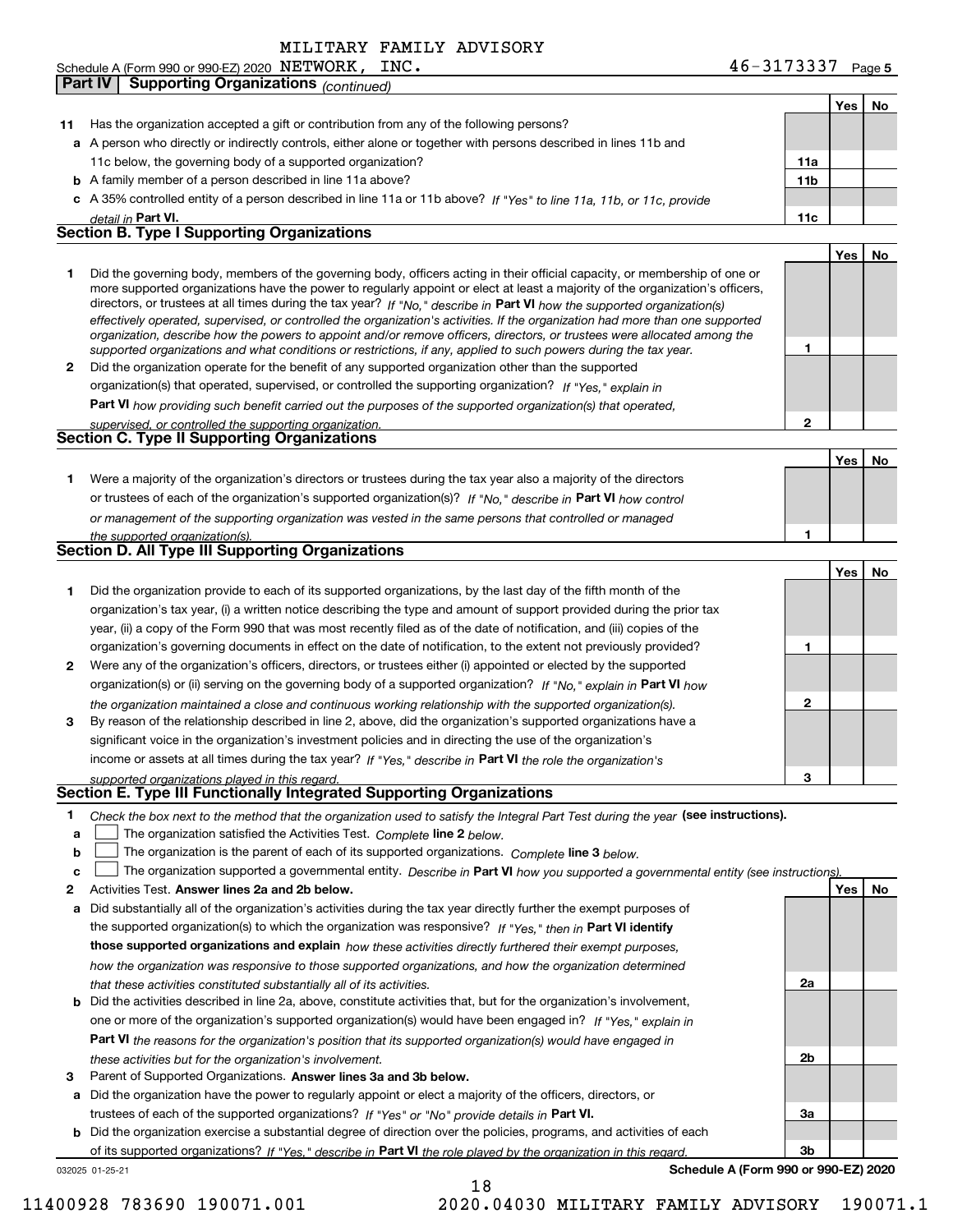#### **6**NETWORK, INC. 46-3173337 **1Part VI** Check here if the organization satisfied the Integral Part Test as a qualifying trust on Nov. 20, 1970 ( explain in Part **VI**). See instructions. **Section A - Adjusted Net Income 12** Recoveries of prior-year distributions **3** Other gross income (see instructions) **4**Add lines 1 through 3. **56** Portion of operating expenses paid or incurred for production or **7** Other expenses (see instructions) **8** Adjusted Net Income (subtract lines 5, 6, and 7 from line 4) **8 8 1234567Section B - Minimum Asset Amount 1**Aggregate fair market value of all non-exempt-use assets (see **2**Acquisition indebtedness applicable to non-exempt-use assets **3** Subtract line 2 from line 1d. **4**Cash deemed held for exempt use. Enter 0.015 of line 3 (for greater amount, **5** Net value of non-exempt-use assets (subtract line 4 from line 3) **678a** Average monthly value of securities **b** Average monthly cash balances **c**Fair market value of other non-exempt-use assets **dTotal**  (add lines 1a, 1b, and 1c) **eDiscount** claimed for blockage or other factors **1a1b1c1d2345678**(explain in detail in Part VI): **Minimum Asset Amount**  (add line 7 to line 6) **Section C - Distributable Amount 12**Enter 0.85 of line 1. **3456123456Distributable Amount.** Subtract line 5 from line 4, unless subject to Schedule A (Form 990 or 990-EZ) 2020 NETWORK, INC. All other Type III non-functionally integrated supporting organizations must complete Sections A through E. (B) Current Year (optional)(A) Prior Year Net short-term capital gain Depreciation and depletion collection of gross income or for management, conservation, or maintenance of property held for production of income (see instructions) (B) Current Year (optional)(A) Prior Year instructions for short tax year or assets held for part of year): see instructions). Multiply line 5 by 0.035. Recoveries of prior-year distributions Current Year Adjusted net income for prior year (from Section A, line 8, column A) Minimum asset amount for prior year (from Section B, line 8, column A) Enter greater of line 2 or line 3. Income tax imposed in prior year emergency temporary reduction (see instructions). **Part V Type III Non-Functionally Integrated 509(a)(3) Supporting Organizations**   $\mathcal{L}^{\text{max}}$

**7**Check here if the current year is the organization's first as a non-functionally integrated Type III supporting organization (see instructions). $\mathcal{L}^{\text{max}}$ 

**Schedule A (Form 990 or 990-EZ) 2020**

032026 01-25-21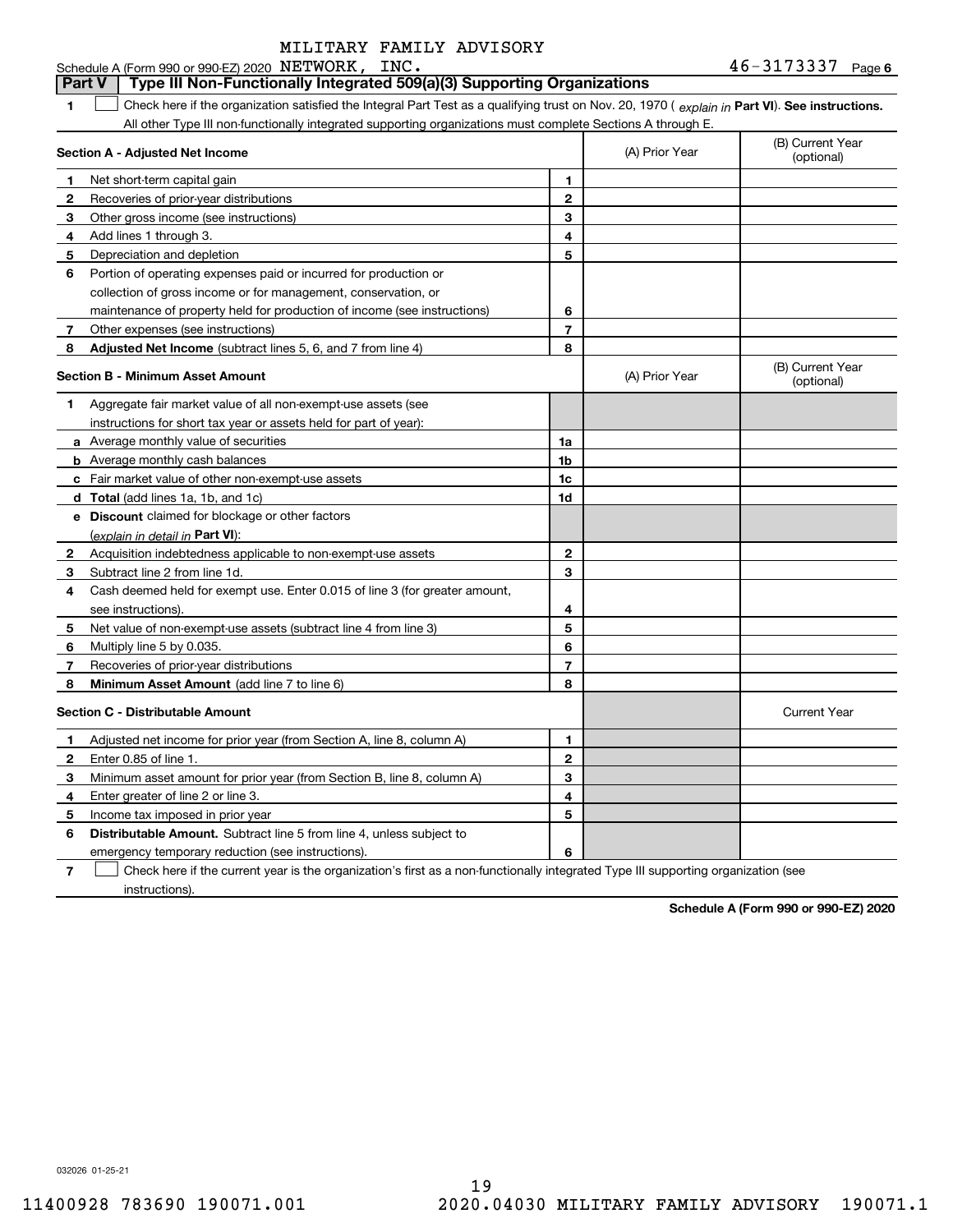| <b>Part V</b> | Schedule A (Form 990 or 990-EZ) 2020 NETWORK, INC.<br>Type III Non-Functionally Integrated 509(a)(3) Supporting Organizations |                                    |                                               |        | $46 - 3173337$ Page 7                            |
|---------------|-------------------------------------------------------------------------------------------------------------------------------|------------------------------------|-----------------------------------------------|--------|--------------------------------------------------|
|               |                                                                                                                               |                                    | (continued)                                   |        |                                                  |
|               | <b>Section D - Distributions</b>                                                                                              |                                    |                                               |        | <b>Current Year</b>                              |
| 1             | Amounts paid to supported organizations to accomplish exempt purposes                                                         |                                    |                                               | 1      |                                                  |
| 2             | Amounts paid to perform activity that directly furthers exempt purposes of supported                                          |                                    |                                               |        |                                                  |
|               | organizations, in excess of income from activity                                                                              |                                    |                                               | 2<br>3 |                                                  |
| 3             | Administrative expenses paid to accomplish exempt purposes of supported organizations                                         |                                    |                                               |        |                                                  |
| 4             | Amounts paid to acquire exempt-use assets                                                                                     |                                    |                                               | 4      |                                                  |
| 5             | Qualified set-aside amounts (prior IRS approval required - provide details in Part VI)                                        |                                    |                                               | 5      |                                                  |
| 6             | Other distributions ( <i>describe in</i> Part VI). See instructions.                                                          |                                    |                                               | 6      |                                                  |
| 7             | Total annual distributions. Add lines 1 through 6.                                                                            |                                    |                                               | 7      |                                                  |
| 8             | Distributions to attentive supported organizations to which the organization is responsive                                    |                                    |                                               |        |                                                  |
|               | (provide details in Part VI). See instructions.                                                                               |                                    |                                               | 8      |                                                  |
| 9             | Distributable amount for 2020 from Section C, line 6                                                                          |                                    |                                               | 9      |                                                  |
| 10            | Line 8 amount divided by line 9 amount                                                                                        |                                    |                                               | 10     |                                                  |
|               | <b>Section E - Distribution Allocations</b> (see instructions)                                                                | (i)<br><b>Excess Distributions</b> | (ii)<br><b>Underdistributions</b><br>Pre-2020 |        | (iii)<br><b>Distributable</b><br>Amount for 2020 |
| 1             | Distributable amount for 2020 from Section C, line 6                                                                          |                                    |                                               |        |                                                  |
| 2             | Underdistributions, if any, for years prior to 2020 (reason-                                                                  |                                    |                                               |        |                                                  |
|               | able cause required - explain in Part VI). See instructions.                                                                  |                                    |                                               |        |                                                  |
| 3             | Excess distributions carryover, if any, to 2020                                                                               |                                    |                                               |        |                                                  |
|               | a From 2015                                                                                                                   |                                    |                                               |        |                                                  |
|               | <b>b</b> From 2016                                                                                                            |                                    |                                               |        |                                                  |
|               | c From 2017                                                                                                                   |                                    |                                               |        |                                                  |
|               | d From 2018                                                                                                                   |                                    |                                               |        |                                                  |
|               | e From 2019                                                                                                                   |                                    |                                               |        |                                                  |
|               | f Total of lines 3a through 3e                                                                                                |                                    |                                               |        |                                                  |
|               | g Applied to underdistributions of prior years                                                                                |                                    |                                               |        |                                                  |
|               | <b>h</b> Applied to 2020 distributable amount                                                                                 |                                    |                                               |        |                                                  |
| $\mathbf{L}$  | Carryover from 2015 not applied (see instructions)                                                                            |                                    |                                               |        |                                                  |
|               | Remainder. Subtract lines 3g, 3h, and 3i from line 3f.                                                                        |                                    |                                               |        |                                                  |
| 4             | Distributions for 2020 from Section D,                                                                                        |                                    |                                               |        |                                                  |
|               | line $7:$                                                                                                                     |                                    |                                               |        |                                                  |
|               | a Applied to underdistributions of prior years                                                                                |                                    |                                               |        |                                                  |
|               | <b>b</b> Applied to 2020 distributable amount                                                                                 |                                    |                                               |        |                                                  |
|               | c Remainder. Subtract lines 4a and 4b from line 4.                                                                            |                                    |                                               |        |                                                  |
|               | 5 Remaining underdistributions for years prior to 2020, if                                                                    |                                    |                                               |        |                                                  |
|               | any. Subtract lines 3g and 4a from line 2. For result greater                                                                 |                                    |                                               |        |                                                  |
|               | than zero, explain in Part VI. See instructions.                                                                              |                                    |                                               |        |                                                  |
| 6             | Remaining underdistributions for 2020. Subtract lines 3h                                                                      |                                    |                                               |        |                                                  |
|               | and 4b from line 1. For result greater than zero, explain in                                                                  |                                    |                                               |        |                                                  |
|               | <b>Part VI.</b> See instructions.                                                                                             |                                    |                                               |        |                                                  |
| 7             | Excess distributions carryover to 2021. Add lines 3j                                                                          |                                    |                                               |        |                                                  |
|               | and 4c.                                                                                                                       |                                    |                                               |        |                                                  |
| 8             | Breakdown of line 7:                                                                                                          |                                    |                                               |        |                                                  |
|               | a Excess from 2016                                                                                                            |                                    |                                               |        |                                                  |
|               | <b>b</b> Excess from 2017                                                                                                     |                                    |                                               |        |                                                  |
|               | c Excess from 2018                                                                                                            |                                    |                                               |        |                                                  |
|               | d Excess from 2019                                                                                                            |                                    |                                               |        |                                                  |
|               | e Excess from 2020                                                                                                            |                                    |                                               |        |                                                  |
|               |                                                                                                                               |                                    |                                               |        |                                                  |

**Schedule A (Form 990 or 990-EZ) 2020**

032027 01-25-21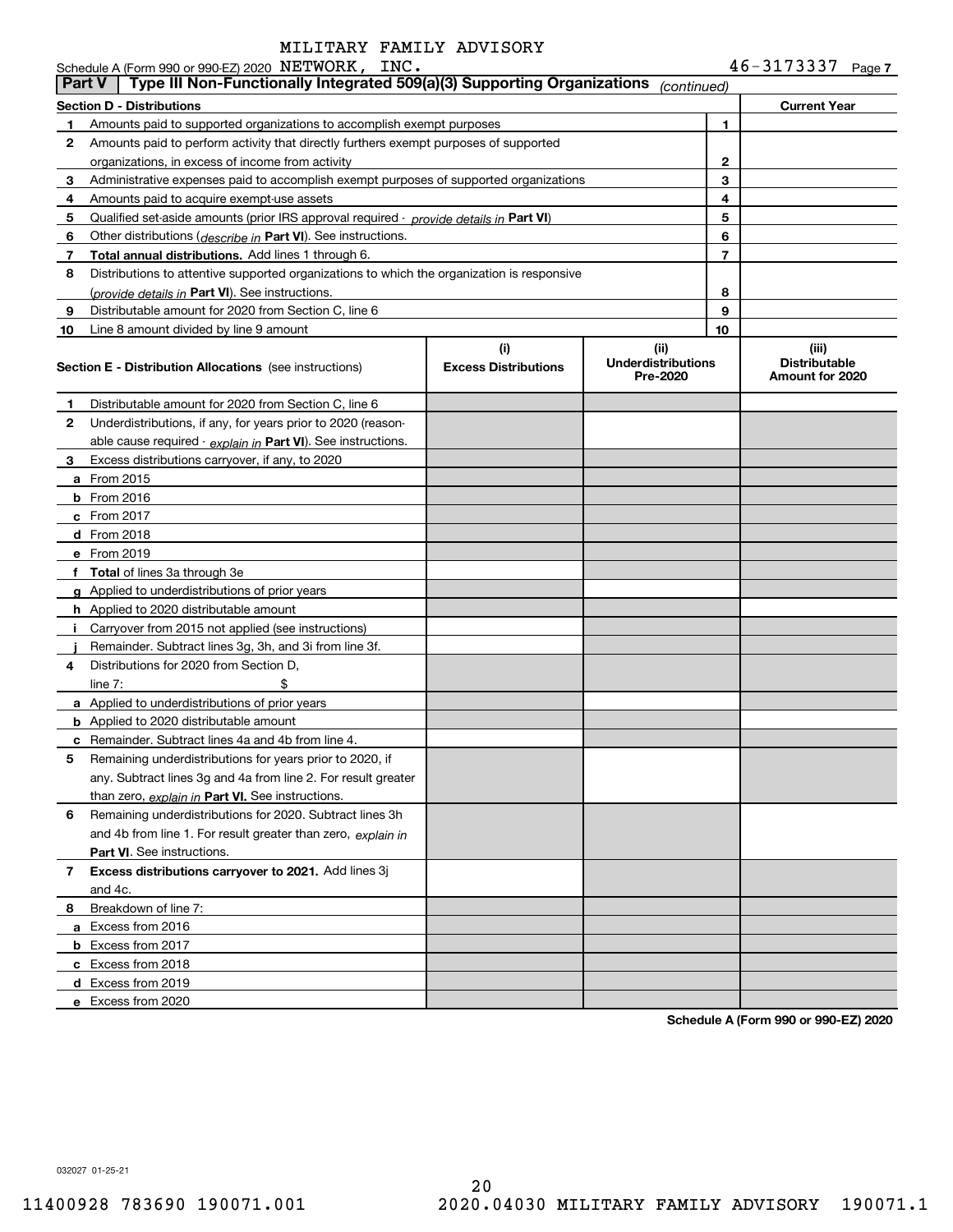|                 |                                                                                                                                                                                                                                                                                                                                                                                                                                                                                                                                                                                             | MILITARY FAMILY ADVISORY |    |  |                                      |  |
|-----------------|---------------------------------------------------------------------------------------------------------------------------------------------------------------------------------------------------------------------------------------------------------------------------------------------------------------------------------------------------------------------------------------------------------------------------------------------------------------------------------------------------------------------------------------------------------------------------------------------|--------------------------|----|--|--------------------------------------|--|
|                 | Schedule A (Form 990 or 990-EZ) 2020 NETWORK, INC.                                                                                                                                                                                                                                                                                                                                                                                                                                                                                                                                          |                          |    |  | $46 - 3173337$ Page 8                |  |
| <b>Part VI</b>  | Supplemental Information. Provide the explanations required by Part II, line 10; Part II, line 17a or 17b; Part III, line 12;<br>Part IV, Section A, lines 1, 2, 3b, 3c, 4b, 4c, 5a, 6, 9a, 9b, 9c, 11a, 11b, and 11c; Part IV, Section B, lines 1 and 2; Part IV, Section C,<br>line 1; Part IV, Section D, lines 2 and 3; Part IV, Section E, lines 1c, 2a, 2b, 3a, and 3b; Part V, line 1; Part V, Section B, line 1e; Part V,<br>Section D, lines 5, 6, and 8; and Part V, Section E, lines 2, 5, and 6. Also complete this part for any additional information.<br>(See instructions.) |                          |    |  |                                      |  |
|                 |                                                                                                                                                                                                                                                                                                                                                                                                                                                                                                                                                                                             |                          |    |  |                                      |  |
|                 |                                                                                                                                                                                                                                                                                                                                                                                                                                                                                                                                                                                             |                          |    |  |                                      |  |
|                 |                                                                                                                                                                                                                                                                                                                                                                                                                                                                                                                                                                                             |                          |    |  |                                      |  |
|                 |                                                                                                                                                                                                                                                                                                                                                                                                                                                                                                                                                                                             |                          |    |  |                                      |  |
|                 |                                                                                                                                                                                                                                                                                                                                                                                                                                                                                                                                                                                             |                          |    |  |                                      |  |
|                 |                                                                                                                                                                                                                                                                                                                                                                                                                                                                                                                                                                                             |                          |    |  |                                      |  |
|                 |                                                                                                                                                                                                                                                                                                                                                                                                                                                                                                                                                                                             |                          |    |  |                                      |  |
|                 |                                                                                                                                                                                                                                                                                                                                                                                                                                                                                                                                                                                             |                          |    |  |                                      |  |
|                 |                                                                                                                                                                                                                                                                                                                                                                                                                                                                                                                                                                                             |                          |    |  |                                      |  |
|                 |                                                                                                                                                                                                                                                                                                                                                                                                                                                                                                                                                                                             |                          |    |  |                                      |  |
|                 |                                                                                                                                                                                                                                                                                                                                                                                                                                                                                                                                                                                             |                          |    |  |                                      |  |
|                 |                                                                                                                                                                                                                                                                                                                                                                                                                                                                                                                                                                                             |                          |    |  |                                      |  |
|                 |                                                                                                                                                                                                                                                                                                                                                                                                                                                                                                                                                                                             |                          |    |  |                                      |  |
|                 |                                                                                                                                                                                                                                                                                                                                                                                                                                                                                                                                                                                             |                          |    |  |                                      |  |
|                 |                                                                                                                                                                                                                                                                                                                                                                                                                                                                                                                                                                                             |                          |    |  |                                      |  |
|                 |                                                                                                                                                                                                                                                                                                                                                                                                                                                                                                                                                                                             |                          |    |  |                                      |  |
|                 |                                                                                                                                                                                                                                                                                                                                                                                                                                                                                                                                                                                             |                          |    |  |                                      |  |
|                 |                                                                                                                                                                                                                                                                                                                                                                                                                                                                                                                                                                                             |                          |    |  |                                      |  |
|                 |                                                                                                                                                                                                                                                                                                                                                                                                                                                                                                                                                                                             |                          |    |  |                                      |  |
|                 |                                                                                                                                                                                                                                                                                                                                                                                                                                                                                                                                                                                             |                          |    |  |                                      |  |
|                 |                                                                                                                                                                                                                                                                                                                                                                                                                                                                                                                                                                                             |                          |    |  |                                      |  |
|                 |                                                                                                                                                                                                                                                                                                                                                                                                                                                                                                                                                                                             |                          |    |  |                                      |  |
|                 |                                                                                                                                                                                                                                                                                                                                                                                                                                                                                                                                                                                             |                          |    |  |                                      |  |
|                 |                                                                                                                                                                                                                                                                                                                                                                                                                                                                                                                                                                                             |                          |    |  |                                      |  |
|                 |                                                                                                                                                                                                                                                                                                                                                                                                                                                                                                                                                                                             |                          |    |  |                                      |  |
|                 |                                                                                                                                                                                                                                                                                                                                                                                                                                                                                                                                                                                             |                          |    |  |                                      |  |
|                 |                                                                                                                                                                                                                                                                                                                                                                                                                                                                                                                                                                                             |                          |    |  |                                      |  |
|                 |                                                                                                                                                                                                                                                                                                                                                                                                                                                                                                                                                                                             |                          |    |  |                                      |  |
|                 |                                                                                                                                                                                                                                                                                                                                                                                                                                                                                                                                                                                             |                          |    |  |                                      |  |
|                 |                                                                                                                                                                                                                                                                                                                                                                                                                                                                                                                                                                                             |                          |    |  |                                      |  |
|                 |                                                                                                                                                                                                                                                                                                                                                                                                                                                                                                                                                                                             |                          |    |  |                                      |  |
|                 |                                                                                                                                                                                                                                                                                                                                                                                                                                                                                                                                                                                             |                          |    |  |                                      |  |
|                 |                                                                                                                                                                                                                                                                                                                                                                                                                                                                                                                                                                                             |                          |    |  |                                      |  |
|                 |                                                                                                                                                                                                                                                                                                                                                                                                                                                                                                                                                                                             |                          |    |  |                                      |  |
|                 |                                                                                                                                                                                                                                                                                                                                                                                                                                                                                                                                                                                             |                          |    |  |                                      |  |
| 032028 01-25-21 |                                                                                                                                                                                                                                                                                                                                                                                                                                                                                                                                                                                             |                          | 21 |  | Schedule A (Form 990 or 990-EZ) 2020 |  |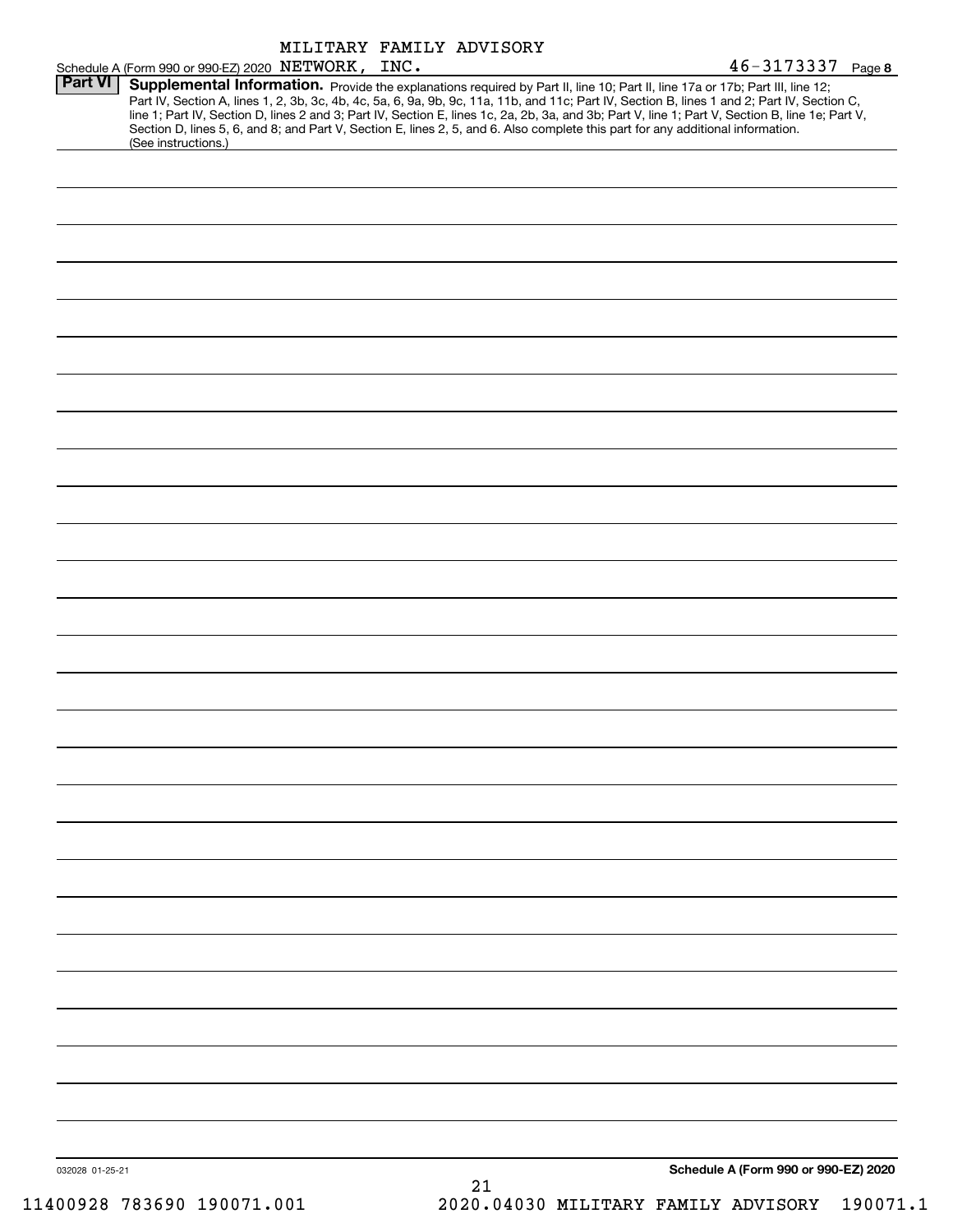| <b>Schedule B</b> |  |  |  |
|-------------------|--|--|--|
|-------------------|--|--|--|

Department of the Treasury Internal Revenue Service **(Form 990, 990-EZ, or 990-PF)**

|  |  | ** PUBLIC DISCLOSURE COPY ** |  |  |
|--|--|------------------------------|--|--|
|--|--|------------------------------|--|--|

# **Schedule of Contributors**

**| Attach to Form 990, Form 990-EZ, or Form 990-PF. | Go to www.irs.gov/Form990 for the latest information.** OMB No. 1545-0047

| J | Λ | ∽<br>J<br>17 | I |  |
|---|---|--------------|---|--|
|   |   |              |   |  |

mber

| Name of the organization              |                                                                                    | <b>Employer identification nur</b> |
|---------------------------------------|------------------------------------------------------------------------------------|------------------------------------|
|                                       | MILITARY FAMILY ADVISORY                                                           |                                    |
|                                       | NETWORK, INC.                                                                      | 46-3173337                         |
| <b>Organization type (check one):</b> |                                                                                    |                                    |
| Filers of:                            | Section:                                                                           |                                    |
| Form 990 or 990-EZ                    | $501(c)$ $\left( 3 \right)$ (enter number) organization<br>  X                     |                                    |
|                                       | $4947(a)(1)$ nonexempt charitable trust <b>not</b> treated as a private foundation |                                    |
|                                       | 527 political organization                                                         |                                    |
| Form 990-PF                           | 501(c)(3) exempt private foundation                                                |                                    |
|                                       | 4947(a)(1) nonexempt charitable trust treated as a private foundation              |                                    |
|                                       | 501(c)(3) taxable private foundation                                               |                                    |
|                                       | Check if your organization is covered by the General Rule or a Special Rule.       |                                    |

**Note:**  Only a section 501(c)(7), (8), or (10) organization can check boxes for both the General Rule and a Special Rule. See instructions.

#### **General Rule**

 $\mathcal{L}^{\text{max}}$ 

For an organization filing Form 990, 990-EZ, or 990-PF that received, during the year, contributions totaling \$5,000 or more (in money or property) from any one contributor. Complete Parts I and II. See instructions for determining a contributor's total contributions.

#### **Special Rules**

any one contributor, during the year, total contributions of the greater of  $\,$  (1) \$5,000; or **(2)** 2% of the amount on (i) Form 990, Part VIII, line 1h;  $\boxed{\textbf{X}}$  For an organization described in section 501(c)(3) filing Form 990 or 990-EZ that met the 33 1/3% support test of the regulations under sections 509(a)(1) and 170(b)(1)(A)(vi), that checked Schedule A (Form 990 or 990-EZ), Part II, line 13, 16a, or 16b, and that received from or (ii) Form 990-EZ, line 1. Complete Parts I and II.

For an organization described in section 501(c)(7), (8), or (10) filing Form 990 or 990-EZ that received from any one contributor, during the year, total contributions of more than \$1,000 exclusively for religious, charitable, scientific, literary, or educational purposes, or for the prevention of cruelty to children or animals. Complete Parts I (entering "N/A" in column (b) instead of the contributor name and address), II, and III.  $\mathcal{L}^{\text{max}}$ 

purpose. Don't complete any of the parts unless the **General Rule** applies to this organization because it received *nonexclusively* year, contributions <sub>exclusively</sub> for religious, charitable, etc., purposes, but no such contributions totaled more than \$1,000. If this box is checked, enter here the total contributions that were received during the year for an  $\;$ exclusively religious, charitable, etc., For an organization described in section 501(c)(7), (8), or (10) filing Form 990 or 990-EZ that received from any one contributor, during the religious, charitable, etc., contributions totaling \$5,000 or more during the year  $\Box$ — $\Box$  =  $\Box$  $\mathcal{L}^{\text{max}}$ 

**Caution:**  An organization that isn't covered by the General Rule and/or the Special Rules doesn't file Schedule B (Form 990, 990-EZ, or 990-PF),  **must** but it answer "No" on Part IV, line 2, of its Form 990; or check the box on line H of its Form 990-EZ or on its Form 990-PF, Part I, line 2, to certify that it doesn't meet the filing requirements of Schedule B (Form 990, 990-EZ, or 990-PF).

**For Paperwork Reduction Act Notice, see the instructions for Form 990, 990-EZ, or 990-PF. Schedule B (Form 990, 990-EZ, or 990-PF) (2020)** LHA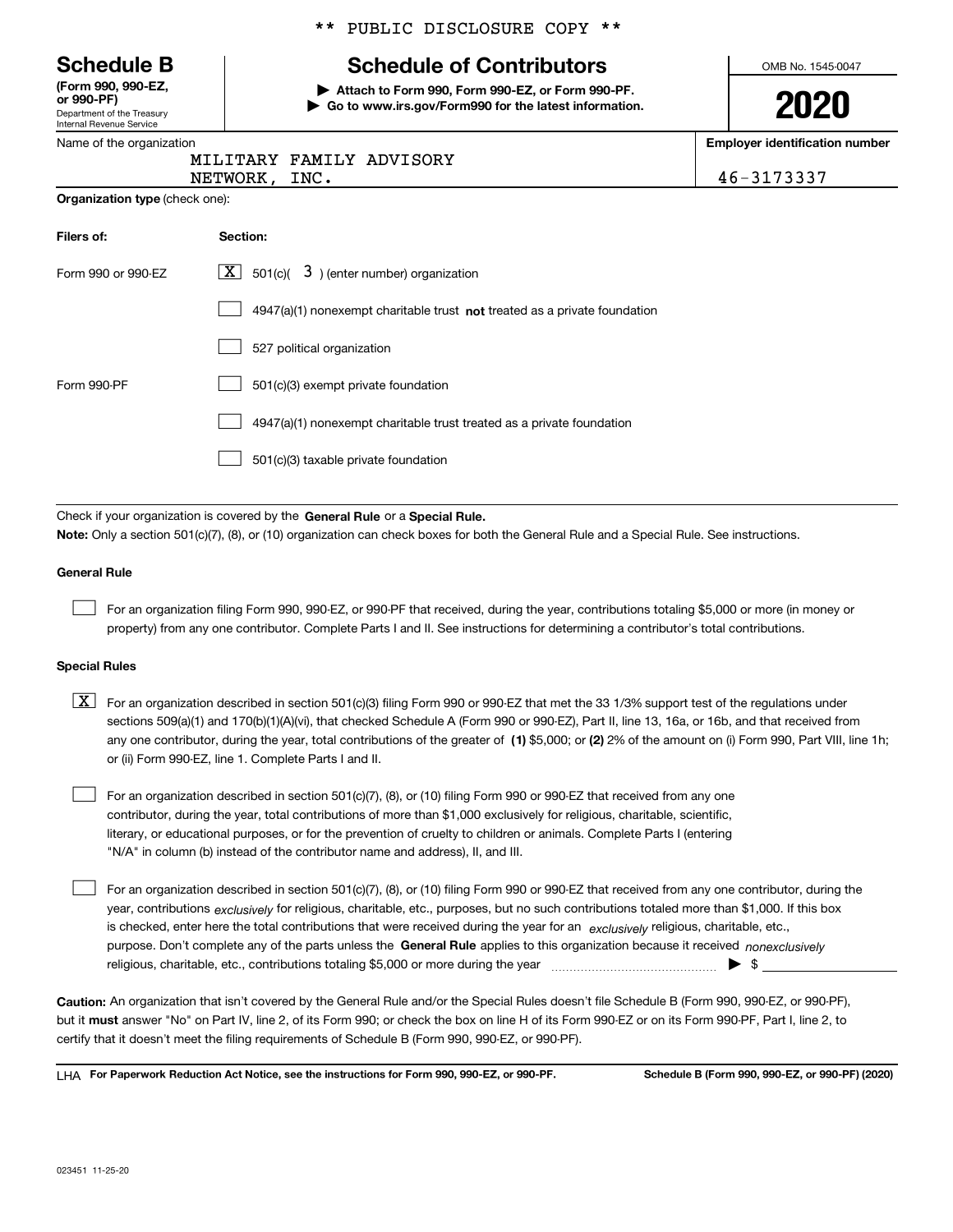|                  | Schedule B (Form 990, 990-EZ, or 990-PF) (2020)                                                |                                   | Page 2                                                                                                      |
|------------------|------------------------------------------------------------------------------------------------|-----------------------------------|-------------------------------------------------------------------------------------------------------------|
|                  | Name of organization<br>MILITARY FAMILY ADVISORY                                               |                                   | <b>Employer identification number</b>                                                                       |
|                  | NETWORK, INC.                                                                                  |                                   | 46-3173337                                                                                                  |
| Part I           | Contributors (see instructions). Use duplicate copies of Part I if additional space is needed. |                                   |                                                                                                             |
| (a)<br>No.       | (b)<br>Name, address, and ZIP + 4                                                              | (c)<br><b>Total contributions</b> | (d)<br>Type of contribution                                                                                 |
| 1                |                                                                                                | 400,000.<br>\$                    | X<br>Person<br>Payroll<br>Noncash<br>(Complete Part II for<br>noncash contributions.)                       |
| (a)<br>No.       | (b)<br>Name, address, and ZIP + 4                                                              | (c)<br><b>Total contributions</b> | (d)<br>Type of contribution                                                                                 |
| $\boldsymbol{2}$ |                                                                                                | 100,000.<br>\$                    | X<br>Person<br>Payroll<br>Noncash<br>(Complete Part II for<br>noncash contributions.)                       |
| (a)              | (b)                                                                                            | (c)                               | (d)                                                                                                         |
| No.              | Name, address, and ZIP + 4                                                                     | <b>Total contributions</b>        | Type of contribution                                                                                        |
| 3                |                                                                                                | 100,000.<br>\$                    | X<br>Person<br>Payroll<br>Noncash<br>(Complete Part II for<br>noncash contributions.)                       |
| (a)<br>No.       | (b)<br>Name, address, and ZIP + 4                                                              | (c)<br><b>Total contributions</b> | (d)<br>Type of contribution                                                                                 |
| 4                |                                                                                                | 100,000.<br>\$                    | $\overline{\text{X}}$<br>Person<br>Payroll<br>Noncash<br>(Complete Part II for<br>noncash contributions.)   |
| (a)<br>No.       | (b)<br>Name, address, and ZIP + 4                                                              | (c)<br><b>Total contributions</b> | (d)<br>Type of contribution                                                                                 |
| 5                |                                                                                                | 62,493.<br>\$                     | $\overline{\mathbf{X}}$<br>Person<br>Payroll<br>Noncash<br>(Complete Part II for<br>noncash contributions.) |
| (a)<br>No.       | (b)<br>Name, address, and ZIP + 4                                                              | (c)<br><b>Total contributions</b> | (d)<br>Type of contribution                                                                                 |
| 6                |                                                                                                | 60,000.<br>\$                     | $\overline{\mathbf{X}}$<br>Person<br>Payroll<br>Noncash<br>(Complete Part II for<br>noncash contributions.) |
| 023452 11-25-20  |                                                                                                |                                   | Schedule B (Form 990, 990-EZ, or 990-PF) (2020)                                                             |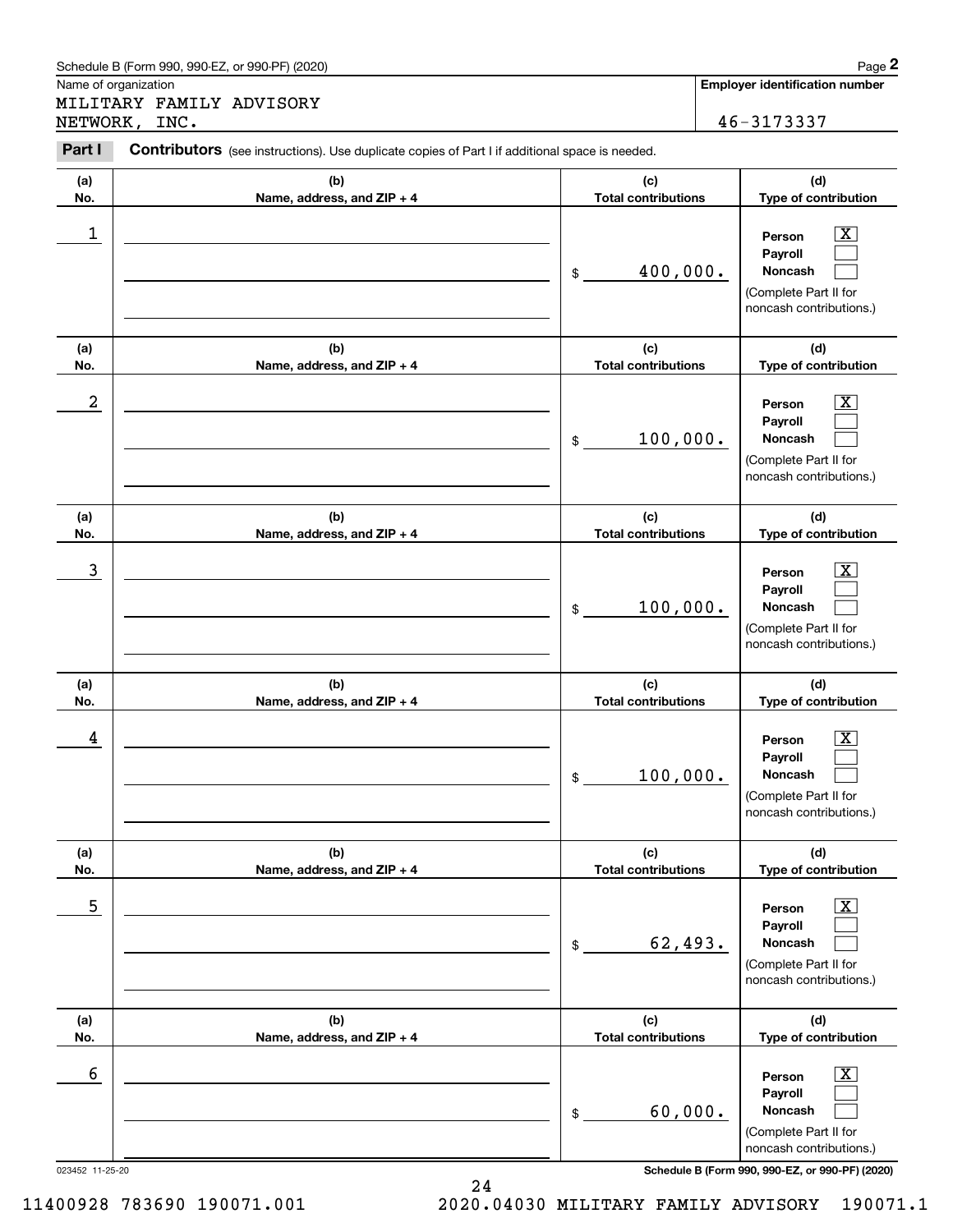|                      | Schedule B (Form 990, 990-EZ, or 990-PF) (2020)                                                |                                             | Page 2                                                                                                        |
|----------------------|------------------------------------------------------------------------------------------------|---------------------------------------------|---------------------------------------------------------------------------------------------------------------|
| Name of organization | MILITARY FAMILY ADVISORY                                                                       |                                             | <b>Employer identification number</b>                                                                         |
|                      | NETWORK, INC.                                                                                  |                                             | 46-3173337                                                                                                    |
| Part I               | Contributors (see instructions). Use duplicate copies of Part I if additional space is needed. |                                             |                                                                                                               |
| (a)<br>No.           | (b)<br>Name, address, and ZIP + 4                                                              | (c)<br><b>Total contributions</b>           | (d)<br>Type of contribution                                                                                   |
| 7                    |                                                                                                | 50,000.<br>\$                               | X<br>Person<br>Payroll<br><b>Noncash</b><br>(Complete Part II for<br>noncash contributions.)                  |
| (a)<br>No.           | (b)<br>Name, address, and ZIP + 4                                                              | (c)<br><b>Total contributions</b>           | (d)<br>Type of contribution                                                                                   |
| 8                    |                                                                                                | 50,000.<br>\$                               | X<br>Person<br>Payroll<br>Noncash<br>(Complete Part II for<br>noncash contributions.)                         |
| (a)                  | (b)                                                                                            | (c)                                         | (d)                                                                                                           |
| No.<br>9             | Name, address, and ZIP + 4                                                                     | <b>Total contributions</b><br>50,000.<br>\$ | Type of contribution<br>X<br>Person<br>Payroll<br>Noncash<br>(Complete Part II for<br>noncash contributions.) |
| (a)<br>No.           | (b)<br>Name, address, and ZIP + 4                                                              | (c)<br><b>Total contributions</b>           | (d)<br>Type of contribution                                                                                   |
| 10                   |                                                                                                | 40,000.<br>\$                               | $\overline{\text{X}}$<br>Person<br>Payroll<br>Noncash<br>(Complete Part II for<br>noncash contributions.)     |
| (a)<br>No.           | (b)<br>Name, address, and ZIP + 4                                                              | (c)<br><b>Total contributions</b>           | (d)<br>Type of contribution                                                                                   |
| 11                   |                                                                                                | 25,000.<br>\$                               | $\overline{\mathbf{X}}$<br>Person<br>Payroll<br>Noncash<br>(Complete Part II for<br>noncash contributions.)   |
| (a)<br>No.           | (b)<br>Name, address, and ZIP + 4                                                              | (c)<br><b>Total contributions</b>           | (d)<br>Type of contribution                                                                                   |
| 12                   |                                                                                                | 25,000.<br>\$                               | $\mathbf{X}$<br>Person<br>Payroll<br>Noncash<br>(Complete Part II for<br>noncash contributions.)              |
| 023452 11-25-20      |                                                                                                |                                             | Schedule B (Form 990, 990-EZ, or 990-PF) (2020)                                                               |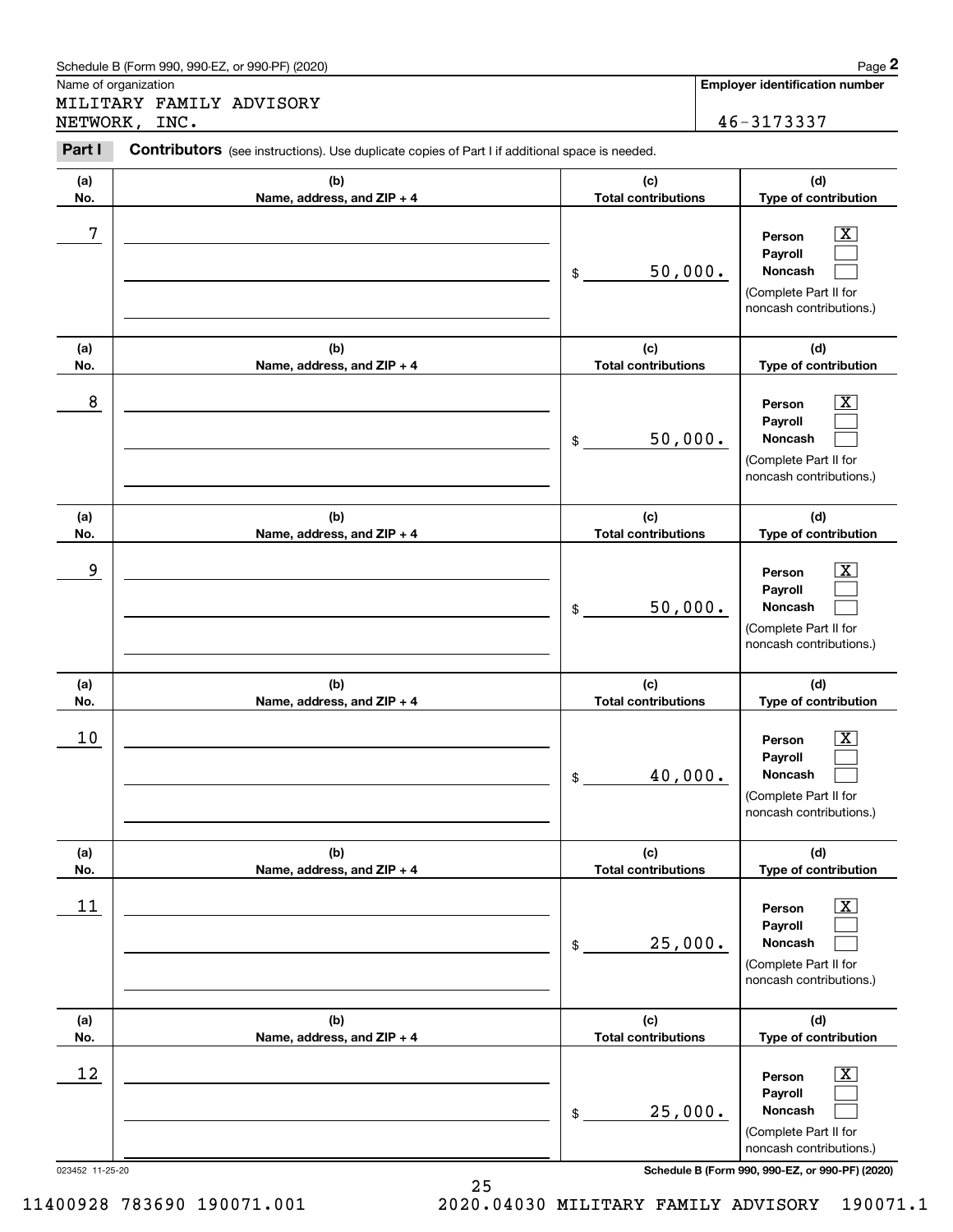|                      | Schedule B (Form 990, 990-EZ, or 990-PF) (2020)                                                                 |                                             | Page 2                                                                                                        |
|----------------------|-----------------------------------------------------------------------------------------------------------------|---------------------------------------------|---------------------------------------------------------------------------------------------------------------|
| Name of organization | MILITARY FAMILY ADVISORY                                                                                        |                                             | <b>Employer identification number</b>                                                                         |
| Part I               | NETWORK, INC.<br>Contributors (see instructions). Use duplicate copies of Part I if additional space is needed. |                                             | 46-3173337                                                                                                    |
| (a)                  | (b)                                                                                                             | (c)                                         | (d)                                                                                                           |
| No.<br>13            | Name, address, and ZIP + 4                                                                                      | <b>Total contributions</b><br>25,000.<br>\$ | Type of contribution<br>x<br>Person<br>Payroll<br>Noncash<br>(Complete Part II for<br>noncash contributions.) |
| (a)<br>No.           | (b)<br>Name, address, and ZIP + 4                                                                               | (c)<br><b>Total contributions</b>           | (d)<br>Type of contribution                                                                                   |
|                      |                                                                                                                 | \$                                          | Person<br>Payroll<br>Noncash<br>(Complete Part II for<br>noncash contributions.)                              |
| (a)<br>No.           | (b)<br>Name, address, and ZIP + 4                                                                               | (c)<br><b>Total contributions</b>           | (d)<br>Type of contribution                                                                                   |
|                      |                                                                                                                 | \$                                          | Person<br>Payroll<br>Noncash<br>(Complete Part II for<br>noncash contributions.)                              |
| (a)<br>No.           | (b)<br>Name, address, and ZIP + 4                                                                               | (c)<br><b>Total contributions</b>           | (d)<br>Type of contribution                                                                                   |
|                      |                                                                                                                 | \$                                          | Person<br>Payroll<br>Noncash<br>(Complete Part II for<br>noncash contributions.)                              |
| (a)<br>No.           | (b)<br>Name, address, and ZIP + 4                                                                               | (c)<br><b>Total contributions</b>           | (d)<br>Type of contribution                                                                                   |
|                      |                                                                                                                 | \$                                          | Person<br>Payroll<br>Noncash<br>(Complete Part II for<br>noncash contributions.)                              |
| (a)<br>No.           | (b)<br>Name, address, and ZIP + 4                                                                               | (c)<br><b>Total contributions</b>           | (d)<br>Type of contribution                                                                                   |
|                      |                                                                                                                 | \$                                          | Person<br>Payroll<br>Noncash<br>(Complete Part II for<br>noncash contributions.)                              |

023452 11-25-20 **Schedule B (Form 990, 990-EZ, or 990-PF) (2020)**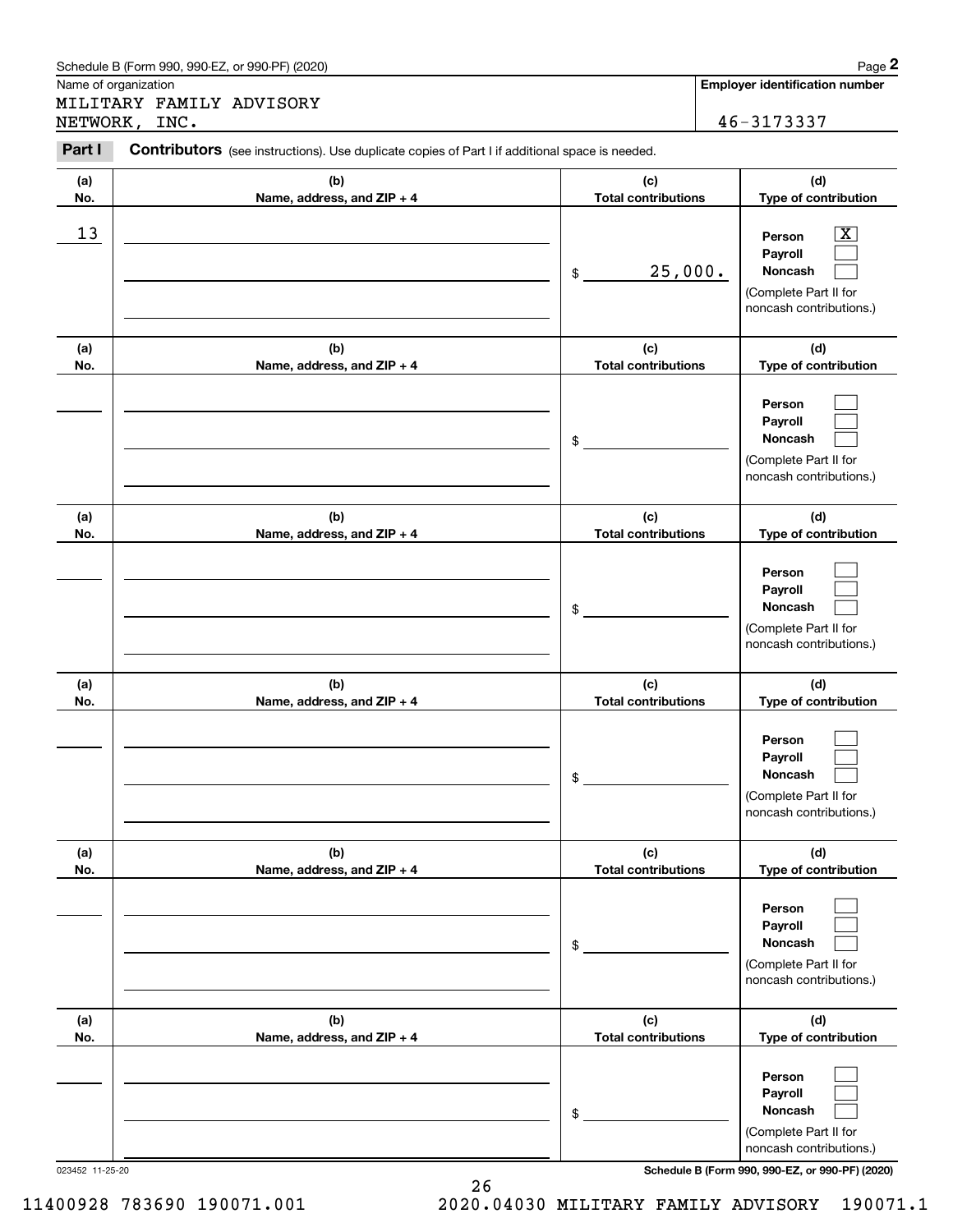| Name of organization<br>NETWORK, INC.<br>Part II<br>(a)<br>No.<br>from<br>Part I | MILITARY FAMILY ADVISORY<br>Noncash Property (see instructions). Use duplicate copies of Part II if additional space is needed.<br>(b)<br>Description of noncash property given | (c)<br>FMV (or estimate)<br>(See instructions.) | <b>Employer identification number</b><br>46-3173337<br>(d)<br>Date received |
|----------------------------------------------------------------------------------|---------------------------------------------------------------------------------------------------------------------------------------------------------------------------------|-------------------------------------------------|-----------------------------------------------------------------------------|
|                                                                                  |                                                                                                                                                                                 |                                                 |                                                                             |
|                                                                                  |                                                                                                                                                                                 |                                                 |                                                                             |
|                                                                                  |                                                                                                                                                                                 |                                                 |                                                                             |
|                                                                                  |                                                                                                                                                                                 | \$                                              |                                                                             |
| (a)<br>No.<br>from<br>Part I                                                     | (b)<br>Description of noncash property given                                                                                                                                    | (c)<br>FMV (or estimate)<br>(See instructions.) | (d)<br>Date received                                                        |
|                                                                                  |                                                                                                                                                                                 | \$                                              |                                                                             |
| (a)<br>No.<br>from<br>Part I                                                     | (b)<br>Description of noncash property given                                                                                                                                    | (c)<br>FMV (or estimate)<br>(See instructions.) | (d)<br>Date received                                                        |
|                                                                                  |                                                                                                                                                                                 | \$                                              |                                                                             |
| (a)<br>No.<br>from<br>Part I                                                     | (b)<br>Description of noncash property given                                                                                                                                    | (c)<br>FMV (or estimate)<br>(See instructions.) | (d)<br>Date received                                                        |
|                                                                                  |                                                                                                                                                                                 | \$                                              |                                                                             |
| (a)<br>No.<br>from<br>Part I                                                     | (b)<br>Description of noncash property given                                                                                                                                    | (c)<br>FMV (or estimate)<br>(See instructions.) | (d)<br>Date received                                                        |
|                                                                                  |                                                                                                                                                                                 | \$                                              |                                                                             |
| (a)<br>No.<br>from<br>Part I                                                     | (b)<br>Description of noncash property given                                                                                                                                    | (c)<br>FMV (or estimate)<br>(See instructions.) | (d)<br>Date received                                                        |
|                                                                                  |                                                                                                                                                                                 | \$                                              |                                                                             |

27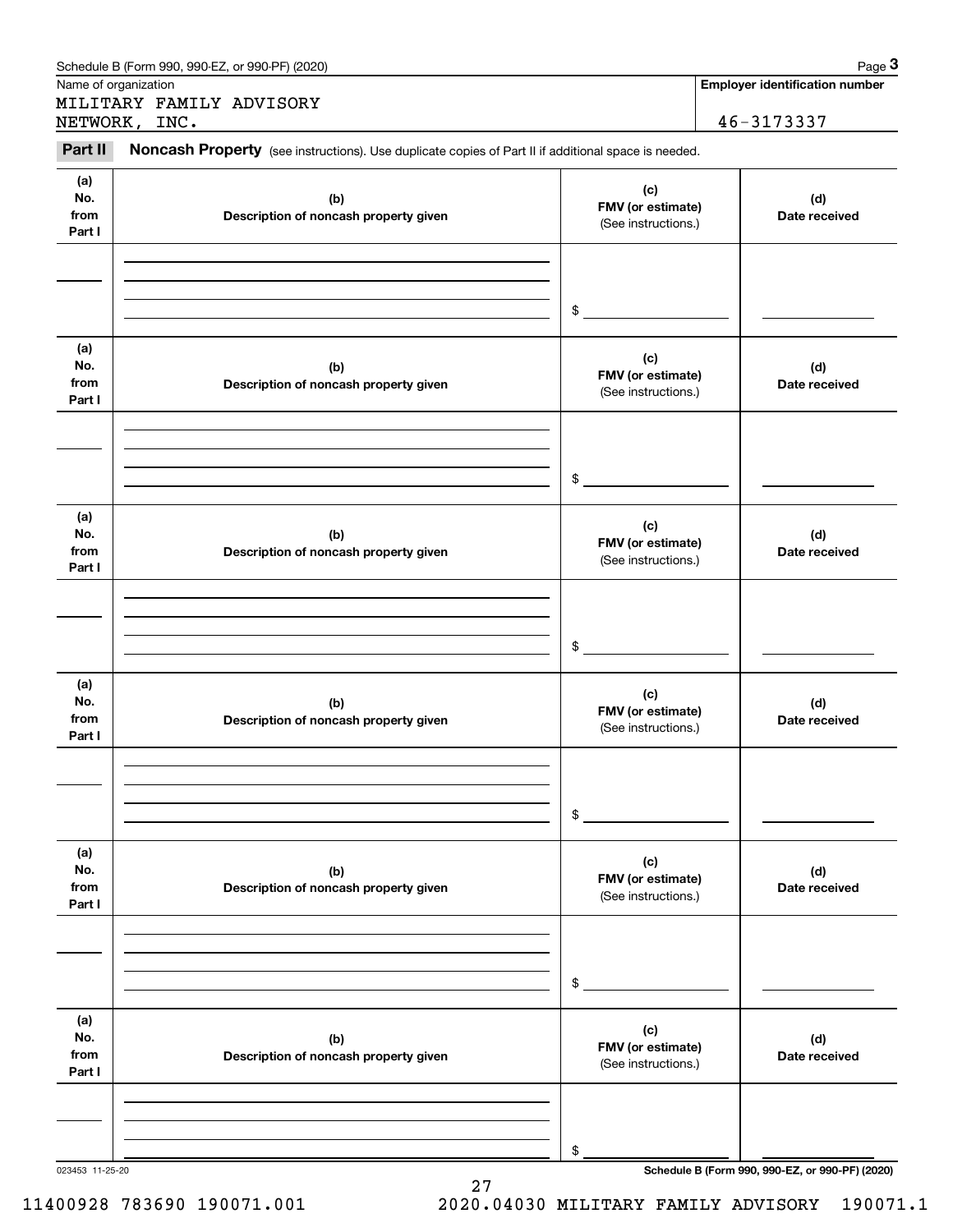| Schedule B (Form 990. 990-EZ. or 990-PF) (2020) | Page |  |
|-------------------------------------------------|------|--|
|-------------------------------------------------|------|--|

|                 | Schedule B (Form 990, 990-EZ, or 990-PF) (2020)                                                                                                                                   |                      | Page 4                                                                                                                                                         |
|-----------------|-----------------------------------------------------------------------------------------------------------------------------------------------------------------------------------|----------------------|----------------------------------------------------------------------------------------------------------------------------------------------------------------|
|                 | Name of organization                                                                                                                                                              |                      | <b>Employer identification number</b>                                                                                                                          |
|                 | MILITARY FAMILY ADVISORY                                                                                                                                                          |                      |                                                                                                                                                                |
| <b>Part III</b> | NETWORK, INC.                                                                                                                                                                     |                      | 46-3173337                                                                                                                                                     |
|                 | from any one contributor. Complete columns (a) through (e) and the following line entry. For organizations                                                                        |                      | Exclusively religious, charitable, etc., contributions to organizations described in section 501(c)(7), (8), or (10) that total more than \$1,000 for the year |
|                 | completing Part III, enter the total of exclusively religious, charitable, etc., contributions of \$1,000 or less for the year. (Enter this info. once.) $\blacktriangleright$ \$ |                      |                                                                                                                                                                |
| (a) No.         | Use duplicate copies of Part III if additional space is needed.                                                                                                                   |                      |                                                                                                                                                                |
| from<br>Part I  | (b) Purpose of gift                                                                                                                                                               | (c) Use of gift      | (d) Description of how gift is held                                                                                                                            |
|                 |                                                                                                                                                                                   |                      |                                                                                                                                                                |
|                 |                                                                                                                                                                                   |                      |                                                                                                                                                                |
|                 |                                                                                                                                                                                   |                      |                                                                                                                                                                |
|                 |                                                                                                                                                                                   |                      |                                                                                                                                                                |
|                 |                                                                                                                                                                                   | (e) Transfer of gift |                                                                                                                                                                |
|                 |                                                                                                                                                                                   |                      |                                                                                                                                                                |
|                 | Transferee's name, address, and ZIP + 4                                                                                                                                           |                      | Relationship of transferor to transferee                                                                                                                       |
|                 |                                                                                                                                                                                   |                      |                                                                                                                                                                |
|                 |                                                                                                                                                                                   |                      |                                                                                                                                                                |
|                 |                                                                                                                                                                                   |                      |                                                                                                                                                                |
| (a) No.         |                                                                                                                                                                                   |                      |                                                                                                                                                                |
| from<br>Part I  | (b) Purpose of gift                                                                                                                                                               | (c) Use of gift      | (d) Description of how gift is held                                                                                                                            |
|                 |                                                                                                                                                                                   |                      |                                                                                                                                                                |
|                 |                                                                                                                                                                                   |                      |                                                                                                                                                                |
|                 |                                                                                                                                                                                   |                      |                                                                                                                                                                |
|                 |                                                                                                                                                                                   |                      |                                                                                                                                                                |
|                 |                                                                                                                                                                                   | (e) Transfer of gift |                                                                                                                                                                |
|                 | Transferee's name, address, and ZIP + 4                                                                                                                                           |                      | Relationship of transferor to transferee                                                                                                                       |
|                 |                                                                                                                                                                                   |                      |                                                                                                                                                                |
|                 |                                                                                                                                                                                   |                      |                                                                                                                                                                |
|                 |                                                                                                                                                                                   |                      |                                                                                                                                                                |
|                 |                                                                                                                                                                                   |                      |                                                                                                                                                                |
| (a) No.<br>from | (b) Purpose of gift                                                                                                                                                               | (c) Use of gift      | (d) Description of how gift is held                                                                                                                            |
| Part I          |                                                                                                                                                                                   |                      |                                                                                                                                                                |
|                 |                                                                                                                                                                                   |                      |                                                                                                                                                                |
|                 |                                                                                                                                                                                   |                      |                                                                                                                                                                |
|                 |                                                                                                                                                                                   |                      |                                                                                                                                                                |
|                 |                                                                                                                                                                                   | (e) Transfer of gift |                                                                                                                                                                |
|                 |                                                                                                                                                                                   |                      |                                                                                                                                                                |
|                 | Transferee's name, address, and $ZIP + 4$                                                                                                                                         |                      | Relationship of transferor to transferee                                                                                                                       |
|                 |                                                                                                                                                                                   |                      |                                                                                                                                                                |
|                 |                                                                                                                                                                                   |                      |                                                                                                                                                                |
|                 |                                                                                                                                                                                   |                      |                                                                                                                                                                |
| (a) No.<br>from | (b) Purpose of gift                                                                                                                                                               | (c) Use of gift      | (d) Description of how gift is held                                                                                                                            |
| Part I          |                                                                                                                                                                                   |                      |                                                                                                                                                                |
|                 |                                                                                                                                                                                   |                      |                                                                                                                                                                |
|                 |                                                                                                                                                                                   |                      |                                                                                                                                                                |
|                 |                                                                                                                                                                                   |                      |                                                                                                                                                                |
|                 |                                                                                                                                                                                   | (e) Transfer of gift |                                                                                                                                                                |
|                 |                                                                                                                                                                                   |                      |                                                                                                                                                                |
|                 | Transferee's name, address, and ZIP + 4                                                                                                                                           |                      | Relationship of transferor to transferee                                                                                                                       |
|                 |                                                                                                                                                                                   |                      |                                                                                                                                                                |
|                 |                                                                                                                                                                                   |                      |                                                                                                                                                                |
|                 |                                                                                                                                                                                   |                      |                                                                                                                                                                |
|                 |                                                                                                                                                                                   |                      |                                                                                                                                                                |

28

**Schedule B (Form 990, 990-EZ, or 990-PF) (2020)**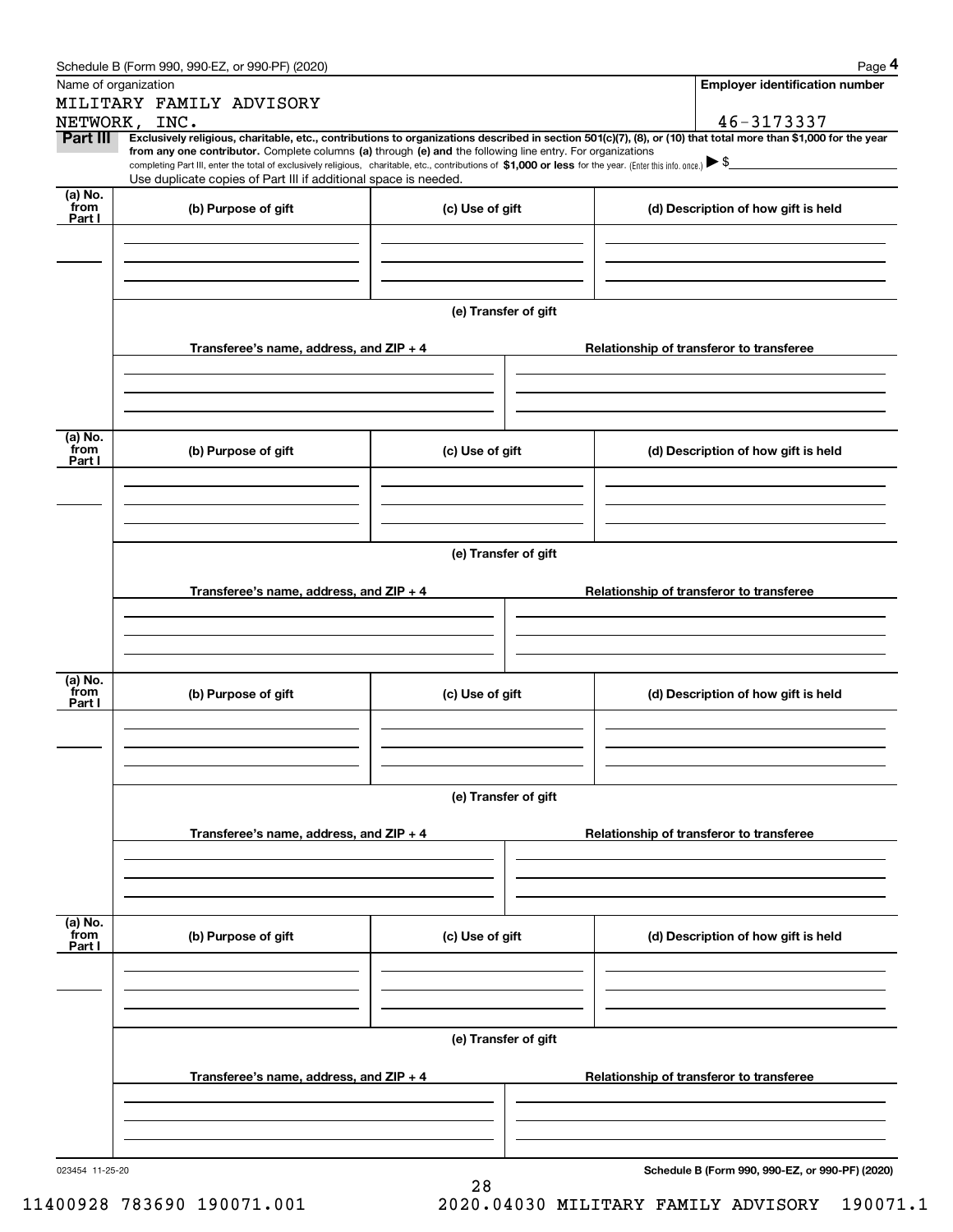|         | <b>SCHEDULE D</b>                                      |                                                                                                                                                                                                                                |                          | <b>Supplemental Financial Statements</b>                                                                                             |                                                    |                          | OMB No. 1545-0047                     |     |
|---------|--------------------------------------------------------|--------------------------------------------------------------------------------------------------------------------------------------------------------------------------------------------------------------------------------|--------------------------|--------------------------------------------------------------------------------------------------------------------------------------|----------------------------------------------------|--------------------------|---------------------------------------|-----|
|         | (Form 990)                                             |                                                                                                                                                                                                                                |                          | Complete if the organization answered "Yes" on Form 990,<br>Part IV, line 6, 7, 8, 9, 10, 11a, 11b, 11c, 11d, 11e, 11f, 12a, or 12b. |                                                    |                          |                                       |     |
|         | Department of the Treasury<br>Internal Revenue Service |                                                                                                                                                                                                                                |                          | Attach to Form 990.<br>Go to www.irs.gov/Form990 for instructions and the latest information.                                        |                                                    |                          | <b>Open to Public</b><br>Inspection   |     |
|         | Name of the organization                               |                                                                                                                                                                                                                                | MILITARY FAMILY ADVISORY |                                                                                                                                      |                                                    |                          | <b>Employer identification number</b> |     |
|         |                                                        | NETWORK, INC.                                                                                                                                                                                                                  |                          |                                                                                                                                      |                                                    |                          | 46-3173337                            |     |
| Part I  |                                                        | Organizations Maintaining Donor Advised Funds or Other Similar Funds or Accounts. Complete if the                                                                                                                              |                          |                                                                                                                                      |                                                    |                          |                                       |     |
|         |                                                        | organization answered "Yes" on Form 990, Part IV, line 6.                                                                                                                                                                      |                          |                                                                                                                                      |                                                    |                          |                                       |     |
|         |                                                        |                                                                                                                                                                                                                                |                          | (a) Donor advised funds                                                                                                              |                                                    |                          | (b) Funds and other accounts          |     |
| 1<br>2  |                                                        | Aggregate value of contributions to (during year)                                                                                                                                                                              |                          |                                                                                                                                      |                                                    |                          |                                       |     |
| з       |                                                        |                                                                                                                                                                                                                                |                          |                                                                                                                                      |                                                    |                          |                                       |     |
| 4       |                                                        |                                                                                                                                                                                                                                |                          |                                                                                                                                      |                                                    |                          |                                       |     |
| 5       |                                                        | Did the organization inform all donors and donor advisors in writing that the assets held in donor advised funds                                                                                                               |                          |                                                                                                                                      |                                                    |                          |                                       |     |
|         |                                                        |                                                                                                                                                                                                                                |                          |                                                                                                                                      |                                                    |                          | Yes                                   | No  |
| 6       |                                                        | Did the organization inform all grantees, donors, and donor advisors in writing that grant funds can be used only                                                                                                              |                          |                                                                                                                                      |                                                    |                          |                                       |     |
|         |                                                        | for charitable purposes and not for the benefit of the donor or donor advisor, or for any other purpose conferring                                                                                                             |                          |                                                                                                                                      |                                                    |                          |                                       |     |
| Part II |                                                        | Conservation Easements. Complete if the organization answered "Yes" on Form 990, Part IV, line 7.                                                                                                                              |                          |                                                                                                                                      |                                                    |                          | Yes                                   | No. |
| 1       |                                                        | Purpose(s) of conservation easements held by the organization (check all that apply).                                                                                                                                          |                          |                                                                                                                                      |                                                    |                          |                                       |     |
|         |                                                        | Preservation of land for public use (for example, recreation or education)                                                                                                                                                     |                          |                                                                                                                                      | Preservation of a historically important land area |                          |                                       |     |
|         |                                                        | Protection of natural habitat                                                                                                                                                                                                  |                          |                                                                                                                                      | Preservation of a certified historic structure     |                          |                                       |     |
|         |                                                        | Preservation of open space                                                                                                                                                                                                     |                          |                                                                                                                                      |                                                    |                          |                                       |     |
| 2       |                                                        | Complete lines 2a through 2d if the organization held a qualified conservation contribution in the form of a conservation easement on the last                                                                                 |                          |                                                                                                                                      |                                                    |                          |                                       |     |
|         | day of the tax year.                                   |                                                                                                                                                                                                                                |                          |                                                                                                                                      |                                                    |                          | Held at the End of the Tax Year       |     |
| а       |                                                        |                                                                                                                                                                                                                                |                          |                                                                                                                                      |                                                    | 2a                       |                                       |     |
| b       |                                                        | Total acreage restricted by conservation easements                                                                                                                                                                             |                          |                                                                                                                                      |                                                    | 2b                       |                                       |     |
| c       |                                                        |                                                                                                                                                                                                                                |                          |                                                                                                                                      |                                                    | 2c                       |                                       |     |
| d       |                                                        | Number of conservation easements included in (c) acquired after 7/25/06, and not on a historic structure                                                                                                                       |                          |                                                                                                                                      |                                                    |                          |                                       |     |
|         |                                                        | listed in the National Register [1,1,2000] [1,2000] [1,2000] [1,2000] [1,2000] [1,2000] [1,2000] [1,2000] [1,2000] [1,2000] [1,2000] [1,2000] [1,2000] [1,2000] [1,2000] [1,2000] [1,2000] [1,2000] [1,2000] [1,2000] [1,2000] |                          |                                                                                                                                      |                                                    | 2d                       |                                       |     |
| 3       | $\mathsf{year}$                                        | Number of conservation easements modified, transferred, released, extinguished, or terminated by the organization during the tax                                                                                               |                          |                                                                                                                                      |                                                    |                          |                                       |     |
| 4       |                                                        | Number of states where property subject to conservation easement is located $\blacktriangleright$                                                                                                                              |                          |                                                                                                                                      |                                                    |                          |                                       |     |
| 5       |                                                        | Does the organization have a written policy regarding the periodic monitoring, inspection, handling of                                                                                                                         |                          |                                                                                                                                      |                                                    |                          |                                       |     |
|         |                                                        | violations, and enforcement of the conservation easements it holds?                                                                                                                                                            |                          |                                                                                                                                      |                                                    |                          | Yes                                   | No  |
| 6       |                                                        | Staff and volunteer hours devoted to monitoring, inspecting, handling of violations, and enforcing conservation easements during the year                                                                                      |                          |                                                                                                                                      |                                                    |                          |                                       |     |
|         |                                                        |                                                                                                                                                                                                                                |                          |                                                                                                                                      |                                                    |                          |                                       |     |
| 7       |                                                        | Amount of expenses incurred in monitoring, inspecting, handling of violations, and enforcing conservation easements during the year                                                                                            |                          |                                                                                                                                      |                                                    |                          |                                       |     |
|         | $\blacktriangleright$ \$                               |                                                                                                                                                                                                                                |                          |                                                                                                                                      |                                                    |                          |                                       |     |
| 8       |                                                        | Does each conservation easement reported on line 2(d) above satisfy the requirements of section 170(h)(4)(B)(i)                                                                                                                |                          |                                                                                                                                      |                                                    |                          |                                       |     |
| 9       |                                                        | In Part XIII, describe how the organization reports conservation easements in its revenue and expense statement and                                                                                                            |                          |                                                                                                                                      |                                                    |                          | Yes                                   | No  |
|         |                                                        | balance sheet, and include, if applicable, the text of the footnote to the organization's financial statements that describes the                                                                                              |                          |                                                                                                                                      |                                                    |                          |                                       |     |
|         |                                                        | organization's accounting for conservation easements.                                                                                                                                                                          |                          |                                                                                                                                      |                                                    |                          |                                       |     |
|         | Part III                                               | Organizations Maintaining Collections of Art, Historical Treasures, or Other Similar Assets.                                                                                                                                   |                          |                                                                                                                                      |                                                    |                          |                                       |     |
|         |                                                        | Complete if the organization answered "Yes" on Form 990, Part IV, line 8.                                                                                                                                                      |                          |                                                                                                                                      |                                                    |                          |                                       |     |
|         |                                                        | 1a If the organization elected, as permitted under FASB ASC 958, not to report in its revenue statement and balance sheet works                                                                                                |                          |                                                                                                                                      |                                                    |                          |                                       |     |
|         |                                                        | of art, historical treasures, or other similar assets held for public exhibition, education, or research in furtherance of public                                                                                              |                          |                                                                                                                                      |                                                    |                          |                                       |     |
|         |                                                        | service, provide in Part XIII the text of the footnote to its financial statements that describes these items.                                                                                                                 |                          |                                                                                                                                      |                                                    |                          |                                       |     |
| b       |                                                        | If the organization elected, as permitted under FASB ASC 958, to report in its revenue statement and balance sheet works of                                                                                                    |                          |                                                                                                                                      |                                                    |                          |                                       |     |
|         |                                                        | art, historical treasures, or other similar assets held for public exhibition, education, or research in furtherance of public service,                                                                                        |                          |                                                                                                                                      |                                                    |                          |                                       |     |
|         |                                                        | provide the following amounts relating to these items:                                                                                                                                                                         |                          |                                                                                                                                      |                                                    |                          |                                       |     |
|         |                                                        | (ii) Assets included in Form 990, Part X                                                                                                                                                                                       |                          |                                                                                                                                      |                                                    | $\blacktriangleright$ \$ |                                       |     |
| 2       |                                                        | If the organization received or held works of art, historical treasures, or other similar assets for financial gain, provide                                                                                                   |                          |                                                                                                                                      |                                                    |                          |                                       |     |
|         |                                                        | the following amounts required to be reported under FASB ASC 958 relating to these items:                                                                                                                                      |                          |                                                                                                                                      |                                                    |                          |                                       |     |
| a       |                                                        |                                                                                                                                                                                                                                |                          |                                                                                                                                      |                                                    | - \$                     |                                       |     |
|         |                                                        |                                                                                                                                                                                                                                |                          |                                                                                                                                      |                                                    | $\blacktriangleright$ s  |                                       |     |
|         |                                                        | LHA For Paperwork Reduction Act Notice, see the Instructions for Form 990.                                                                                                                                                     |                          |                                                                                                                                      |                                                    |                          | Schedule D (Form 990) 2020            |     |
|         | 032051 12-01-20                                        |                                                                                                                                                                                                                                |                          | 29                                                                                                                                   |                                                    |                          |                                       |     |

| - - |                      |  |
|-----|----------------------|--|
|     | 0.04030 MTLTTARY FAI |  |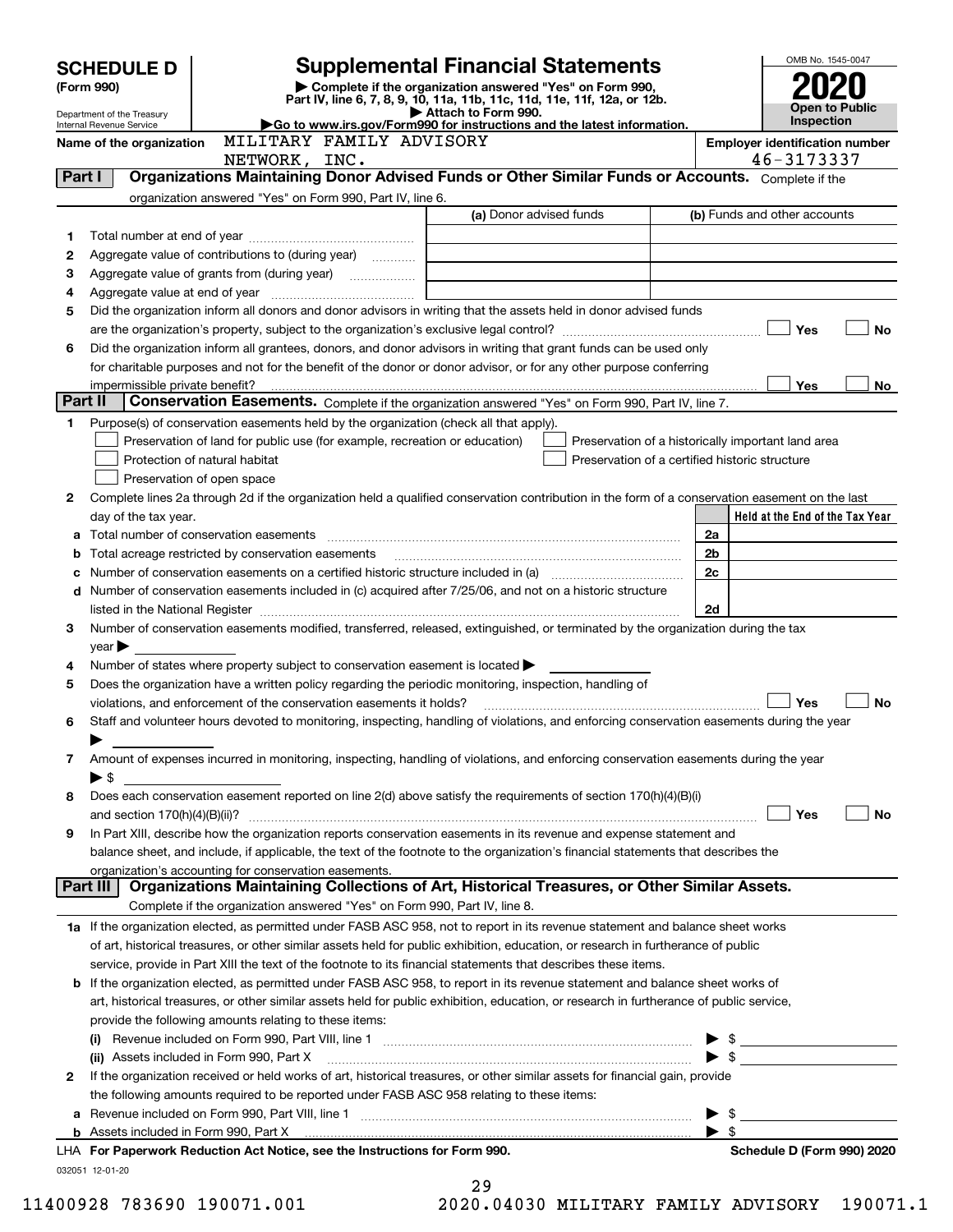|               |                                                                                                                                                                                                                                | MILITARY FAMILY ADVISORY |                |                                                                                                                                                                                                                                |                                            |          |                |                       |
|---------------|--------------------------------------------------------------------------------------------------------------------------------------------------------------------------------------------------------------------------------|--------------------------|----------------|--------------------------------------------------------------------------------------------------------------------------------------------------------------------------------------------------------------------------------|--------------------------------------------|----------|----------------|-----------------------|
|               | NETWORK, INC.<br>Schedule D (Form 990) 2020                                                                                                                                                                                    |                          |                |                                                                                                                                                                                                                                |                                            |          |                | $46 - 3173337$ Page 2 |
|               | Organizations Maintaining Collections of Art, Historical Treasures, or Other Similar Assets (continued)<br>Part III                                                                                                            |                          |                |                                                                                                                                                                                                                                |                                            |          |                |                       |
| З             | Using the organization's acquisition, accession, and other records, check any of the following that make significant use of its                                                                                                |                          |                |                                                                                                                                                                                                                                |                                            |          |                |                       |
|               | collection items (check all that apply):                                                                                                                                                                                       |                          |                |                                                                                                                                                                                                                                |                                            |          |                |                       |
| a             | Public exhibition                                                                                                                                                                                                              |                          |                | Loan or exchange program                                                                                                                                                                                                       |                                            |          |                |                       |
| b             | Scholarly research                                                                                                                                                                                                             | е                        |                | Other and the control of the control of the control of the control of the control of the control of the control of the control of the control of the control of the control of the control of the control of the control of th |                                            |          |                |                       |
| c             | Preservation for future generations                                                                                                                                                                                            |                          |                |                                                                                                                                                                                                                                |                                            |          |                |                       |
|               | Provide a description of the organization's collections and explain how they further the organization's exempt purpose in Part XIII.                                                                                           |                          |                |                                                                                                                                                                                                                                |                                            |          |                |                       |
| 5             | During the year, did the organization solicit or receive donations of art, historical treasures, or other similar assets                                                                                                       |                          |                |                                                                                                                                                                                                                                |                                            |          |                |                       |
|               | to be sold to raise funds rather than to be maintained as part of the organization's collection?                                                                                                                               |                          |                |                                                                                                                                                                                                                                |                                            |          | Yes            | No                    |
|               | Part IV<br>Escrow and Custodial Arrangements. Complete if the organization answered "Yes" on Form 990, Part IV, line 9, or                                                                                                     |                          |                |                                                                                                                                                                                                                                |                                            |          |                |                       |
|               | reported an amount on Form 990, Part X, line 21.                                                                                                                                                                               |                          |                |                                                                                                                                                                                                                                |                                            |          |                |                       |
|               | 1a Is the organization an agent, trustee, custodian or other intermediary for contributions or other assets not included                                                                                                       |                          |                |                                                                                                                                                                                                                                |                                            |          |                |                       |
|               |                                                                                                                                                                                                                                |                          |                |                                                                                                                                                                                                                                |                                            |          | Yes            | No                    |
|               | b If "Yes," explain the arrangement in Part XIII and complete the following table:                                                                                                                                             |                          |                |                                                                                                                                                                                                                                |                                            |          |                |                       |
|               |                                                                                                                                                                                                                                |                          |                |                                                                                                                                                                                                                                |                                            |          | Amount         |                       |
|               | c Beginning balance measurements and the contract of the contract of the contract of the contract of the contract of the contract of the contract of the contract of the contract of the contract of the contract of the contr |                          |                |                                                                                                                                                                                                                                | 1c                                         |          |                |                       |
|               |                                                                                                                                                                                                                                |                          |                |                                                                                                                                                                                                                                | 1d                                         |          |                |                       |
|               | Distributions during the year manufactured and continuum and continuum and continuum and continuum and continuum                                                                                                               |                          |                |                                                                                                                                                                                                                                | 1e                                         |          |                |                       |
|               | Ending balance manufactured and contract and contract and contract and contract and contract and contract and                                                                                                                  |                          |                |                                                                                                                                                                                                                                | 1f                                         |          |                |                       |
|               | 2a Did the organization include an amount on Form 990, Part X, line 21, for escrow or custodial account liability?                                                                                                             |                          |                |                                                                                                                                                                                                                                |                                            |          | Yes            | No                    |
| <b>Part V</b> | <b>b</b> If "Yes," explain the arrangement in Part XIII. Check here if the explanation has been provided on Part XIII                                                                                                          |                          |                |                                                                                                                                                                                                                                |                                            |          |                |                       |
|               | Endowment Funds. Complete if the organization answered "Yes" on Form 990, Part IV, line 10.                                                                                                                                    |                          |                |                                                                                                                                                                                                                                |                                            |          |                |                       |
|               |                                                                                                                                                                                                                                | (a) Current year         | (b) Prior year | (c) Two years back                                                                                                                                                                                                             | (d) Three years back   (e) Four years back |          |                |                       |
| 1a            | Beginning of year balance                                                                                                                                                                                                      | 70,000.<br>199,323.      | 150,915.       | 138,021.<br>252,000.                                                                                                                                                                                                           |                                            |          |                |                       |
|               |                                                                                                                                                                                                                                |                          | 231,000.       |                                                                                                                                                                                                                                |                                            | 138,021. |                |                       |
|               | Net investment earnings, gains, and losses                                                                                                                                                                                     |                          |                |                                                                                                                                                                                                                                |                                            |          |                |                       |
|               |                                                                                                                                                                                                                                |                          |                |                                                                                                                                                                                                                                |                                            |          |                |                       |
|               | e Other expenditures for facilities                                                                                                                                                                                            |                          | 311, 915.      |                                                                                                                                                                                                                                |                                            |          |                |                       |
|               | and programs                                                                                                                                                                                                                   | 244, 323.                |                | 239,106.                                                                                                                                                                                                                       |                                            |          |                |                       |
|               |                                                                                                                                                                                                                                | 25,000.                  | 70,000.        | 150,915.                                                                                                                                                                                                                       |                                            | 138,021. |                |                       |
|               | End of year balance                                                                                                                                                                                                            |                          |                |                                                                                                                                                                                                                                |                                            |          |                |                       |
| 2             | Provide the estimated percentage of the current year end balance (line 1g, column (a)) held as:                                                                                                                                |                          |                |                                                                                                                                                                                                                                |                                            |          |                |                       |
|               | Board designated or quasi-endowment                                                                                                                                                                                            | %                        | %              |                                                                                                                                                                                                                                |                                            |          |                |                       |
|               | Permanent endowment ><br>100 %                                                                                                                                                                                                 |                          |                |                                                                                                                                                                                                                                |                                            |          |                |                       |
|               | $\mathbf c$ Term endowment $\blacktriangleright$                                                                                                                                                                               |                          |                |                                                                                                                                                                                                                                |                                            |          |                |                       |
|               | The percentages on lines 2a, 2b, and 2c should equal 100%.<br>3a Are there endowment funds not in the possession of the organization that are held and administered for the organization                                       |                          |                |                                                                                                                                                                                                                                |                                            |          |                |                       |
|               |                                                                                                                                                                                                                                |                          |                |                                                                                                                                                                                                                                |                                            |          |                | Yes                   |
|               | by:<br>(i)                                                                                                                                                                                                                     |                          |                |                                                                                                                                                                                                                                |                                            |          | 3a(i)          | No<br>X               |
|               |                                                                                                                                                                                                                                |                          |                |                                                                                                                                                                                                                                |                                            |          | 3a(ii)         | $\mathbf X$           |
|               |                                                                                                                                                                                                                                |                          |                |                                                                                                                                                                                                                                |                                            |          | 3b             |                       |
|               | Describe in Part XIII the intended uses of the organization's endowment funds.                                                                                                                                                 |                          |                |                                                                                                                                                                                                                                |                                            |          |                |                       |
|               | Land, Buildings, and Equipment.<br><b>Part VI</b>                                                                                                                                                                              |                          |                |                                                                                                                                                                                                                                |                                            |          |                |                       |
|               | Complete if the organization answered "Yes" on Form 990, Part IV, line 11a. See Form 990, Part X, line 10.                                                                                                                     |                          |                |                                                                                                                                                                                                                                |                                            |          |                |                       |
|               | Description of property                                                                                                                                                                                                        | (a) Cost or other        |                | (b) Cost or other                                                                                                                                                                                                              | (c) Accumulated                            |          |                |                       |
|               |                                                                                                                                                                                                                                | basis (investment)       |                | basis (other)                                                                                                                                                                                                                  | depreciation                               |          | (d) Book value |                       |
|               |                                                                                                                                                                                                                                |                          |                |                                                                                                                                                                                                                                |                                            |          |                |                       |
|               |                                                                                                                                                                                                                                |                          |                |                                                                                                                                                                                                                                |                                            |          |                |                       |
|               |                                                                                                                                                                                                                                |                          |                |                                                                                                                                                                                                                                |                                            |          |                |                       |
|               |                                                                                                                                                                                                                                |                          |                | 5, 233.                                                                                                                                                                                                                        | 854.                                       |          |                | 4,379.                |
|               |                                                                                                                                                                                                                                |                          |                |                                                                                                                                                                                                                                |                                            |          |                |                       |
|               |                                                                                                                                                                                                                                |                          |                |                                                                                                                                                                                                                                |                                            |          |                | 4,379.                |
|               |                                                                                                                                                                                                                                |                          |                |                                                                                                                                                                                                                                |                                            |          |                |                       |

**Schedule D (Form 990) 2020**

032052 12-01-20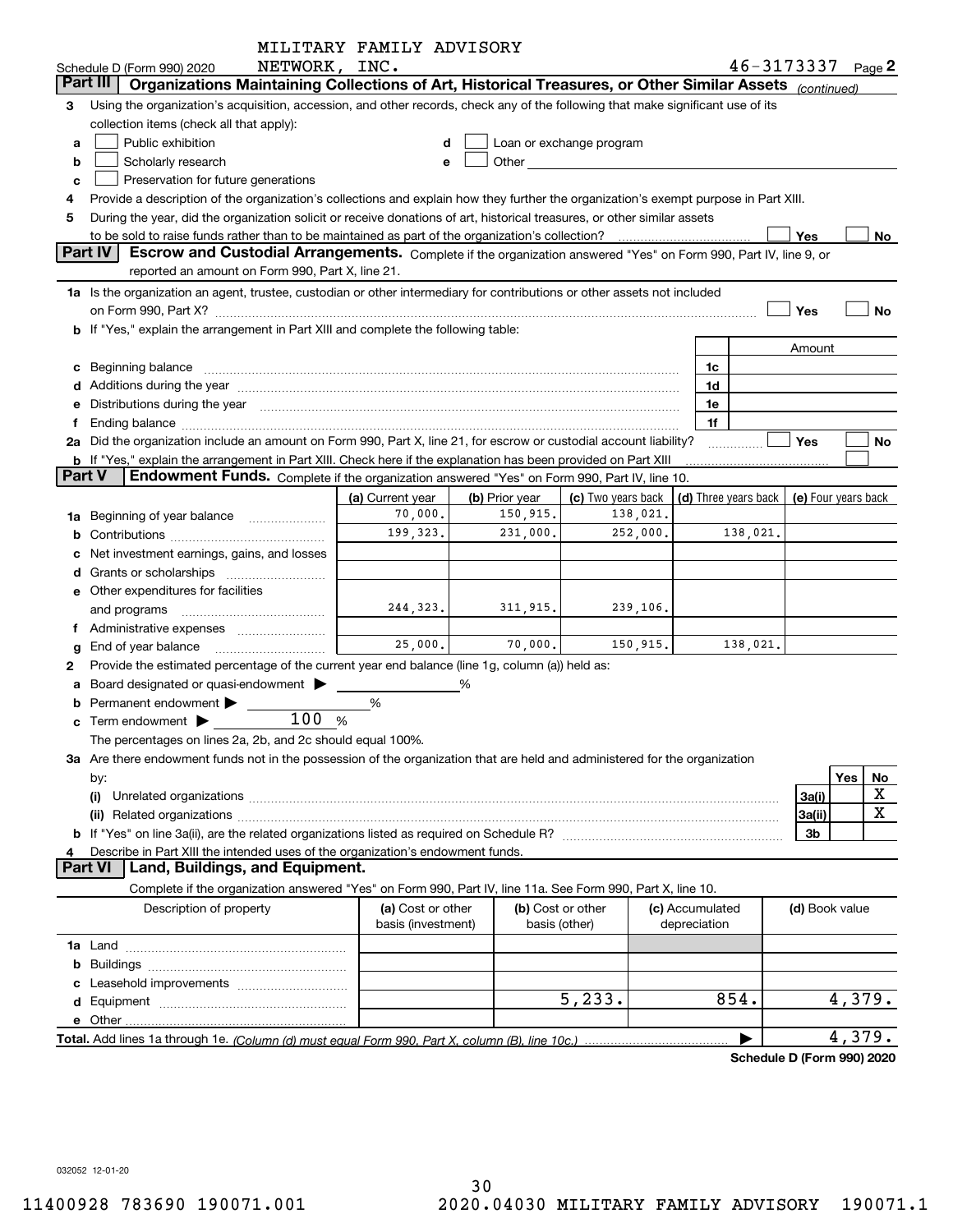| MILITARY FAMILY ADVISORY |  |
|--------------------------|--|
|--------------------------|--|

#### Schedule D (Form 990) 2020 NETWORK, INC **Part VII Investments - Other Securities.**

Complete if the organization answered "Yes" on Form 990, Part IV, line 11b. See Form 990, Part X, line 12.

| (a) Description of security or category (including name of security)                   | (b) Book value | (c) Method of valuation: Cost or end-of-year market value |
|----------------------------------------------------------------------------------------|----------------|-----------------------------------------------------------|
| (1) Financial derivatives                                                              |                |                                                           |
| (2) Closely held equity interests                                                      |                |                                                           |
| (3) Other                                                                              |                |                                                           |
| (A)                                                                                    |                |                                                           |
| (B)                                                                                    |                |                                                           |
| (C)                                                                                    |                |                                                           |
| (D)                                                                                    |                |                                                           |
| (E)                                                                                    |                |                                                           |
| (F)                                                                                    |                |                                                           |
| (G)                                                                                    |                |                                                           |
| (H)                                                                                    |                |                                                           |
| Total. (Col. (b) must equal Form 990, Part X, col. (B) line 12.) $\blacktriangleright$ |                |                                                           |

#### **Part VIII Investments - Program Related.**

Complete if the organization answered "Yes" on Form 990, Part IV, line 11c. See Form 990, Part X, line 13.

| (a) Description of investment                                                                 | (b) Book value | (c) Method of valuation: Cost or end-of-year market value |
|-----------------------------------------------------------------------------------------------|----------------|-----------------------------------------------------------|
| (1)                                                                                           |                |                                                           |
| (2)                                                                                           |                |                                                           |
| $\frac{1}{2}$                                                                                 |                |                                                           |
| (4)                                                                                           |                |                                                           |
| (5)                                                                                           |                |                                                           |
| (6)                                                                                           |                |                                                           |
| (7)                                                                                           |                |                                                           |
| (8)                                                                                           |                |                                                           |
| (9)                                                                                           |                |                                                           |
| <b>Total.</b> (Col. (b) must equal Form 990, Part X, col. (B) line 13.) $\blacktriangleright$ |                |                                                           |

### **Part IX Other Assets.**

Complete if the organization answered "Yes" on Form 990, Part IV, line 11d. See Form 990, Part X, line 15.

| (a) Description                                                                                                   | (b) Book value |
|-------------------------------------------------------------------------------------------------------------------|----------------|
| (1)                                                                                                               |                |
| (2)                                                                                                               |                |
| $\frac{1}{2}$                                                                                                     |                |
| (4)                                                                                                               |                |
| (5)                                                                                                               |                |
| (6)                                                                                                               |                |
|                                                                                                                   |                |
| (8)                                                                                                               |                |
| (9)                                                                                                               |                |
|                                                                                                                   |                |
| <b>Part X</b><br><b>Other Liabilities.</b>                                                                        |                |
| Complete if the organization answered "Yes" on Form 990, Part IV, line 11e or 11f. See Form 990, Part X, line 25. |                |

**1.(a)** Description of liability **Book value** Book value Book value Book value Book value (1)Federal income taxes (2)(3)(4)(5) (6)(7)(8)(9) $\blacktriangleright$ 

**Total.**  *(Column (b) must equal Form 990, Part X, col. (B) line 25.)* 

**2.**Liability for uncertain tax positions. In Part XIII, provide the text of the footnote to the organization's financial statements that reports the organization's liability for uncertain tax positions under FASB ASC 740. Check here if the text of the footnote has been provided in Part XIII

**Schedule D (Form 990) 2020**

 $\boxed{\text{X}}$ 

032053 12-01-20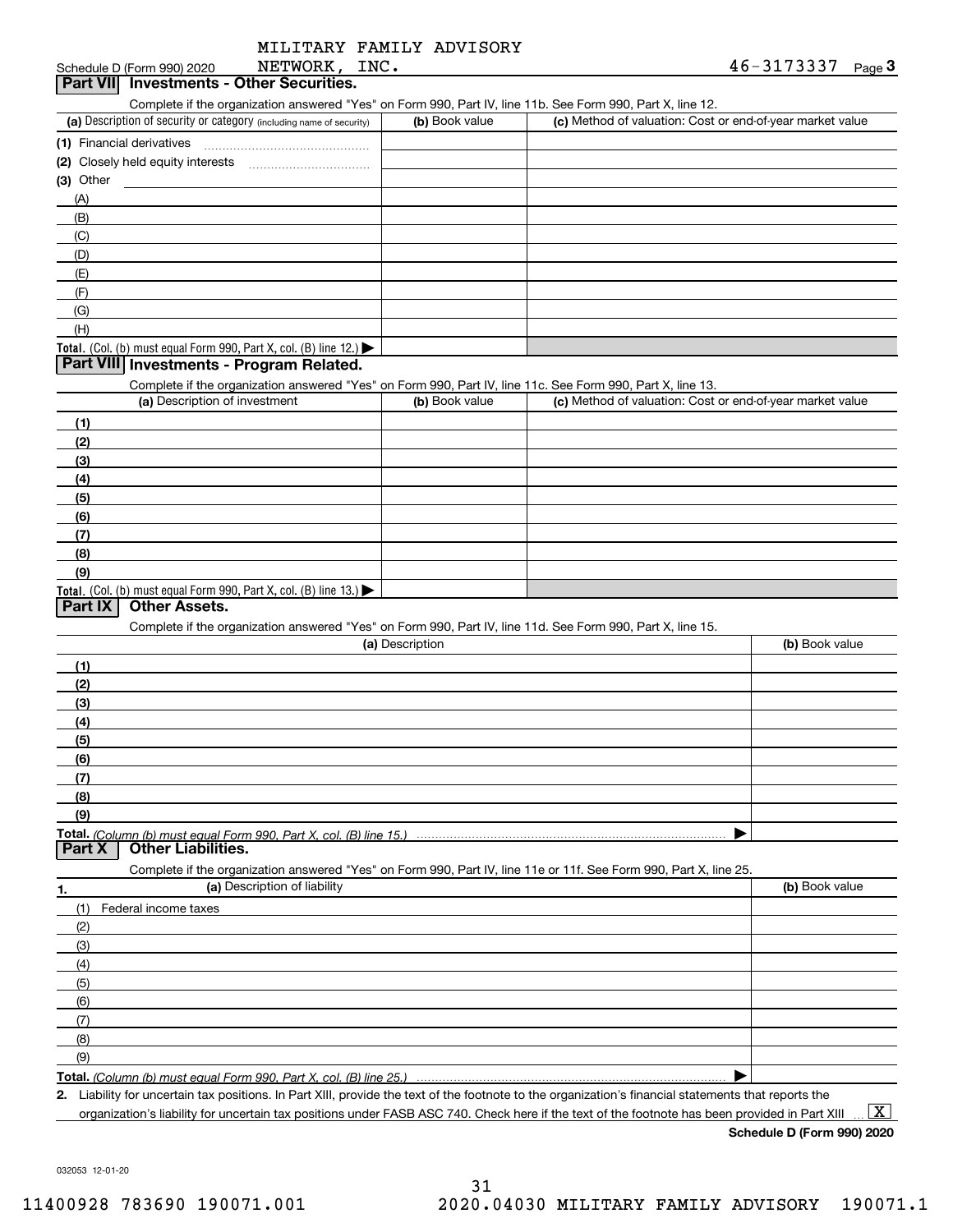|    | MILITARY FAMILY ADVISORY                                                                                                                                                                                                             |                |          |                         |                   |
|----|--------------------------------------------------------------------------------------------------------------------------------------------------------------------------------------------------------------------------------------|----------------|----------|-------------------------|-------------------|
|    | NETWORK, INC.<br>Schedule D (Form 990) 2020                                                                                                                                                                                          |                |          |                         | 46-3173337 Page 4 |
|    | Reconciliation of Revenue per Audited Financial Statements With Revenue per Return.<br>Part XI                                                                                                                                       |                |          |                         |                   |
|    | Complete if the organization answered "Yes" on Form 990, Part IV, line 12a.                                                                                                                                                          |                |          |                         |                   |
| 1  | Total revenue, gains, and other support per audited financial statements                                                                                                                                                             |                |          | $\blacksquare$          | 1,692,240.        |
| 2  | Amounts included on line 1 but not on Form 990, Part VIII, line 12:                                                                                                                                                                  |                |          |                         |                   |
| a  | Net unrealized gains (losses) on investments [11] matter than the unrealized gains (losses) on investments [11                                                                                                                       | 2a             |          |                         |                   |
| b  |                                                                                                                                                                                                                                      | 2 <sub>b</sub> | 496,070. |                         |                   |
|    |                                                                                                                                                                                                                                      | 2c             |          |                         |                   |
|    | Other (Describe in Part XIII.) [100] [100] [100] [100] [100] [100] [100] [100] [100] [100] [100] [100] [100] [                                                                                                                       | 2d             |          |                         |                   |
| е  | Add lines 2a through 2d                                                                                                                                                                                                              |                |          | 2е                      | 496,070.          |
| 3  |                                                                                                                                                                                                                                      |                |          | $\overline{\mathbf{3}}$ | 1,196,170.        |
| 4  | Amounts included on Form 990, Part VIII, line 12, but not on line 1:                                                                                                                                                                 |                |          |                         |                   |
| a  |                                                                                                                                                                                                                                      | 4a             |          |                         |                   |
| b  |                                                                                                                                                                                                                                      | 4 <sub>b</sub> |          |                         |                   |
| C. | Add lines 4a and 4b                                                                                                                                                                                                                  |                |          | 4с                      | υ.                |
|    |                                                                                                                                                                                                                                      |                |          | 5                       | 1,196,170.        |
|    | Part XII   Reconciliation of Expenses per Audited Financial Statements With Expenses per Return.                                                                                                                                     |                |          |                         |                   |
|    | Complete if the organization answered "Yes" on Form 990, Part IV, line 12a.                                                                                                                                                          |                |          |                         |                   |
| 1  | Total expenses and losses per audited financial statements                                                                                                                                                                           |                |          | $\blacksquare$          | 1,498,385.        |
| 2  | Amounts included on line 1 but not on Form 990, Part IX, line 25:                                                                                                                                                                    |                |          |                         |                   |
| а  |                                                                                                                                                                                                                                      | 2a             | 496,070. |                         |                   |
| b  |                                                                                                                                                                                                                                      | 2 <sub>b</sub> |          |                         |                   |
|    | Other losses                                                                                                                                                                                                                         | 2c             |          |                         |                   |
|    |                                                                                                                                                                                                                                      | 2d             |          |                         |                   |
| е  | Add lines 2a through 2d <b>continuum continuum contract and all algebra 2</b> d through 2d continuum continuum contract and all algebra 2d continuum contract and all algebra 2d continuum contract and algebra 2d continuum contrac |                |          | 2e                      | 496,070.          |
| 3  |                                                                                                                                                                                                                                      |                |          | 3                       | 1,002,315.        |
| 4  | Amounts included on Form 990, Part IX, line 25, but not on line 1:                                                                                                                                                                   |                |          |                         |                   |
|    |                                                                                                                                                                                                                                      | 4a             |          |                         |                   |
| b  |                                                                                                                                                                                                                                      | 4 <sub>h</sub> |          |                         |                   |
| C  | Add lines 4a and 4b                                                                                                                                                                                                                  |                |          | 4c                      |                   |
|    | Total expenses. Add lines 3 and 4c. (This must equal Form 990, Part I, line 18.) <b>Conservers</b> manufactured in the                                                                                                               |                |          | 5                       | 1,002,315.        |
|    | Part XIII Supplemental Information.                                                                                                                                                                                                  |                |          |                         |                   |
|    |                                                                                                                                                                                                                                      |                |          |                         |                   |

Provide the descriptions required for Part II, lines 3, 5, and 9; Part III, lines 1a and 4; Part IV, lines 1b and 2b; Part V, line 4; Part X, line 2; Part XI, lines 2d and 4b; and Part XII, lines 2d and 4b. Also complete this part to provide any additional information.

PART X, LINE 2:

| MFAN ADOPTED THE INCOME TAX STANDARD FOR UNCERTAIN TAX POSITIONS.<br><b>MFAN</b> |
|----------------------------------------------------------------------------------|
| EVALUATED ITS TAX POSITIONS AND DETERMINED THAT ITS POSITIONS ARE                |
| MORE-LIKELY-THAN-NOT TO BE SUSTAINED UPON EXAMINATION. ADDITIONALLY,             |
| MFAN CONCLUDED THAT NO UNCERTAIN TAX POSITIONS THAT REOUIRE ADJUSTMENT TO        |
| THE FINANCIAL STATEMENTS TO COMPLY WITH THE PROVISIONS OF THIS GUIDANCE          |
| WERE TAKEN.  MFAN'S TAX RETURNS ARE SUBJECT TO REVIEW AND EXAMINATION BY         |
| FEDERAL, STATE AND LOCAL AUTHORITIES.                                            |
|                                                                                  |

32

032054 12-01-20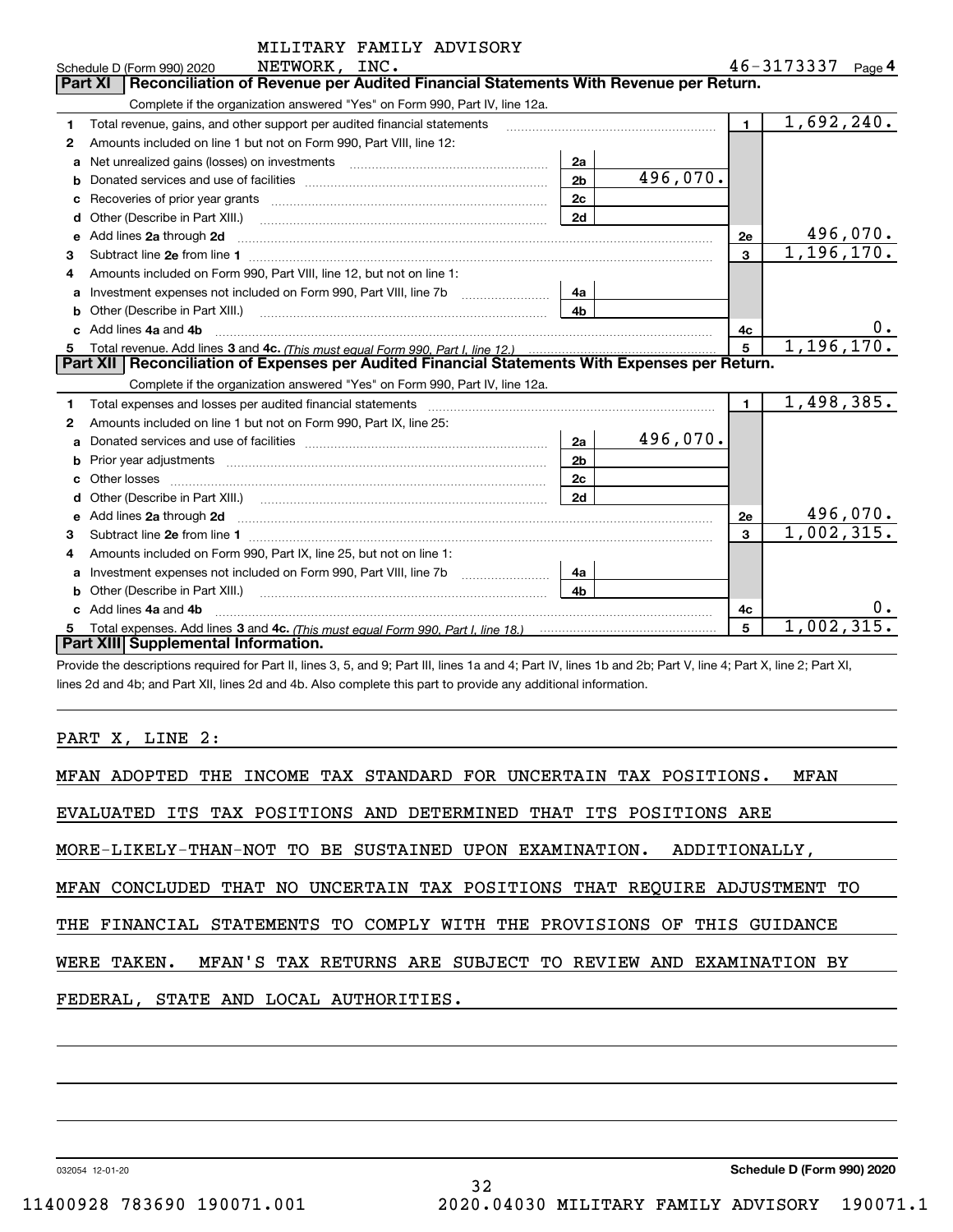**(Form 990 or 990-EZ)**

Department of the Treasury Internal Revenue Service Name of the organization

**Complete to provide information for responses to specific questions on Form 990 or 990-EZ or to provide any additional information. | Attach to Form 990 or 990-EZ. | Go to www.irs.gov/Form990 for the latest information. SCHEDULE O Supplemental Information to Form 990 or 990-EZ**



NETWORK, INC. 46-3173337

FORM 990, PART I, LINE 1, DESCRIPTION OF ORGANIZATION MISSION:

MILITARY FAMILY ADVISORY

FAMILIES TO THE RESOURCES, PEOPLE, AND INFORMATION THEY DEPEND ON TO

SUCCESSFULLY NAVIGATE ALL PHASES OF MILITARY LIFE.

FORM 990, PART III, LINE 2, NEW PROGRAM SERVICES:

MFAN'S COMBAT MILITARY HUNGER PROGRAM USES A THREE-PRONGED APPROACH TO

ADDRESSING MILITARY FAMILY FOOD INSECURITY: (1) PROVIDE URGENTLY NEEDED

FOOD ASSISTANCE, (2) CONNECT MILITARY AND VETERAN FAMILIES WITH

LONG-TERM SUPPORT AND RESOURCES, AND (3) CONDUCT RESEARCH ON THE ROOT

CAUSES OF MILITARY FAMILY HUNGER TO INFORM THE DEVELOPMENT OF PROGRAMS

THAT WILL PROVIDE SUSTAINABLE SOLUTIONS IN THE FUTURE. IN RESPONSE TO

RESEARCH FINDINGS THAT INCLUDED INSTANCES OF HIGH FOOD INSECURITY IN

THE MILITARY, MFAN HOSTED ITS FIRST FOOD DISTRIBUTION EVENT IN DECEMBER

2020. WITH SUPPORT FROM LOCAL PARTNERSHIPS THE TEAM ESTABLISHED ON THE

GROUND, MFAN SERVED 500 MILITARY FAMILIES IN FORT HOOD, TEXAS AND

PROVIDED 40,000 POUNDS OF HEALTHY PROTEIN AND 5,000 POUNDS OF

NON-PERISHABLE GOODS TO FAMILIES IN NEED. DR. JILL BIDEN MET VIRTUALLY

WITH EVENT VOLUNTEERS IN ADVANCE OF THE DISTRIBUTION TO PROVIDE A

MESSAGE OF SUPPORT AND ENCOURAGEMENT. MFAN WILL CONTINUE REGIONAL

EFFORTS IN TEXAS AND BROADEN THIS EFFORT TO INCLUDE ADDITIONAL

LOCATIONS IDENTIFIED THROUGH MFAN'S RESEARCH AS EXPERIENCING HIGHER

FREQUENCIES OF FOOD INSECURITY IN 2021.

FORM 990, PART III, LINE 3, CHANGES IN PROGRAM SERVICES:

IN ORDER TO SUPPORT MILITARY FAMILIES IN THE AREAS OF PHYSICAL HEALTH,

MENTAL HEALTH AND HEALTHY RELATIONSHIPS, MFAN BUILT MILYOU, AN ONLINE

032211 11-20-20 LHA For Paperwork Reduction Act Notice, see the Instructions for Form 990 or 990-EZ. Schedule O (Form 990 or 990-EZ) 2020 33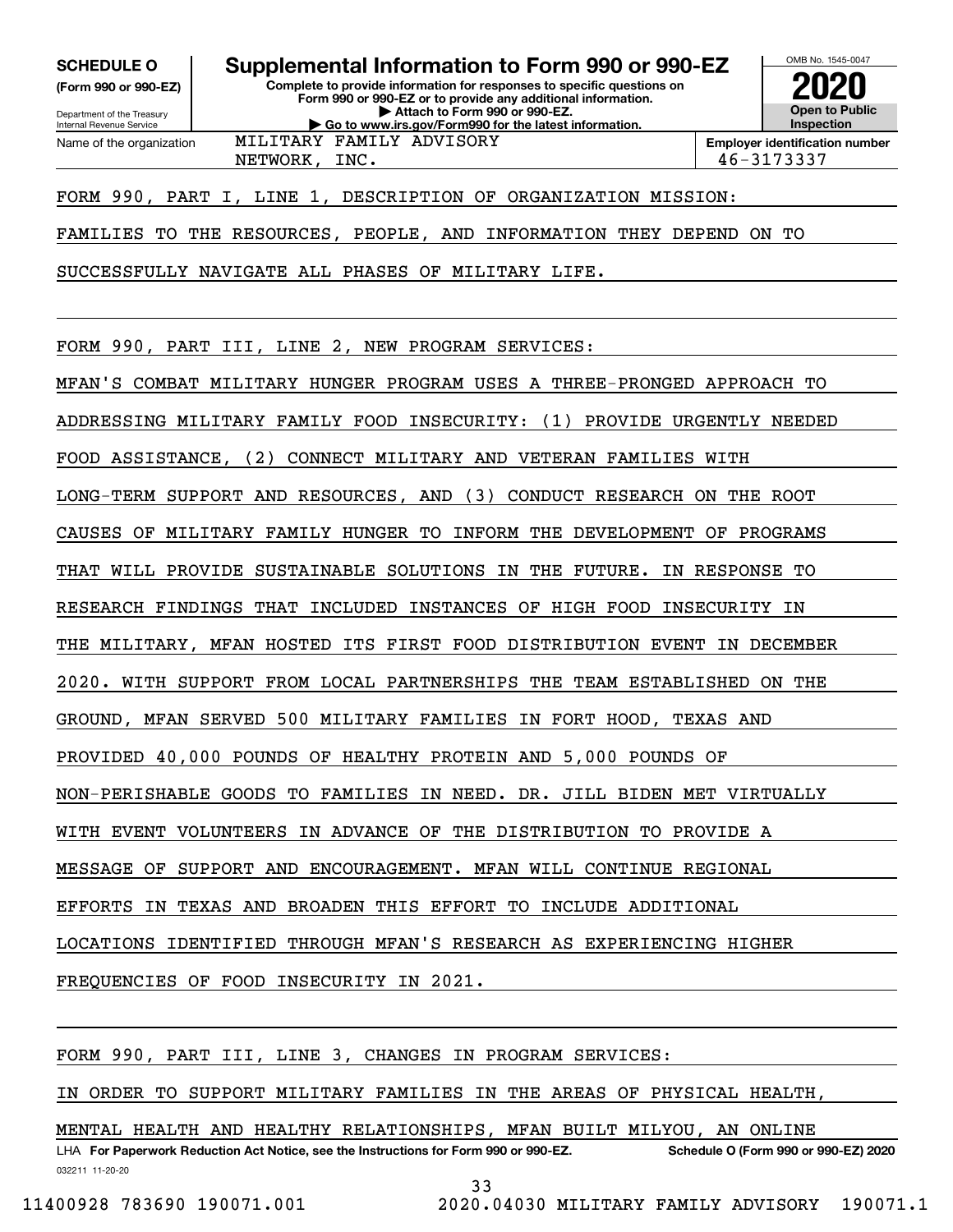|  |  |               | Name of the organization MILITARY FAMILY ADVISORY                      |  |  | <b>Employer identification number</b> |  |
|--|--|---------------|------------------------------------------------------------------------|--|--|---------------------------------------|--|
|  |  | NETWORK, INC. |                                                                        |  |  | 46-3173337                            |  |
|  |  |               |                                                                        |  |  |                                       |  |
|  |  |               | AND SOCIAL ROADMAP FILLED WITH HELPFUL INFORMATION AND RESOURCES. THIS |  |  |                                       |  |
|  |  |               |                                                                        |  |  |                                       |  |
|  |  |               | MOBILE-OPTIMIZED PROGRAM GIVES MILITARY FAMILY PARTICIPANTS THE        |  |  |                                       |  |

OPPORTUNITY TO LEARN THROUGH BITE-SIZED CHUNKS OF INFORMATION AND A

FULLY MODERATED SOCIAL PORTAL WHERE THEY CAN ENGAGE WITH SUBJECT MATTER

EXPERTS AND OTHER PROGRAM PARTICIPANTS. THIS PROGRAM CEASED IN 2020.

FORM 990, PART III, LINE 4C, PROGRAM SERVICE ACCOMPLISHMENTS:

COMMUNITY AS WELL AS ORGANIZATIONS WHOSE MISSION IS TO COMBAT HUNGER IN

ORDER TO ALLOWS US TO UNDERSTAND AND COMBAT THE ROOT CAUSES OF MILITARY

FAMILY HUNGER AND CREATE A SOLUTION THAT CAN BE SCALED NATIONALLY.

FORM 990, PART III, LINE 4D, OTHER PROGRAM SERVICES:

OTHER PROGRAM SERVICES IN ALIGNMENT WITH THE MISSION, INCLUDING

RESOURCES DESIGNED TO SERVE MILITARY FAMILIES AND EQUIPPING THEM WITH

TOOLS FOR SUCCESS.

EXPENSES \$ 372,110. INCLUDING GRANTS OF \$ 0. REVENUE \$ 1,333.

FORM 990, PART VI, SECTION A, LINE 8B:

NO COMMITTEES MAINTAINED AUTHORITY TO ACT ON BEHALF OF THE GOVERNING BODY.

FORM 990, PART VI, SECTION B, LINE 11B:

THE FORM 990 IS REVIEWED AND APPROVED BY THE BOARD OF DIRECTORS, PRESIDENT

& EXECUTIVE DIRECTOR AND THE SENIOR DIRECTOR OF FINANCE AND OPERATIONS

PRIOR TO FILING.

FORM 990, PART VI, SECTION B, LINE 12C:

ENFORCEMENT OF CONFLICTS POLICY - MINOR POTENTIAL CONFLICT OF INTEREST

032212 11-20-20 **Schedule O (Form 990 or 990-EZ) 2020** ISSUES ARE ROUTINELY ADDRESSED IN BOARD MEETINGS, IN THE HANDLING OF THESE 34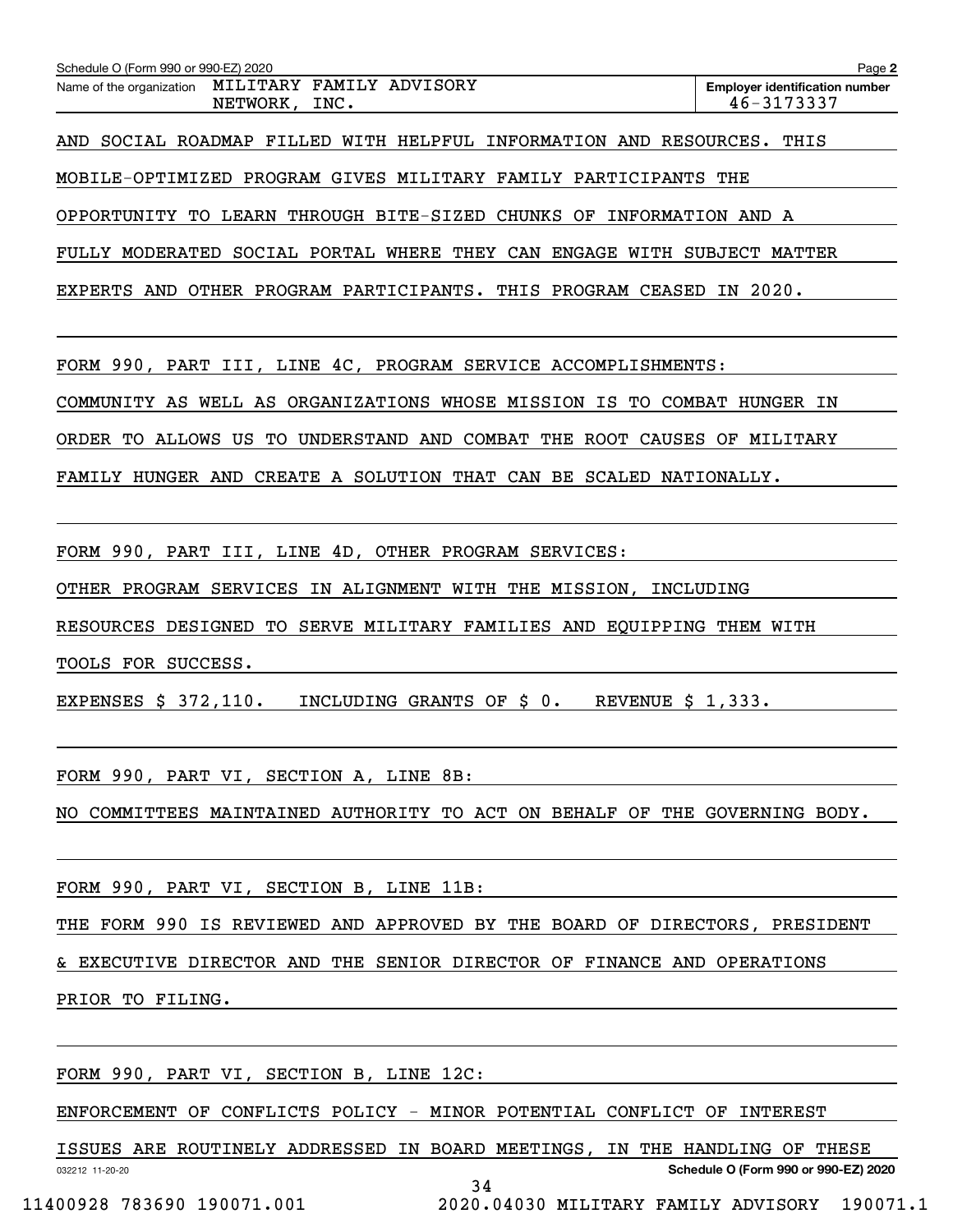| Schedule O (Form 990 or 990-EZ) 2020 | Page 2                                                             |  |  |  |  |  |                                                                             |  |  |
|--------------------------------------|--------------------------------------------------------------------|--|--|--|--|--|-----------------------------------------------------------------------------|--|--|
|                                      | Name of the organization MILITARY FAMILY ADVISORY<br>NETWORK, INC. |  |  |  |  |  | <b>Employer identification number</b><br>46-3173337                         |  |  |
|                                      |                                                                    |  |  |  |  |  | MATTERS BOARD MEMBERS DEMONSTRATE THEIR AWARENESS OF POLICY, SENSITVITY AND |  |  |

THEIR DEGREE OF TOLERANCE FOR THE HANDLING OF CONFLICT OF INTEREST MATTERS.

FORM 990, PART VI, SECTION B, LINE 15:

ALL COMPENSATION AMOUNTS ARE REVIEWED AND APPROVED BY THE BOARD OF

DIRECTORS.

FORM 990, PART VI, LINE 17, LIST OF STATES RECEIVING COPY OF FORM 990: AL,AK,AZ,AR,CA,CO,CT,DE,DC,FL,GA,ID,IL,IN,IA,KS,KY,LA,ME,MD,MA,MI,MN,MS,MO MT,NE,NV,NH,NJ,NM,NY,NC,ND,OH,OK,OR,PA,RI,SC,SD,TN,TX,UT,VT,VA,WA,WV,WI,WY

FORM 990, PART VI, SECTION C, LINE 19:

COPIES OF ORGANIZATIONAL DOCUMENTS, THE APPLICATION FOR EXEMPTION, AND FORM 990 ARE MADE AVAILABLE UPON REQUEST AND ARE ALSO POSTED ON THEIR WEBSITE.

FORM 990, PART IX, LINE 11G, OTHER FEES:

RESEARCH CONSULTING:

| PROGRAM SERVICE EXPENSES        | 62,664. |
|---------------------------------|---------|
| MANAGEMENT AND GENERAL EXPENSES | υ.      |
| FUNDRAISING EXPENSES            | υ.      |
| TOTAL EXPENSES                  | 62,664. |

TECHNOLOGY SERVICES:

| PROGRAM SERVICE EXPENSES        |        |  |  |  |  |  |
|---------------------------------|--------|--|--|--|--|--|
| MANAGEMENT AND GENERAL EXPENSES | υ.     |  |  |  |  |  |
| FUNDRAISING EXPENSES            | υ.     |  |  |  |  |  |
| TOTAL EXPENSES                  | 2,035. |  |  |  |  |  |

35

032212 11-20-20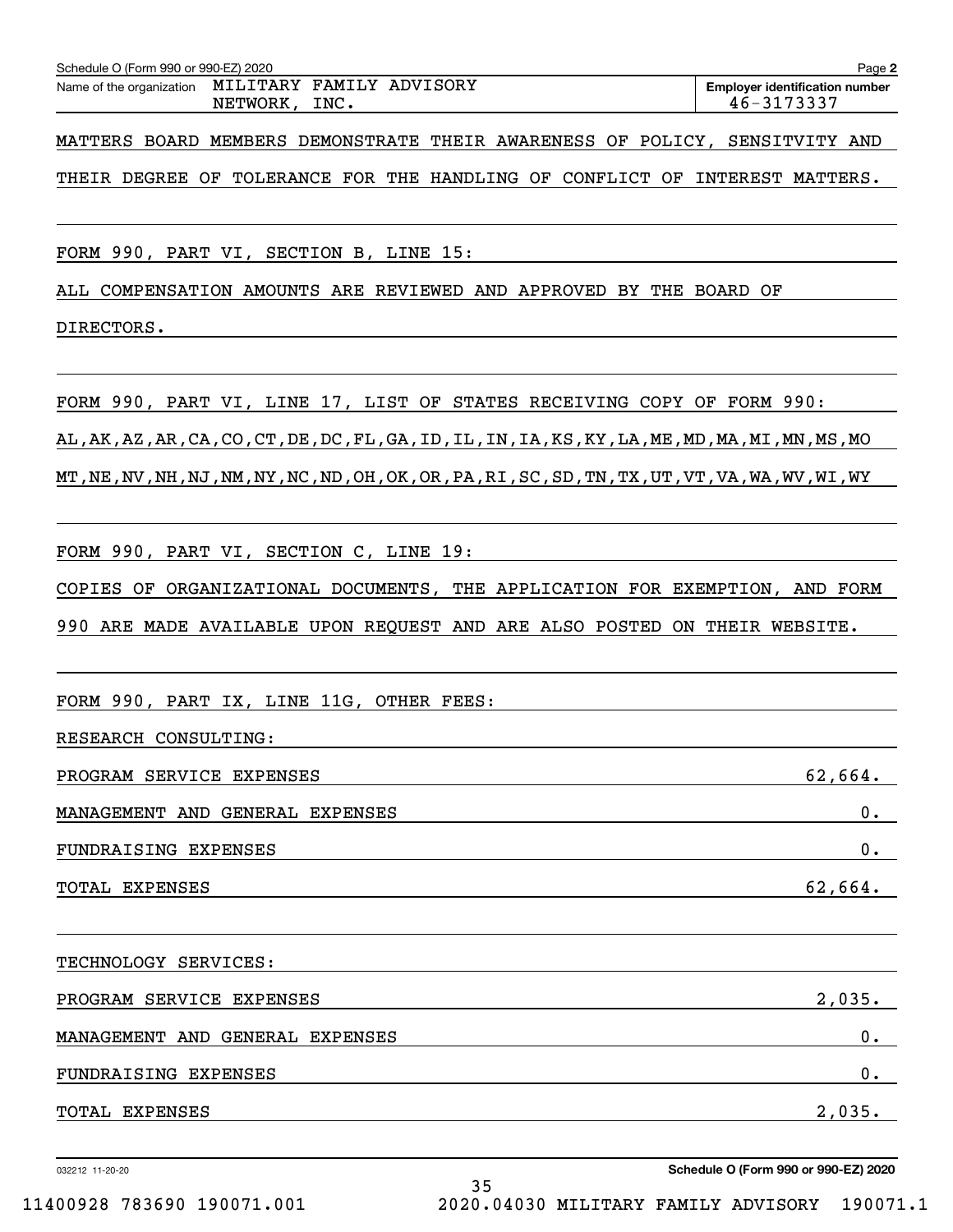| Schedule O (Form 990 or 990-EZ) 2020<br>MILITARY FAMILY ADVISORY<br>Name of the organization<br>NETWORK, INC. | Page 2<br><b>Employer identification number</b><br>46-3173337 |
|---------------------------------------------------------------------------------------------------------------|---------------------------------------------------------------|
| MEDIA CONSULTANT:                                                                                             |                                                               |
| PROGRAM SERVICE EXPENSES                                                                                      | 49, 336.                                                      |
| MANAGEMENT AND GENERAL EXPENSES                                                                               | $0$ .                                                         |
| FUNDRAISING EXPENSES                                                                                          | 0.                                                            |
| TOTAL EXPENSES                                                                                                | 49,336.                                                       |
| COMMUNICATIONS CONSULTANT:                                                                                    |                                                               |
| PROGRAM SERVICE EXPENSES                                                                                      | 195, 351.                                                     |
| MANAGEMENT AND GENERAL EXPENSES                                                                               | 4,015.                                                        |
| FUNDRAISING EXPENSES                                                                                          | 4,575.                                                        |
| TOTAL EXPENSES                                                                                                | 203,941.                                                      |
|                                                                                                               |                                                               |
| GRANT WRITING:                                                                                                |                                                               |
| PROGRAM SERVICE EXPENSES                                                                                      | 8,975.                                                        |
| MANAGEMENT AND GENERAL EXPENSES                                                                               | $0$ .                                                         |
| FUNDRAISING EXPENSES                                                                                          | 0.                                                            |
| TOTAL EXPENSES                                                                                                | 8,975.                                                        |
| TOTAL OTHER FEES ON FORM 990, PART IX, LINE 11G, COL A                                                        | 326,951.                                                      |
| FORM 990, PART XII, LINE 2C                                                                                   |                                                               |
| NO CHANGES WERE NOTED IN COMPARISON TO THE PREVIOUS YEAR.                                                     | THE BOARD OF                                                  |
| DIRECTORS REMAINS RESPONSIBLE FOR OVERSIGHT OF THE INDEPENDENT AUDIT                                          |                                                               |
| AND SELECTION OF THE INDEPENDENT AUDITORS.                                                                    |                                                               |
|                                                                                                               |                                                               |
|                                                                                                               |                                                               |
|                                                                                                               |                                                               |
|                                                                                                               |                                                               |
| 032212 11-20-20<br>36                                                                                         | Schedule O (Form 990 or 990-EZ) 2020                          |